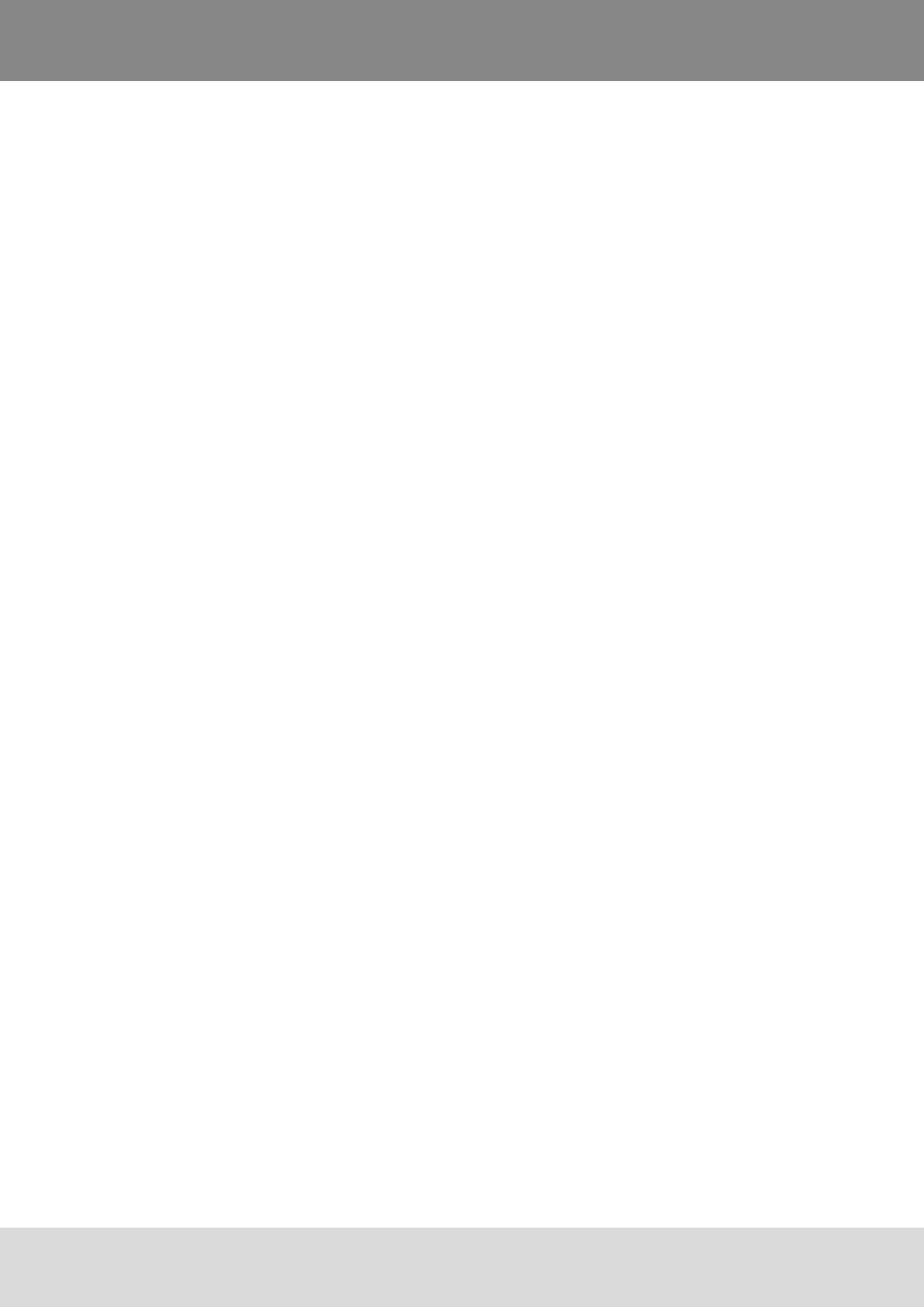# <span id="page-2-0"></span>**IMPRINT**

#### **Authors:**

Barbara Wessel

Dorothee Frings, [table:](#page-43-0) "Funding the stay of female refugees in women's shelters"

#### **Editorial team:**

Katharina Göpner, [Federal Association of Rape Crisis Centres and](http://www.frauen-gegen-gewalt.de/)  [Women's Counselling Centres in Germany \(bf\)](http://www.frauen-gegen-gewalt.de/)

Elisabeth Oberthür, [Association of Women's Shelters \(FHK\)](http://www.frauenhauskoordinierung.de)

Version issued December 2020

#### **Layout and barrier-free PDF version:**

Satzdigital | [www.satzdigital.de](http://www.satzdigital.de)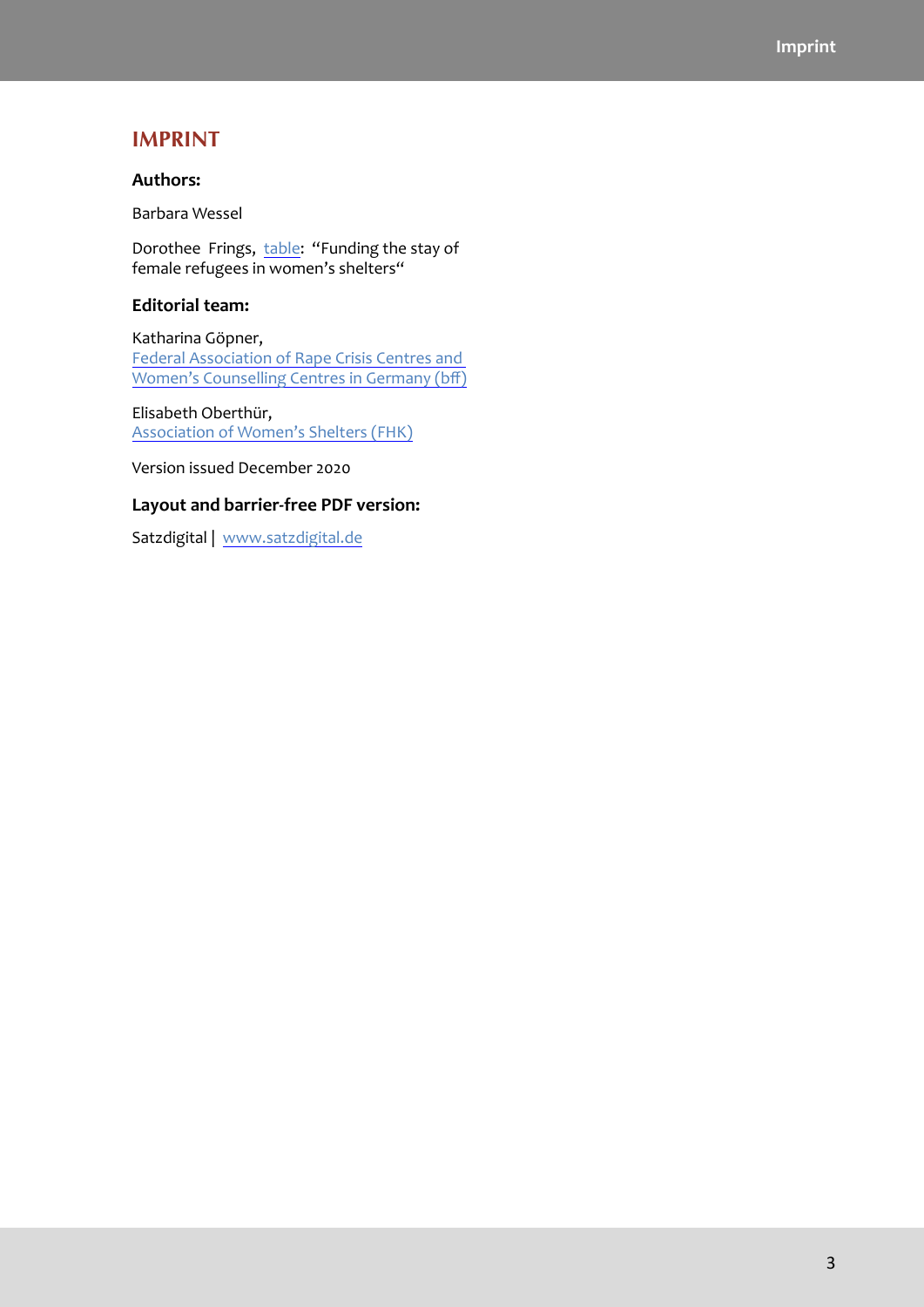# <span id="page-3-0"></span>**FAQ – FREQUENTLY ASKED QUESTIONS AT THE INTERSECTION OF FLIGHT AND PROTECTION AGAINST VIOLENCE**

This FAQ responds to questions revolving around the topic of protecting refugee women and girls against violence. It begins with a glossary that clarifes key terms and their consequences for female refugees. The glossary will be amended and updated as required on the websites of bf and FHK.

The FAQ then continues with a number of questions that are categorised according to ten broader topics. Some of the questions recur because they belong to diferent topics at the same time.

It is important to note that legal regulations frequently change in this feld. This FAQ is concerned with the legal situation as of December 2020. This FAQ can't replace a legal counselling, it can only help with general information and give a frst orientation in legal questions.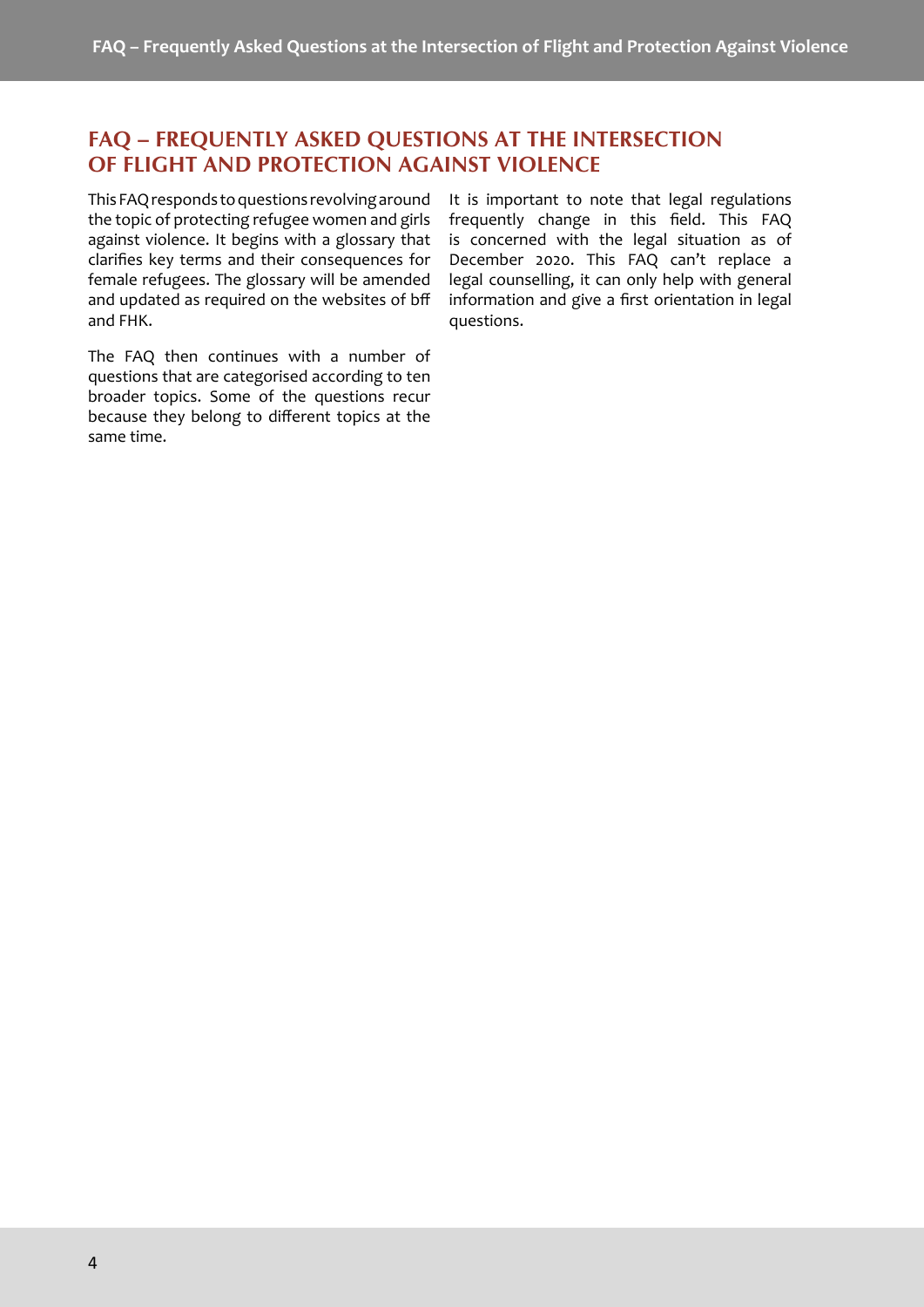# **INHALT**

| <b>IMPRINT</b>                                                                                                                                                                                             | $\overline{\mathbf{3}}$ |
|------------------------------------------------------------------------------------------------------------------------------------------------------------------------------------------------------------|-------------------------|
| FAQ - FREQUENTLY ASKED QUESTIONS AT THE INTERSECTION<br>OF FLIGHT AND PROTECTION AGAINST VIOLENCE                                                                                                          | 4                       |
| <b>GLOSSARY</b>                                                                                                                                                                                            | 8                       |
| Protection status                                                                                                                                                                                          | 8                       |
| Permission to reside (Aufenthaltsgestattung)                                                                                                                                                               | 8                       |
| Obligation to take up residence (not to be confused with "residence restriction",<br>see below on this point, section 47 et seqq. of the Asylum Act)                                                       | 9                       |
| Residence obligation                                                                                                                                                                                       | 9                       |
| Residence restriction (sections 12 and 12a, Residence Act)                                                                                                                                                 | 9                       |
| Termination of residence / Obligation to leave the country                                                                                                                                                 | 10                      |
| Suspension of deportation                                                                                                                                                                                  | 10                      |
| Expulsion                                                                                                                                                                                                  | 10                      |
| Deportation                                                                                                                                                                                                | 11                      |
| 1. REGULATIONS RELATING TO ASYLUM AND RESIDENCE MATTERS                                                                                                                                                    | 11                      |
| 1.1 What rights and obligations do exist during the asylum procedure?                                                                                                                                      | 11                      |
| 1.2 What are procedures according to the Dublin III Regulation?                                                                                                                                            | 12                      |
| 1.3 What are the differences between temporary suspension of deportation,<br>individual residence titles, and protection status?                                                                           | 12                      |
| 1.4 What is particular about the situation of women (affected by violence)<br>from so-called safe countries of origin?                                                                                     | 12                      |
| 1.5 What does it mean if an asylum application is rejected as "manifestly unfounded"?                                                                                                                      | 13                      |
| 1.6 What is the difference between the obligation to take up residence, residence<br>restriction and residence obligation?                                                                                 | 13                      |
| 1.7 Excursus: What does the creation of the so-called AnkER facilities mean for the<br>refugees who are accommodated there?                                                                                | 15                      |
| 1.8 What is the relationship between Foreigners Office and the Federal Office<br>for Migration and Refugees, and what are their particular responsibilities?                                               | 16                      |
| 2. GENDER-SPECIFIC VIOLENCE AS A REASON FOR ASYLUM<br>AND ITS ROLE DURING THE ASYLUM PROCEDURE                                                                                                             | 17                      |
| 2.1 In what way can gender-specific violence be asserted as a reason for<br>granting asylum or as a factor that necessitates the prohibition of deportation<br>/ the classification as a case of hardship? | 17                      |
| 2.2 What options are available during the asylum procedure to persons affected by<br>gender-based violence?                                                                                                | 18                      |
| 2.3 What to take into consideration for expert statements from counselling<br>centres/women's shelters?                                                                                                    | 18                      |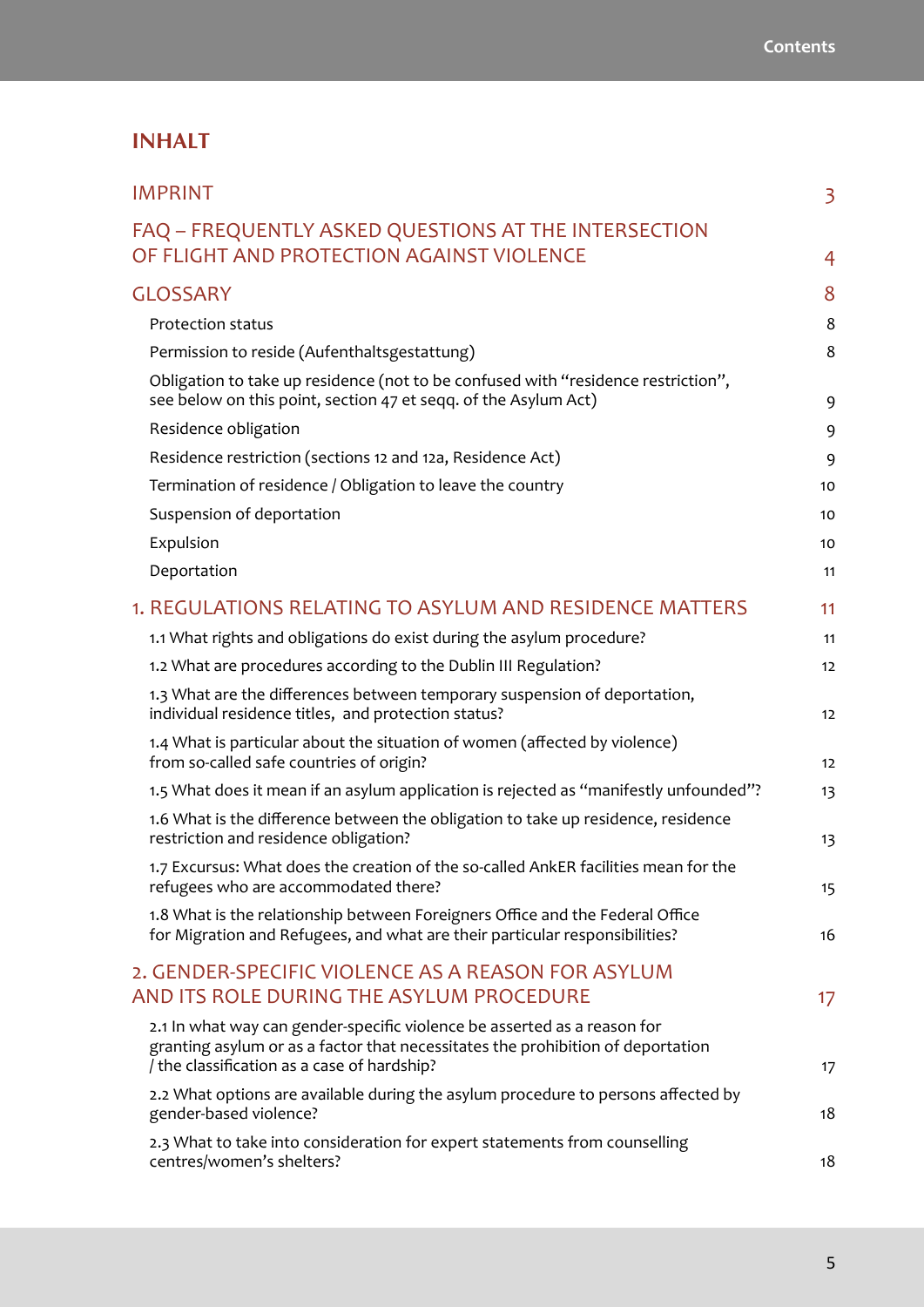| 2.4 Do directives for the protection against violence have any impact on the asylum<br>procedure? If yes, which one?                                                                                                            | 19 |
|---------------------------------------------------------------------------------------------------------------------------------------------------------------------------------------------------------------------------------|----|
| 2.5 What happens in the case of a divorce if the residential status depends on the<br>(marriage) partner?                                                                                                                       | 19 |
| 3. MARRIAGE AND FAMILY LAW                                                                                                                                                                                                      | 20 |
| 3.1 What is the situation during the asylum procedure regarding matters of family law<br>(right to determine the place of residence, right of care and custody, visitation rights,<br>right of maintenance in case of divorce)? | 20 |
| 3.2 Will a marriage that has been concluded in another country be recognised in Germany?                                                                                                                                        | 20 |
| 3.3 What is the situation of married underage refugees in Germany?                                                                                                                                                              | 20 |
| 3.4 What happens in case of a divorce if the residential status depends on the (marriage)<br>partner?                                                                                                                           | 21 |
| 4. MEDICAL CARE AND SOCIAL BENEFITS                                                                                                                                                                                             | 22 |
| 5. FUNDING OF COUNSELLING AND PROTECTION<br><b>FOR REFUGEE WOMEN</b>                                                                                                                                                            | 23 |
| 5.1 Who will cover the costs for legal counselling and legal aid, and in which cases?                                                                                                                                           | 23 |
| 5.2 Is it possible for female refugees to receive a counselling voucher during the asylum<br>procedure or once the asylum application has been rejected?                                                                        | 23 |
| 5.3 How is the stay of female refugees in women's shelters funded?                                                                                                                                                              | 24 |
| 5.4 Which possibilities for funding interpreters do exist                                                                                                                                                                       | 24 |
| 6. PROTECTIVE MEASURES FOR REFUGEE WOMEN LIVING IN SHELTERS                                                                                                                                                                     | 25 |
| 6.1 Which difficulties may arise for women affected by violence when disregarding the<br>residence obligation?                                                                                                                  | 25 |
| 6.2 Is it possible for female refugees, in case they suffer violence, to take up their own<br>residence earlier or to suspend the residence allocation?                                                                         | 25 |
| 6.3 How do reallocation requests work? Is it possible to speed up the reallocation<br>procedure if the applicant is in danger? Is it possible to influence the decision on<br>where an affected woman is reallocated?           | 25 |
| 6.4 Is it possible to prohibit perpetrators from returning to shared accommodations<br>and own apartments despite residence obligation and restriction?                                                                         | 26 |
| 6.5 Do directives for the protection against violence have any impact on the asylum<br>procedure? If so, which one?                                                                                                             | 26 |
| 6.6 Which concepts for the protection against gender-based violence do already exist in<br>refugee shelters?                                                                                                                    | 27 |
| 6.7 Is it possible to lift the residence restriction (pursuant to section 12 or 12a of<br>the Residence Act) after the conclusion of the asylum procedure in case the person<br>concerned has been affected by violence?        | 27 |
| 6.8 Is it possible to file complaints in accommodations?                                                                                                                                                                        | 28 |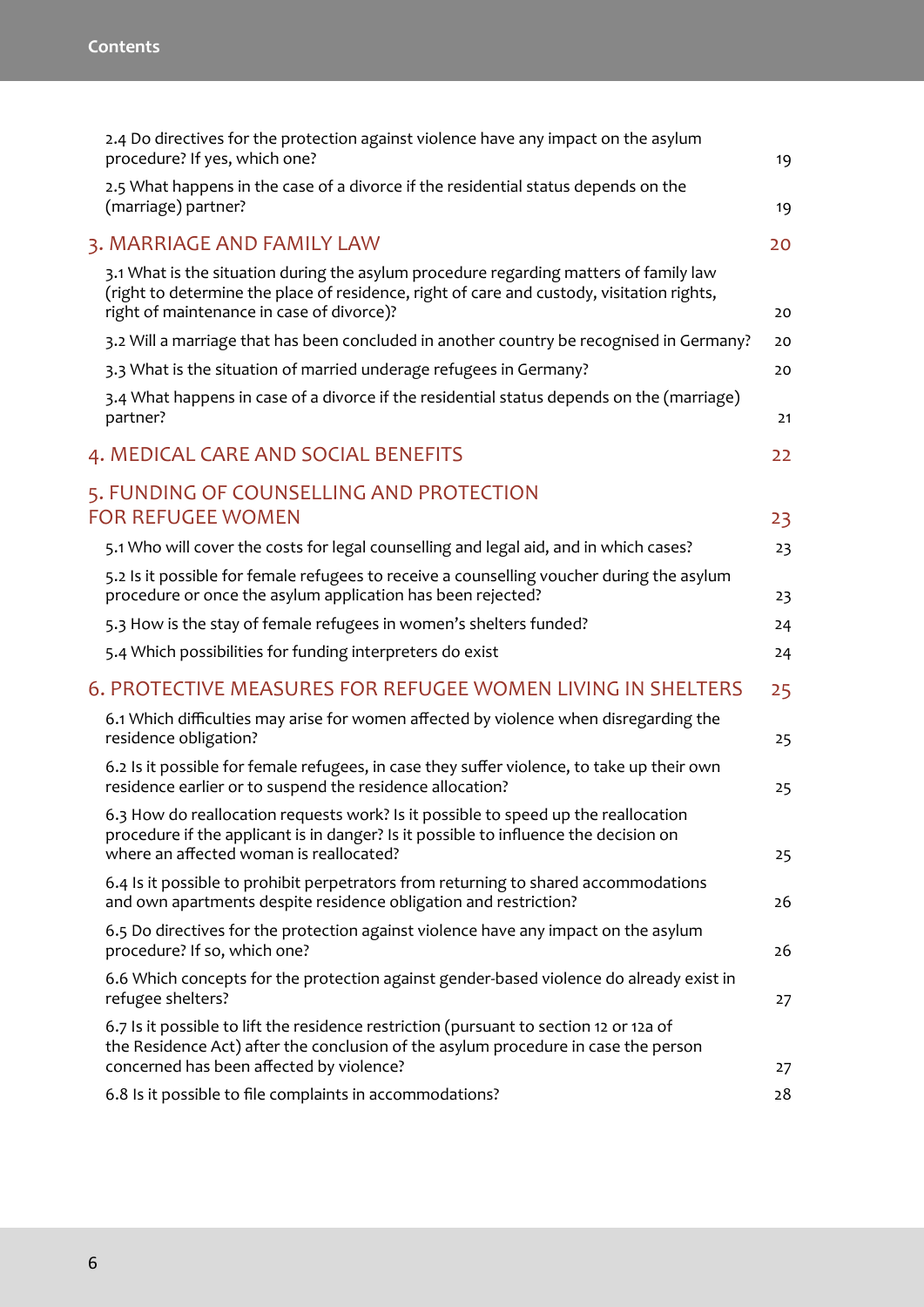| 7. ADMISSION OF FEMALE REFUGEES INTO WOMEN'S SHELTERS                                                                                                                                                                  | 29 |
|------------------------------------------------------------------------------------------------------------------------------------------------------------------------------------------------------------------------|----|
| 7.1 In how far do residence restriction or obligation have an impact on the admission to a<br>women's shelter or on moving to another shelter?                                                                         | 29 |
| 7.2 Which difficulties may arise for women affected by violence when disregarding the<br>residence obligation?                                                                                                         | 29 |
| 7.3 How do reallocation requests work? Is it possible to speed up the reallocation<br>procedure if the applicant is in danger? Is it possible to influence the decision on<br>where to reallocate an affected woman?   | 29 |
| 7.4 How is the stay of female refugees in women's shelters funded?                                                                                                                                                     | 30 |
| 8. IS IT POSSIBLE FOR FEMALE REFUGEES TO APPLY<br>FOR NAME CHANGE AS A PROTECTIVE MEASURE?                                                                                                                             | 31 |
| 9. WHAT IS THE IMPACT OF THE NEW PENAL CODE<br>FOR SEXUAL OFFENCES ON RESIDENTIAL REGULATIONS?                                                                                                                         | 32 |
| <b>10. CHURCH ASYLUM</b>                                                                                                                                                                                               | 33 |
| 10.1 What is church asylum?                                                                                                                                                                                            | 33 |
| 10.2 How does church asylum work?                                                                                                                                                                                      | 33 |
| 10.3 Changes since August 2018                                                                                                                                                                                         | 33 |
| 10.4 Links and References                                                                                                                                                                                              | 34 |
| 11. UNDER WHAT CONDITIONS DOES HAVING A CHILD IN                                                                                                                                                                       |    |
| <b>GERMANY IMPACT THE RESIDENCE PERMIT OF REFUGEE PARENTS?</b>                                                                                                                                                         | 35 |
| 11.1 The father is a German citizen                                                                                                                                                                                    | 36 |
| 11.2 The father has been lawfully residing in Germany for eight years and holds a<br>settlement permit                                                                                                                 | 36 |
| 11.3 The father holds a temporary residence permit                                                                                                                                                                     | 36 |
| 11.4 The father is a recognised refugee or entitled to subsidiary protection (and<br>holds a residence permit according to section 25, subsection 2, sentence 1 or,<br>alternatively, sentence 2 of the Residence Act) | 38 |
| 11.5 The father is a citizen of an EU member state                                                                                                                                                                     | 38 |
| 11.6 The father's asylum procedure is still pending                                                                                                                                                                    | 38 |
| 11.7 The father is granted suspension of deportation after his asylum application                                                                                                                                      |    |
| has been rejected                                                                                                                                                                                                      | 39 |
| 11.8 The father refuses to acknowledge paternity                                                                                                                                                                       | 39 |
| 11.9 The father is unknown                                                                                                                                                                                             | 40 |
| 11.10 Siblings                                                                                                                                                                                                         | 40 |
| 12. (NEW) WAYS TO A REGULAR RESIDENCE STATUS                                                                                                                                                                           | 40 |
| 13. THE ISTANBUL CONVENTION AND ITS SIGNIFICANCE FOR THE                                                                                                                                                               |    |
| PROTECTION OF REFUGEE WOMEN                                                                                                                                                                                            | 42 |
| Appendix                                                                                                                                                                                                               | 44 |
|                                                                                                                                                                                                                        |    |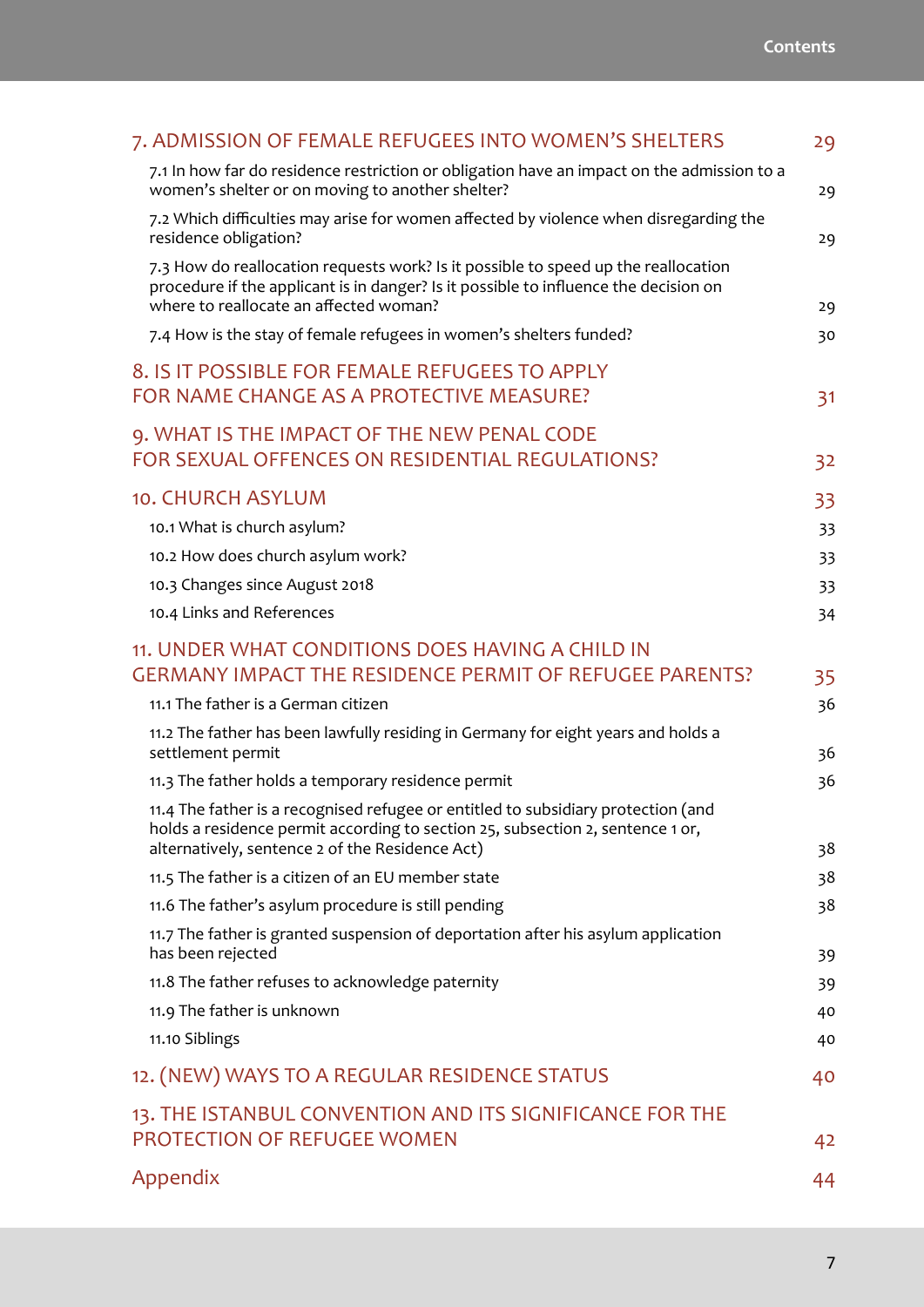# <span id="page-7-1"></span><span id="page-7-0"></span>**GLOSSARY**

Generally, a residence permit for Germany can be granted on various grounds. It is possible to issue a residence permit on humanitarian or political grounds (asylum, refugee protection, subsidiary protection, ban on deportation, case of hardship), but also for family reasons (such as childbirth, marriage or family reunion) as well as for educational or study purposes or for work purposes.

Under certain conditions, however, it also possible to take up employment while an asylum application is still pending. Or in case a recognised refugee becomes a parent, this may as well afect the residence status. This kind of situation can result in a change of residence status, which means, for example, that residence on humanitarian grounds will be changed into residence for family reasons.

At frst it must be clarifed what the current basis of the residence status is and to which conditions it is subject, so as to examine which rights and obligations this status implies.

This FAQ focuses on issues regarding residence on humanitarian grounds. It will also touch upon those cases where the residence status is likely to change, for example, after having taken up vocational training or employment or when a child has been born.

#### **Protection status**

During the asylum procedure, the Federal Refugee Office will ascertain for each "asylum application" (application for protection), in descending order:

- whether the applicant is entitled to asylum according to article 16a of the German Constitution
- whether the applicant shall be recognised as a refugee according to the Geneva Refugee Convention (section 3, Asylum Act)
- whether the applicant shall be granted subsidiary protection (section 4, Asylum Act)

• or whether there exist other prohibitions of deportation concerning the applicant's country of origin (section 60, subsection 5, and section 7, sentence 1, Residence Act).

International protection is now the generally used term. The concept of international protection is derived from European Refugee Law. It subsumes both refugee protection and subsidiary protection under the category of international protection.

#### **Permission to reside (Aufenthaltsgestattung)**

Asylum seekers are entitled to remain in Germany for the duration of their asylum proceedings. Upon registering as asylum applicants, they receive a so-called proof of arrival (Ankunftsnachweis) that is valid only for the frst few days. Once they have fled a formal application, asylum applicants receive a permission to reside (Aufenthaltsgestattung), a foldable green card that is valid for the duration of the entire asylum procedure. The permission to reside is not a residence permit, but only documents that applicants are entitled to reside in Germany until their asylum application has been fnally decided on. In case the Federal Office for Migration and Refugees (BAMF) rejects an asylum application, the permission to reside also remains valid during possible court proceedings.

The permission to reside expires when the BAMF has come to a fnal, that is, non-appealable decision or, regardless of this decision, when an asylum application has been withdrawn.

Note: The permission to reside will often be issued for a duration of six months, in some German states even for a duration of up to one year, with a possible extension. If a fnal negative decision on the asylum application is made during this period, however, this decision will render "invalid" the permission to reside. The person concerned is then obliged to leave the country. If the person does not hold a passport or cannot (immediately) leave the country for other reasons, they will be asked to return the permission to reside, and instead a temporary suspension of deportation will be issued.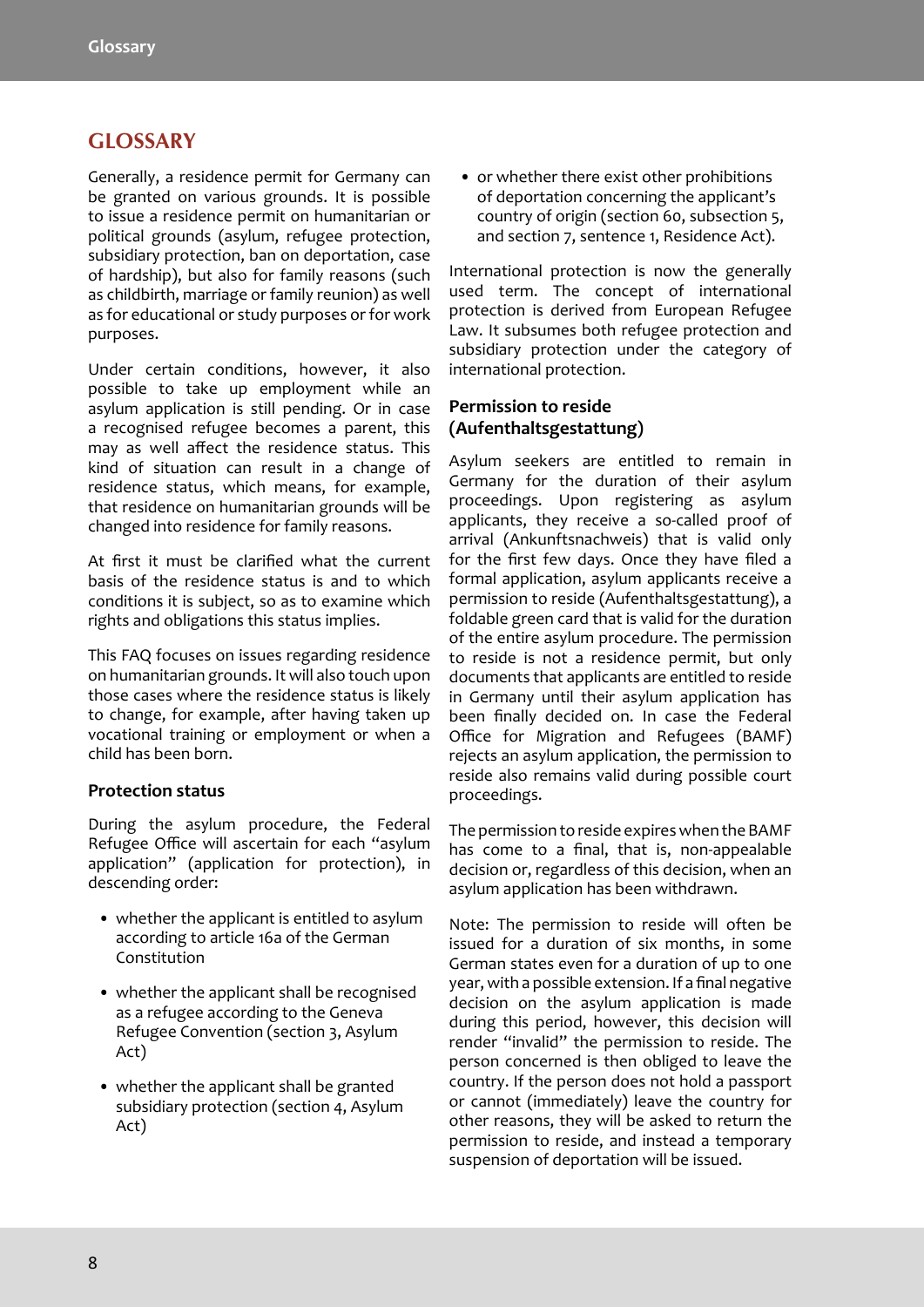#### <span id="page-8-0"></span>**Obligation to take up residence (not to be confused with "residence restriction", see below on this point, section 47 et seqq. of the Asylum Act)**

The so-called obligation to take up residence (Wohnsitznahmeverpfichtung) determines where asylum seekers are required to take up permanent residence, that is, where they have to live and be registered. Just as the residence obligation, this regulation takes efect from day one.

Also, in case of relocation to a private apartment or a shared accommodation, the obligation to reside in a prescribed district or independent town continues to apply.

The "Second Act for an Improved Enforcement of the Obligation to Leave the Country" ("Zweites Gesetz zur besseren Durchsetzung der Ausreiseverpfichtung", in force since August 2019) stipulates that asylum seekers are now obliged reside to in a reception facility for the time period between fling an application and receiving a decision or, in case of a negative decision, until they leave the country or are deported. However, this obligation may not apply for more than 18 months or, in the case of families with children, for more than six months.

#### **Residence obligation**

Residence obligation (Residenzpficht) means that the mobility of the person concerned is restricted to a particular town or district and that they may not travel to another location without permission. As a rule, the person then requires a permission from the BAMF or the responsible immigration office in order to leave the designated area. No prior permission is required to attend appointments at courts or authorities where appearance in person is necessary.

The residence obligation applies to asylum seekers once their application has been fled and ceases to apply after three months (section 59a, Asylum Act), unless the person is required to live in the (initial) reception centre for more than three months.

The residence obligation can be also be ordered at a later time, for example, when the person has been convicted of a crime (for details, refer to [1.3](#page-11-1)).

#### **Residence restriction (sections 12 and 12a, Residence Act)**

A residence permit can be linked to certain conditions or restrictions. One of the most important of these subsidiary provisions is the residence restriction, which obliges especially persons who were granted a residence permit on humanitarian grounds to live in a particular state or town.

Hence the residence restriction as such does not apply to persons whose asylum proceedings are pending, but to those who already hold a residence permit. As a rule, the restriction will be applied as long as the person concerned receives state benefts.

Relocating from one state to another shall be approved particularly in cases where the change of residence makes it possible to secure one's subsistence without relying on state benefts, where it allows one to live together with one's marriage or life partner or where it provides protection from threatening family members or partners.

In Summer 2016, a new provision was added to the residence restriction that applies to recognised refugees and persons entitled to subsidiary protection. The residence restriction laid down in section 12a of the Residence Act requires these persons to reside in that state which was responsible for their asylum proceedings for three years after having been granted asylum. Hence even recognised refugees do not enjoy the freedom to choose their place of residence within Germany. This legal provision makes it also possible to designate the municipality where the person concerned has to take up residence. This kind of residence restriction can of course be removed in case one wants to take up studies, vocational training or employment or in order to avoid a case of hardship (see also chapters [6.2](#page-24-1) and [7](#page-28-1)).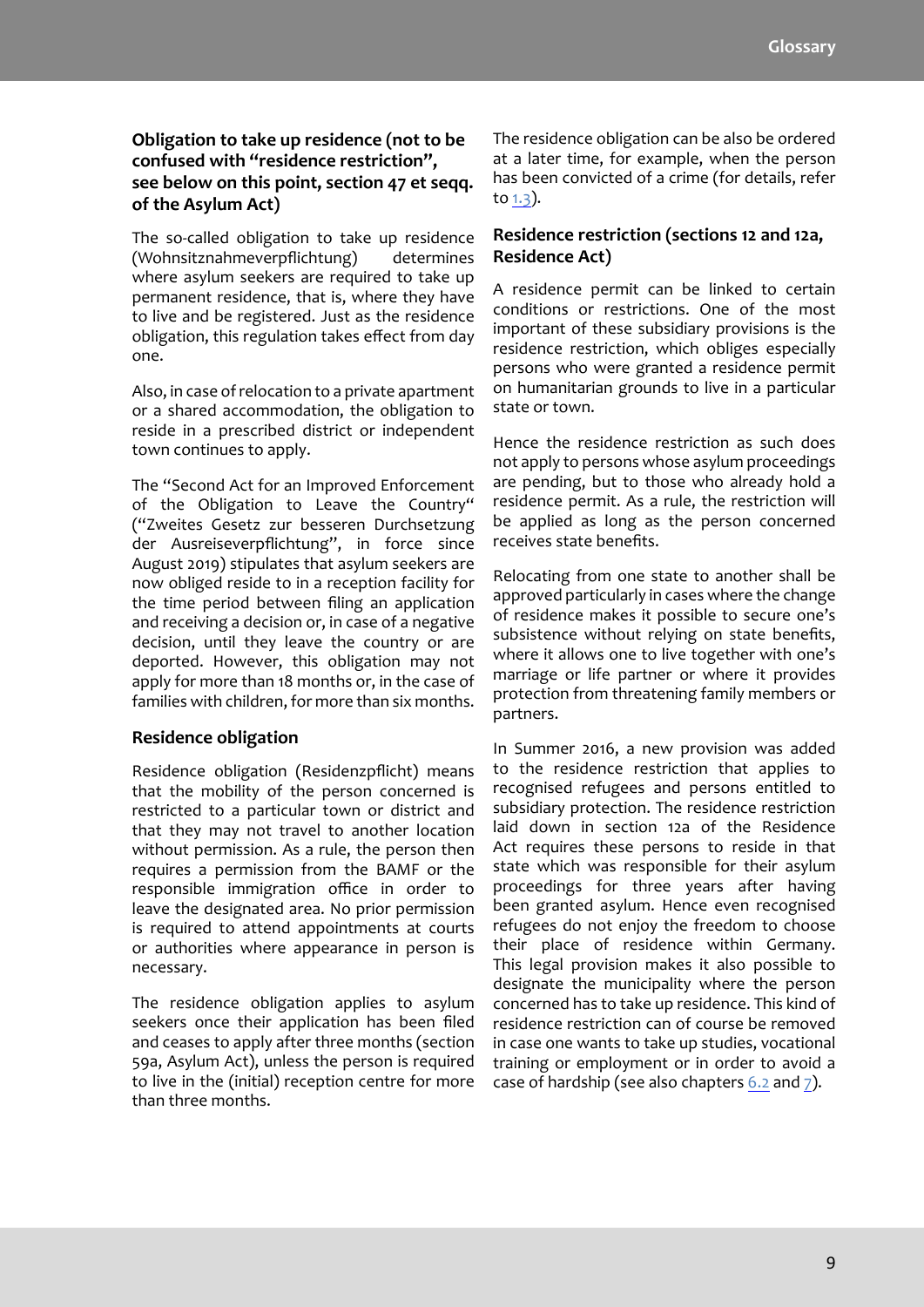#### <span id="page-9-0"></span>**Rescinding the residence restriction in cases of violence**

The residence restriction can be rescinded in cases of gender-specifc violence. In such cases, the person concerned is under obligation to cooperate. When fling an appeal against the residence restriction, they have to explain their personal situation. Among the documents that would support the appeal are medical or hospital records stating physical or psychological injuries, letter of confrmation that one has been admitted to a women's shelter, criminal charges, protection orders issued by courts, a judicial assignment of an apartment in accordance with the Protection against Violence Act, but also comprehensive statements issued by recognised counselling centres for victims of violence. If a case has been thoroughly explained and documented as requiring protection against violence, it will always be regarded as grounds for rescinding the residence restriction. In exceptional situations, where an urgent need for protection is plainly evident, the obligation to provide documentation may be waived.

#### **Termination of residence / Obligation to leave the country**

As a general principle, every person who is not a EU citizen requires a permit to stay in Germany. The person is obliged to leave the country if the residence permit expires after a certain period or if it ends due to a negative decision on granting or renewing a residence title, or if, for example, an asylum application has been fnally rejected.

This does not always imply that a person also immediately leaves or is entitled to immediately leave the country. Sometimes there are actual or legal obstacles, for example, if documents are missing, if a person is unable to board because of maternity protection, if there is no airport in the country of origin, or for other reasons. In such cases, the deportation will be temporarily suspended. This does not amount to a residence title. It merely certifes that, although the person is obliged to leave, the deportation cannot be presently enforced.

#### **Suspension of deportation**

A "temporary suspension of deportation" (Duldung) can be issued for persons who are obliged to leave the country and have no German passport. This means that the suspension of deportation does NOT amount to a residence permit and does not provide a basis for lawfully residing in Germany. Persons whose deportation has been suspended, for example because their permission to reside has ended or because their asylum application has been fnally rejected, are

still obliged to leave the country. Only specifc reasons (e.g. illness, lack of passport etc.) can justify that the enforcement of this obligation is suspended temporarily or in the long term.

#### **Expulsion**

Whereas deportation refers to authorities enforcing the termination of residence, expulsion solely lays down the revocation of the residence title along with a re-entry ban.

Persons without German passport can be expelled, that is, lose their right of residence when they have been convicted for serious ofences or are regarded as a danger to the public for other reasons. Weighing the public interest in expulsion against the individual interest in remaining will then result in an overriding interest in the person's deportation.

Until 2015, the interest in expulsion was considered "especially serious" when the person concerned had been sentenced to a prison term of at least two years. After the incidents on New Year's Eve of 2015/16 in Cologne, another grounds for expulsion was added: If the person has been sentenced for committed offences against life, physical integrity, sexual self-determination or property or for resisting enforcement officers, then a sentence for a prison term of one year will justify expulsion. After further legal changes, a sentence of one year on probation for causing bodily harm now already provides grounds for expulsion. A sentence of one year for receiving social benefts without entitlement or for committing an offence under the Narcotics Act are also considered grounds for expulsion.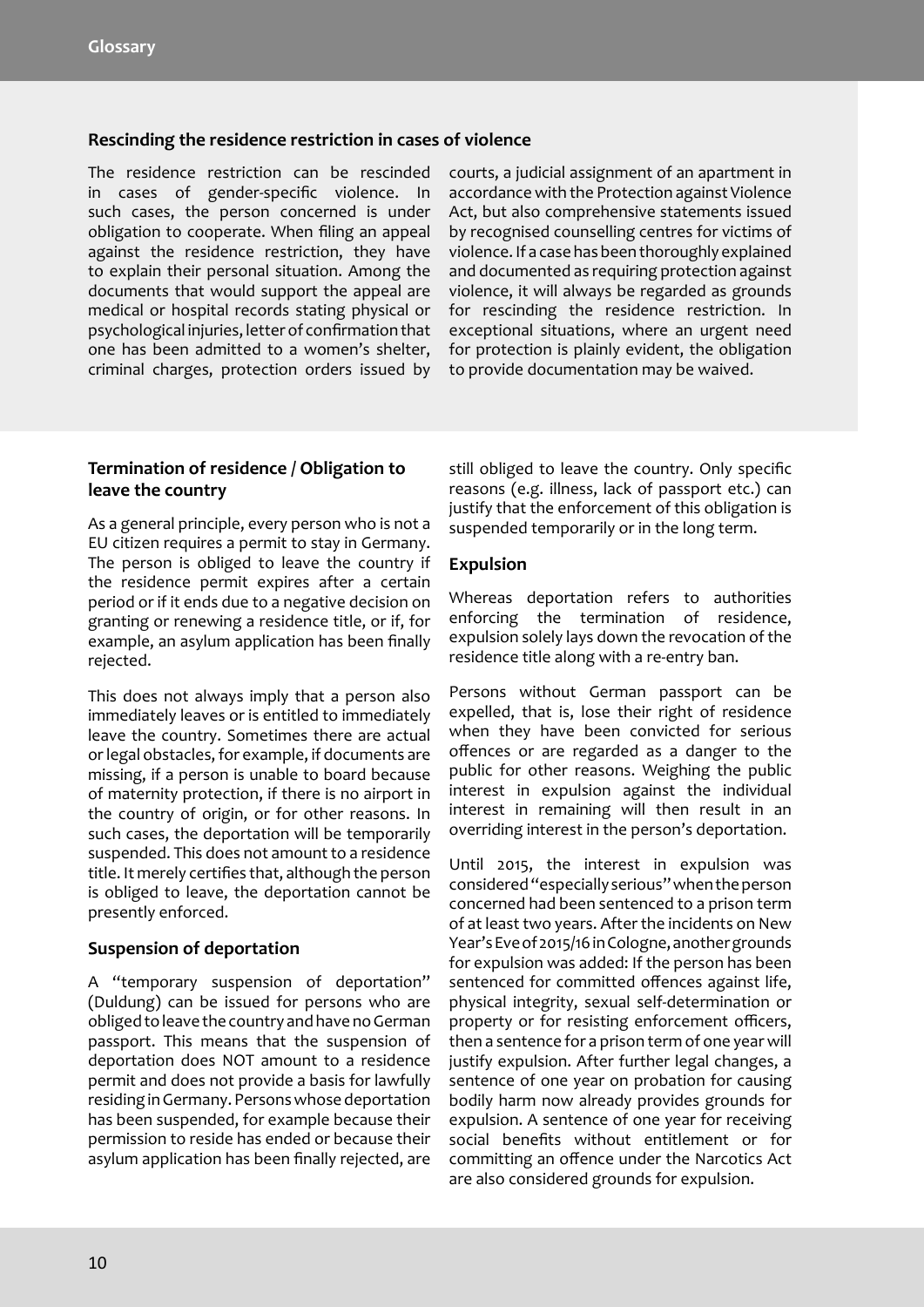<span id="page-10-0"></span>In any case, the government agency or, in the event of an appeal against the decision, a court has to consider, in each individual case, whether the state's concern with having the person deported outweighs the person's wish to stay. In this regard, the person's 'rootedness' in Germany and their residence status are of special importance.

However, a person that has been expelled will not in every case have to leave the country or rather will not necessarily be deported.

If, for example, refugee status has been recognised and if it has been determined that the person is threatened with torture or other human rights violations in their country of origin, the state will, as a rule, abstain from deportation, even if the person has become

liable to prosecution in Germany. In this case, however, a residence permit will not be granted. Such a person's deportation will more often be considered as permanently suspended.

#### **Deportation**

Deportation refers to the execution of the obligation to leave. That is, deportation is in each instance preceded by a decision on terminating or discontinuing residence. Moreover, the person is at frst required to voluntarily leave the country and thereby to comply with the obligation to leave. It is not until the person neglects to do so that authorities can prepare and enforce compulsory deportation.

# **1. REGULATIONS RELATING TO ASYLUM AND RESIDENCE MATTERS**

#### <span id="page-10-1"></span>**1.1 What rights and obligations do exist during the asylum procedure?**

Basic information on regulations relating to asylum and residence matters, but also on family reunifcation or on particularly vulnerable refugee groups, can be found on the website of GGUA refugee support: [www.ggua.de/](http://www.ggua.de/aktuelles/) [aktuelles/](http://www.ggua.de/aktuelles/)

The following compilation of materials on the rights and obligations during the asylum procedure is useful when it comes to counselling and supporting refugee women (information in German):

- Guidebook for refugees in Berlin 2017: [www.fuechtlingsinfo-berlin.de/fr/pdf/](http://www.fluechtlingsinfo-berlin.de/fr/pdf/ratgeber.pdf) [ratgeber.pdf](http://www.fluechtlingsinfo-berlin.de/fr/pdf/ratgeber.pdf)
- Work material by Asylnet on residence and asylum law: [www.asyl.net/publikationen/](http://www.asyl.net/publikationen/unsere-arbeitshilfen/) [unsere-arbeitshilfen/](http://www.asyl.net/publikationen/unsere-arbeitshilfen/)
- Basic information by Asylnet on asylum procedure, rights and obligations of asylum seekers. and Dublin Regulation: [www.](http://www.asyl.net/view/basisinformationen-fuer-die-beratungspraxis/) [asyl.net/view/basisinformationen-fuer-die](http://www.asyl.net/view/basisinformationen-fuer-die-beratungspraxis/)[beratungspraxis/](http://www.asyl.net/view/basisinformationen-fuer-die-beratungspraxis/)
- Initial information for asylum seekers by the Refugee Council Lower Saxony (2015): [www.nds-fuerat.org/infomaterial/](http://www.nds-fluerat.org/infomaterial/materialien-fuer-die-beratung/) [materialien-fuer-die-beratung/](http://www.nds-fluerat.org/infomaterial/materialien-fuer-die-beratung/)
- Work material and information on beneft entitlements during the asylum procedure by the Federal Workgroup of Psychosocial Support Centres for Refugees and Victims of of Torture (BAfF e.V.): www.baff-zentren.org/ veroefentlichungen-der-baf/rechtliches/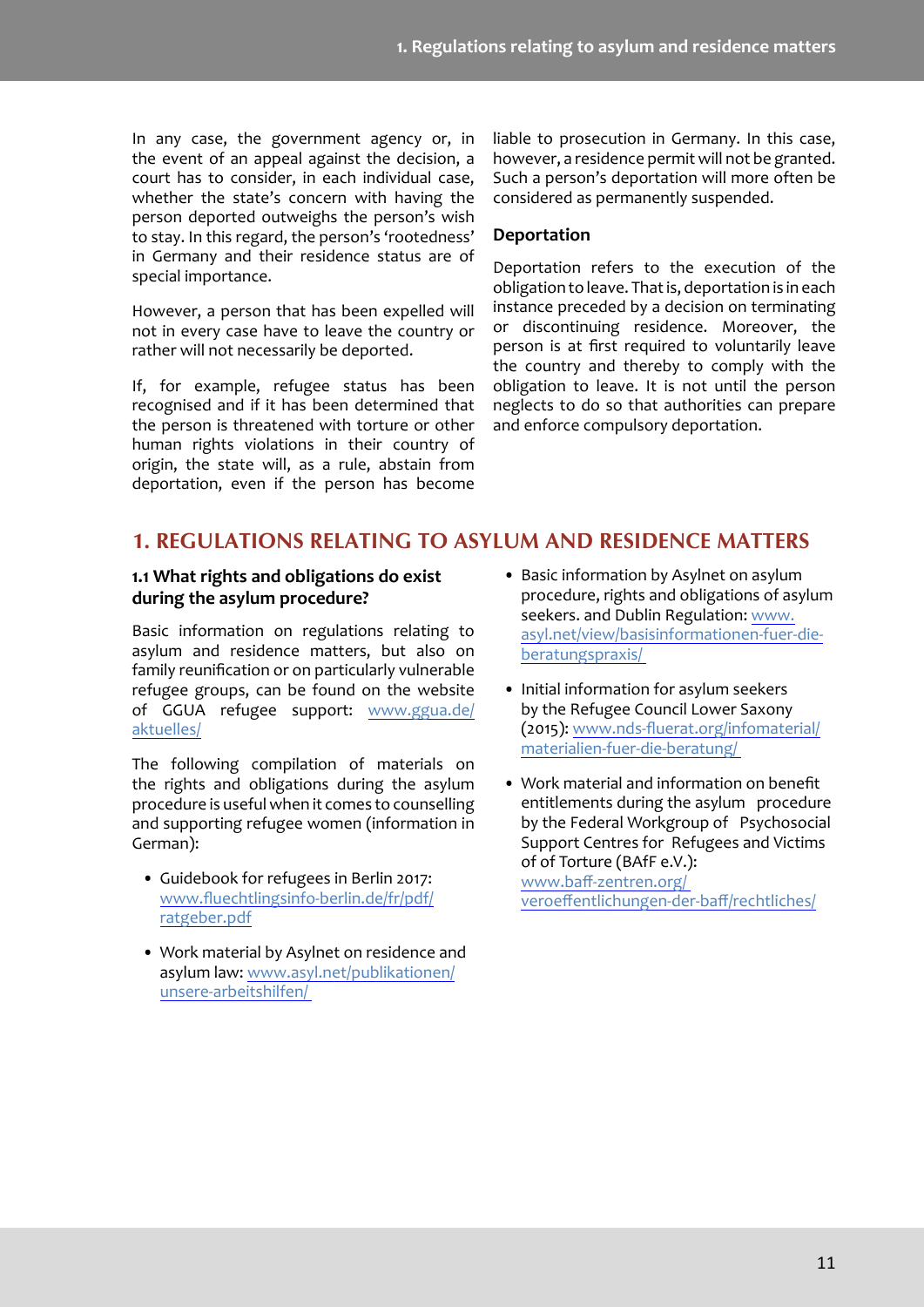#### <span id="page-11-0"></span>**Obligation to cooperate, especially to obtain a passport**

Asylum seekers are under particular obligations during the asylum procedure. This includes in particular the obligation to pursue the procedure. This means that, after unauthorised entry, they are obliged to immediately register as asylum applicants, to immediately report to their assigned reception centre, to personally file their application with a branch office of the BAMF and to attend the personal interview to present their reasons for taking fight. Also, during the entire asylum procedure, they have to be constantly available for the authorities. In the frst few months of the procedure, this is ensured through the obligation to take up residence and through the residence obligation. Violations against obligations to cooperate can, in extreme cases, lead to a discontinuation of the procedure, without ever having examined the reasons for fight or the asylum application.

Moreover, asylum seekers are under obligation to provide personal documents to the authorities in order to help determine their identity. When asylum proceedings are pending, however, there is no obligation to obtain a passport. In fact, applying for a passport at the embassy of the country of origin will at this stage of the asylum procedure signal that the person seeks the (diplomatic) protection of the very country it allegedly fled for fear of persecution. This can be seen as contradicting the stated reasons for fight. The only exception is when a passport is required for a marriage, since there is no access to a legal marriage without a passport.

In case a deportation has been suspended, however, there is indeed an obligation to obtain a passport if the person concerned does not hold a passport and if this is also the reason for the suspension of deportation. If this "person whose identity is not verifed" cannot provide a passport, they have to prove that, taking into account the particular circumstances of the individual case, they have taken all measures that can reasonably be expected of them in order to obtain a passport or a replacement passport. Among the measures that can be reasonably expected of them is particularly the personal visit to the embassy of their country of origin in order to give all the required details and declarations – sometimes also a declaration of their voluntary departure if issuing a passport is made subject to this condition. They also have to pay the fees determined by their country of origin, as far as it is a reasonable amount.

Violations against this obligation to cooperate in obtaining a passport, on the one hand, may result in the fact that only a "temporary suspension of deportation for persons whose identity is not verifed" (the so-called "Duldung light") according to section 60b of the Residence Act will be issued. This form of suspension involves even more drastic restrictions. On the other hand, already reduced beneft payments can be further cut and a fine of up to 5.000  $\epsilon$  can be issued.

#### **1.2 What are procedures according to the Dublin III Regulation?**

Basic information on the Dublin III Regulation (2015) can be found under: [www.saechsischer](http://www.saechsischer-fluechtlingsrat.de/de/dublin-iii-verordnung-verordnung-eg-nr-6042013/)[fluechtlingsrat.de/de/dublin-iii-verordnung](http://www.saechsischer-fluechtlingsrat.de/de/dublin-iii-verordnung-verordnung-eg-nr-6042013/)[verordnung-eg-nr-6042013/](http://www.saechsischer-fluechtlingsrat.de/de/dublin-iii-verordnung-verordnung-eg-nr-6042013/)

#### <span id="page-11-1"></span>**1.3 What are the diferences between temporary suspension of deportation, individual residence titles, and protection status?**

More Information you can fnd in the [Glossary.](#page-7-1)

#### **1.4 What is particular about the situation of women (afected by violence) from so-called safe countries of origin?**

In the case of refugees from so-called safe countries of countries and, by implication, female refugees who have been afected by violence, it should be noted that, based on an assessment of the situation in the respective country, the Federal Republic will assume that no political persecution or human rights abuses occur in these countries.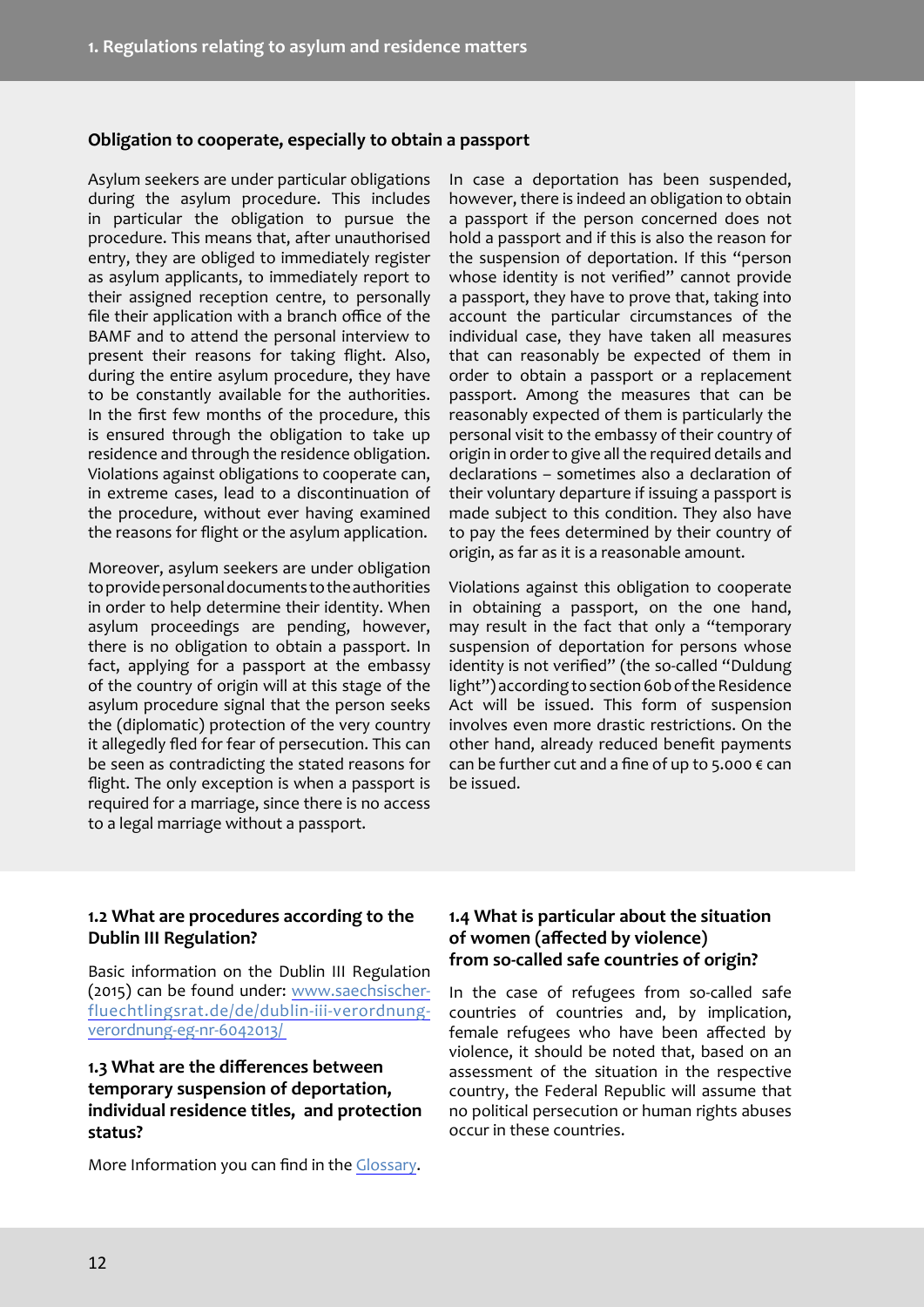<span id="page-12-0"></span>This means that, as a rule, it is be presumed that any person from these countries does not have to fear persecution. Their asylum applications are thus routinely turned down as "manifestly unfounded". The displaced person then enters into a much shorter procedure, in which they have to provide facts and evidence that – contrary to the abovementioned presumption – they actually have to fear persecution in their country of origin. This procedure includes giving a very specifc and detailed account of the persecution, which must not be not limited to the generally difficult situation in the country of origin. When persons from so-called safe third countries apply for asylum, the Federal Office shall decide on their asylum application in a "fast-track procedure" (section 30a, Asylum Act) within one week of the application being fled.

The so-called safe third countries are listed in an annex to the Asylum Act. The list is reviewed every two years. Currently (as of August 2020), the list includes the following countries: the EU member states, Albania, Bosnia and Herzegovina, Ghana, Kosovo, Macedonia, Former Yugoslav Republic Montenegro, Senegal, Serbia (German Basic Law, section 16a; Asylum Act, Annex II to section 29).

There are **further restrictions pertaining to the accommodation of persons from so-called safe countries of origin**. There exist, among other things, special reception centres where they are obliged to reside for the duration of the asylum procedure and possibly until deportation. If the persons concerned fle an appeal against the rejection of their asylum applications, they can be deprived of their mobility rights by imposing a residence obligation on them. Also, they will often be banned from taking up employment, just as it is possible to cut their benefts. How quickly and strictly authorities will resort to such sanctions varies from one federal state to the other. Not all federal states have implemented these legal provisions, so that these regulations still do not always apply practically. The cases in which women from so-called safe countries of origin can assert gender-specifc violence as a reason for seeking asylum will be addressed under question [2.1.](#page-16-1)

#### **1.5 What does it mean if an asylum application is rejected as "manifestly unfounded"?**

Classifying an asylum application as "manifestly unfounded" (that is, rejecting it) entails a considerable restriction of legal protection and further restrictions concerning the stay in Germany.

If the Federal Office decides to reject an asylum application as "manifestly unfounded", an appeal must be fled within just one week (instead of two weeks as usual).

But, in contrast to a request that is simply considered "inadmissible", fling an appeal here does not by default mean that everything remains the same for the woman until the appeal procedure has been concluded.

Instead, the Foreigners Office can urge the women during the appeal proceedings to assist procuring travel documents that would facilitate the deportation, and, in extreme cases, the woman can even be deported to her country of origin.

In order to prevent this, an additional emergency appeal for legal protection should be fled. In this appeal, the personal story of persecution must be described completely and thoroughly, along with evidence. This involves an enormous efort that needs to be taken care of within a week right after the negative decision and represents an obstacle that is very difficult to overcome. This is aggravated by the fact that, in most cases, the prospects for success are limited.

#### <span id="page-12-1"></span>**1.6 What is the diference between the obligation to take up residence, residence restriction and residence obligation?**

Once an asylum application has been fled, asylum seekers' mobility rights will be temporarily regulated. Accordingly, they are required to take up residence, just as their freedom of movement can be curtailed.

#### **Residence obligation**

Residence obligation means that the person concerned may not leave a designated town or district without permission from the responsible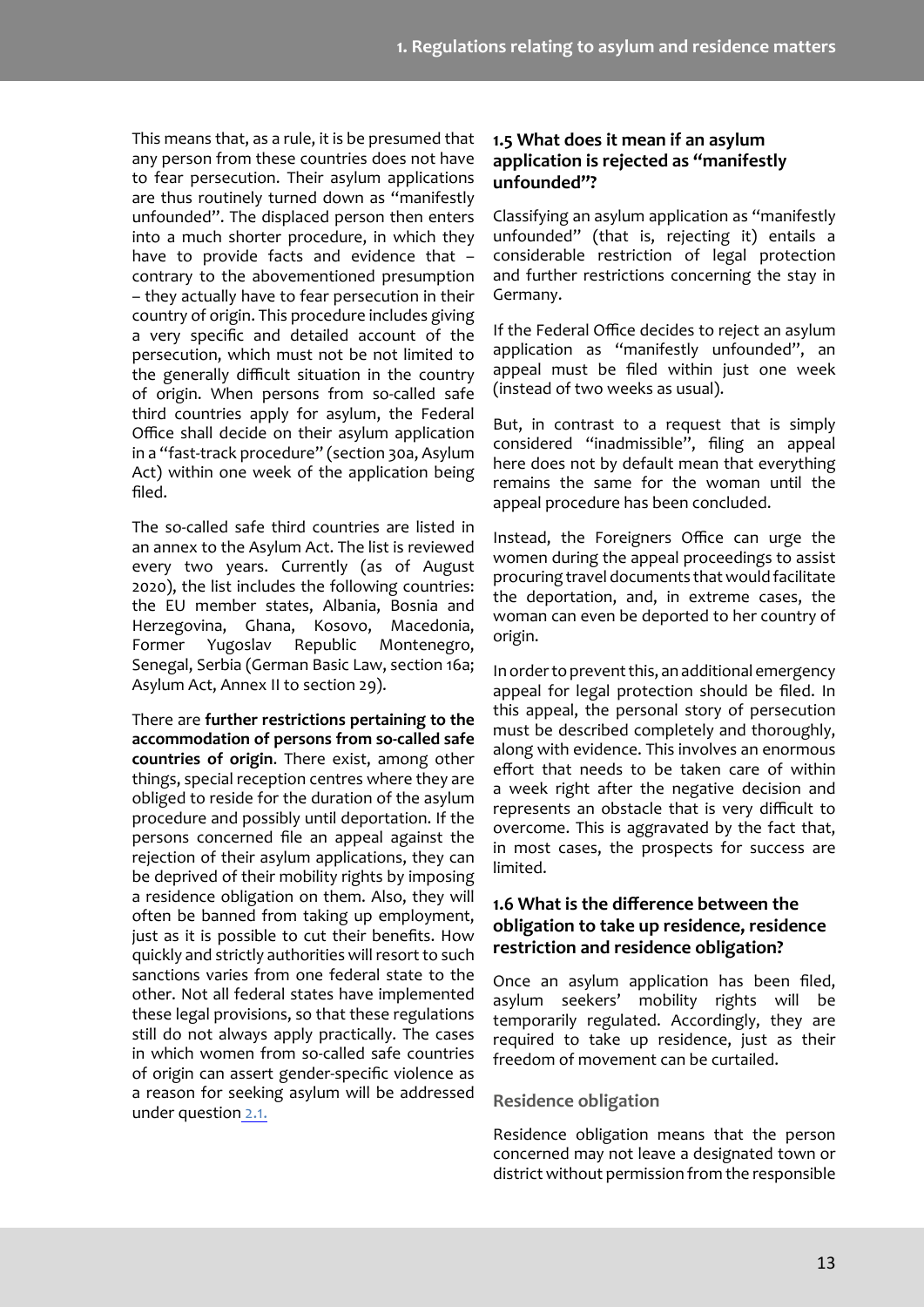authority. When the residence obligation ceases to apply, the person may travel throughout Germany and stay overnight with friends. In order to attend appointments at authorities or courts where personal appearance is mandatory, no prior permission is required to leave the designated area. The residence obligation applies to asylum seekers once their application has been fled and shall cease to apply after three months (section 59a, Asylum Act), unless the person is required to live in the (initial) reception centre for more than three months.

The latter has become increasingly the rule since the asylum laws were tightened. Because currently the obligation to reside in an initial reception centre – and thus also the residence obligation – applies until the asylum application has been decided on or, in case of a negative decision, until the applicant leaves the country, but it may not apply for more than 18 months or, in the case of families with children, for more than six months (for details see below under obligation to take up residence).

This means that persons who later are recognised as entitled to asylum possibly lose 18 months that they could have otherwise used for the purpose of integration.

The obligation to reside in a reception centre and with it the residence obligation cease to apply when the person concerned receives approval to relocate to a shared accommodation or apartment. This means that German states can shorten the duration of the stay in initial reception centres by allocating asylum seekers to a particular municipality.

It is also possible to issue a permission to leave the district specifed in the residence restriction for the purpose of taking up employment, attending school, starting or continuing vocational training and theoretically for study purposes as well. In most cases, the issuing of such a permission is at the discretion of the authorities. A legal entitlement exists only if an urgent public interest applies, if it is necessary for compelling reasons or if denying permission would constitute undue hardship. Experience has shown that it is unproblematic to obtain a permission for family reasons (hospital visits, marriage, death of a family member etc.) or for urgent visits to doctors.

Violating a residence restriction constitutes an administrative ofence that is punished with a fne. Repeated violations may be punished with a substantial fne or a prison sentence. More importantly, substantial fnes or prison sentences might later compromise the entitlement to a residence permit on humanitarian grounds (see under deportation). Criminal proceedings due to violations of a residence restriction should therefore be taken seriously.

A territorial restriction (residence obligation) can also be ordered once the asylum proceedings have been completed, when the person concerned is subject to a temporary suspension of deportation, especially when the person has been convicted of a criminal ofence or when concrete measures to terminate their residence are imminent. A stricter regulation also provides that a territorial restriction shall be ordered when the person concerned has allegedly prevented their deportation by presenting false information or by misleading the authorities as to their identity or nationality or by neglecting their obligation to cooperate in obtaining a passport etc.

Additionally, the Immigration Office may order "measures to facilitate the departure" of persons who are subject to a suspension of deportation, such as the obligation to regularly report to the Immigration Office for monitoring purposes and to seek repatriation counselling (section 46, Residence Act). In this context, however, courts have rejected the obligation to stay in a facility all night. Courts held that such an order must be reasonable in relation to the purpose of the regulation and that it must not turn into a form of harassment with punitive character. A "nightly house arrest" in this form, however, constitutes a restriction of freedom that has no legal grounds.

On the other hand, courts have considered as lawful to require the person concerned to inform the Immigration Office that they intend to spend time outside of a facility at night (e.g. by posting a note on the room door)

If any obligations to cooperate are violated, the residence obligation can also be extended beyond 18 months. Moreover, German states may in certain cases order that the duration shall be extended from 18 to 24 months. Bavaria and North Rhine-Westphalia, for example, have made use of this provision.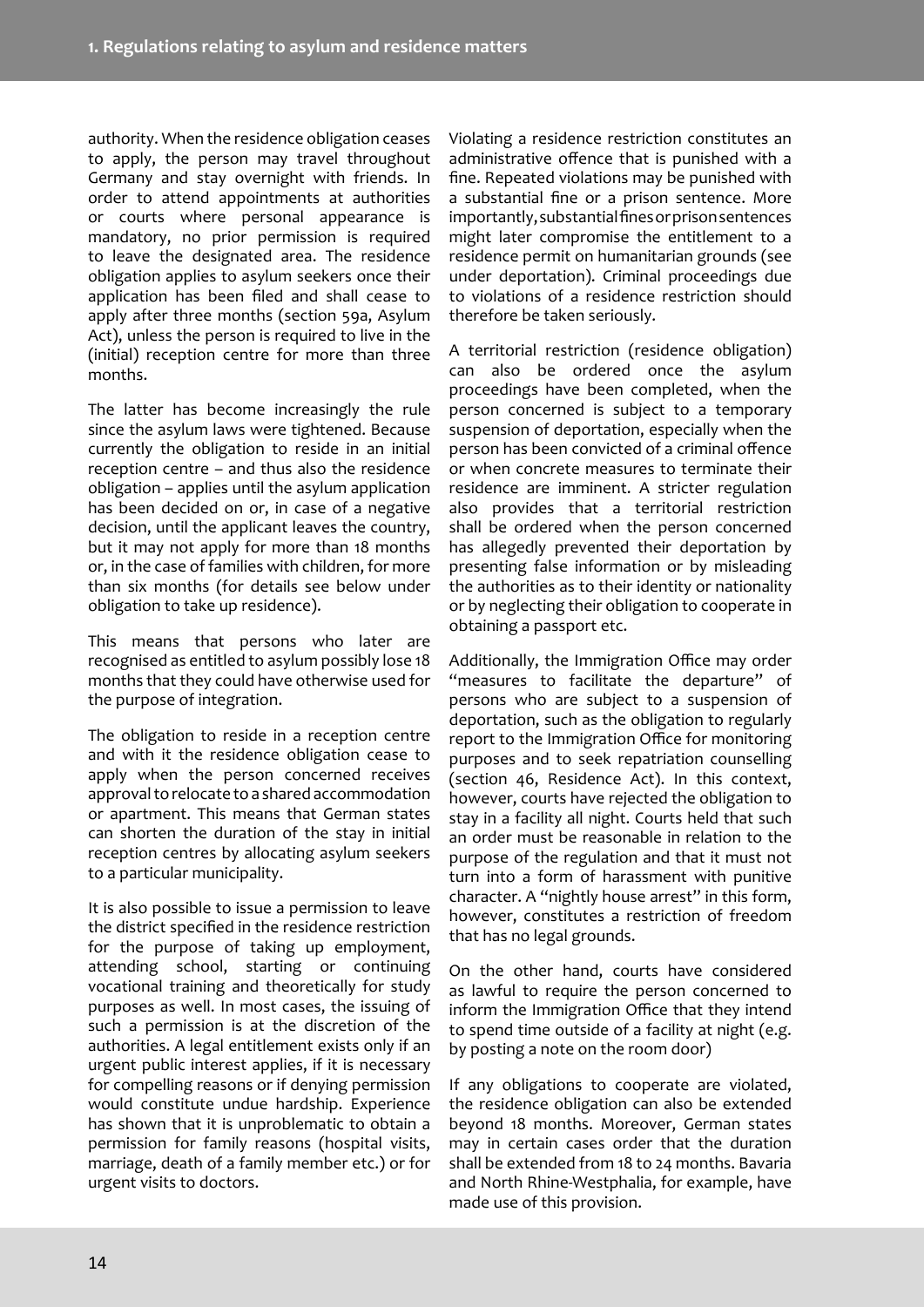#### <span id="page-14-0"></span>**Obligation to take up residence**

Upon fling an application, asylum seekers are assigned to an initial reception centre. They are obliged to reside there for a period of up to six months or, in case of families with minor children, for up to six months. If, however, the person concerned receives a positive notice on their asylum application, the obligation to reside in a reception centre immediately ends.

The obligatory period can also be shortened if the person concerned is allowed to relocate to a shared accommodation or an apartment. This means it is possible for the federal states to shorten the duration of a stay in an initial reception centre by assigning responsibility to a particular municipality.

There are also special regulations that apply, among others, to persons from so-called safe countries of origin.

In the case of so-called safe countries of origin, the legislator assumes that, due to their democratic status and general political situation, there is no threat of persecution in these countries and that the respective state is capable of protecting citizens from persecution by non-state actors. The so-called safe countries of origin appear in a list contained in the annex to the Asylum Act. The list is reviewed every two years. Currently (as on September 2017), the following countries are included: the member states of the EU, Albania, Bosnia and Herzegovina, Ghana, Kosovo, Macedonia, the former Yugoslav Republic of Montenegro, Senegal, Serbia (Asylum Act, annex II ad section 29a).

Persons from these countries, except for EU citizens among them, are required to reside in the responsible reception centre for the duration of their asylum procedure. This rule can even apply until deportation if their asylum application has been rejected as "manifestly unfounded" or "inadmissible". During this time, they are not allowed to take up work and may only temporarily leave the area specifed in their residence permit if they have received permission from the Federal Refugee Office.

Information on residence restrictions by the Refugee Council Lower Saxony (2015): [www.nds-fluerat.org/leitfaden/24-status-bei](http://www.nds-fluerat.org/leitfaden/24-status-bei-aufnahme-aus-dem-ausland/wohnen-umziehen-reisen/)[aufnahme-aus-dem-ausland/wohnen-umziehen](http://www.nds-fluerat.org/leitfaden/24-status-bei-aufnahme-aus-dem-ausland/wohnen-umziehen-reisen/)[reisen/](http://www.nds-fluerat.org/leitfaden/24-status-bei-aufnahme-aus-dem-ausland/wohnen-umziehen-reisen/)

#### **1.7 Excursus: What does the creation of the so-called AnkER facilities mean for the refugees who are accommodated there?**

In order to facilitate the implementation and enforcement of the obligation to take up residence and in order to allow for the related possibility of monitoring the inhabitants, some German states have created so-called AnkER facilities.

AnkER stands for "arrival, decision, return" ("Ankunft, Entscheidung, Rückführung"). These facilities were created in August 2018 and serve as initial reception centres, where – in contrast to other reception facilities – refugees remain until their asylum proceedings have been concluded. Also, individuals whose asylum application has been rejected now can be deported directly from the AnkER facilities.

The stated objective of the AnkER facilities is to make the asylum process "more efficient". For this purpose, all stakeholders who are involved in the asylum process are represented at the facilities, including BAMF, Federal Labour Office, Immigration Office, Social Welfare Office as well as administrative courts. Currently, there are eight AnkER facilities in Germany: six in Bavaria and one each in Saarland and Saxony. One AnkER facility in Bavaria was closed again in late 2019.

At the AnkER facilities the personal interview often takes place within one week after arrival, and after a month one can already receive notice. However, persons who have received a negative notice often remain in an AnkER facility for two to three years – although the coalition agreement stipulates that the maximum duration is 18 months or six months for families.

Refugees encounter numerous problems at the AnkER facilities. In some cases, for example, inhabitants cannot lock their rooms and have hardly any privacy. In other cases, several families have to share a single room. Police units that are also deployed at soccer games or demonstrations walk in and out of the rooms as they wish, confscating groceries, electric kettles and deodorant sprays.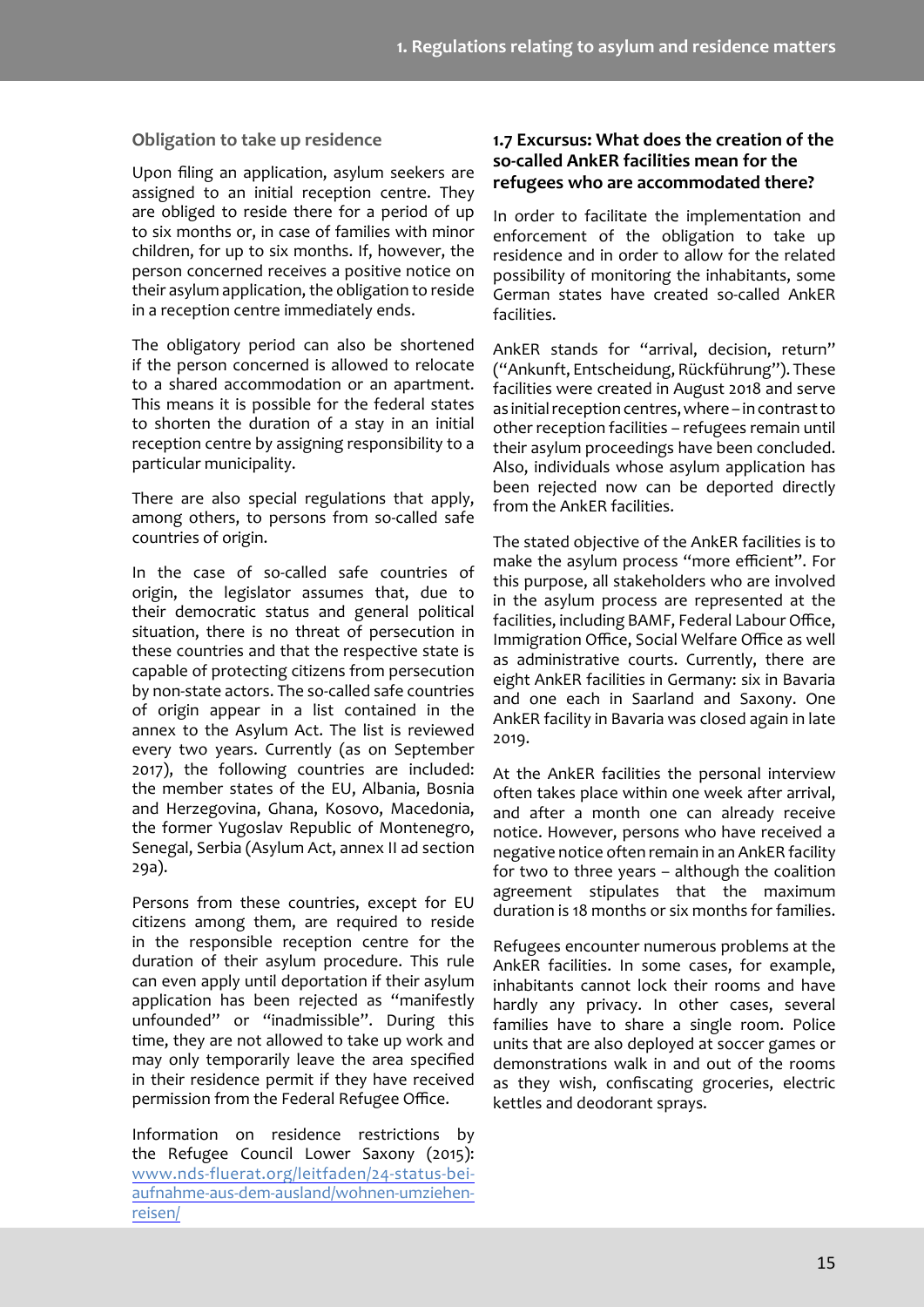<span id="page-15-0"></span>The counselling sessions on the asylum procedure are conducted by the BAMF – at frst in group discussions and, if needed, also in oneon-one conversations. Often, however, there will be only group discussions, in which the asylum procedure will be explained in general, without addressing the individual situation of the refugees. At times no one is allowed to enter the AnkER facilities, expect for staf members of authorities or welfare associations. Asylum seekers are faced with the difficulty of fnding out about external counselling services in the frst place. Many of them are also worried that contacting an independent aid organisation might negatively afect their asylum proceedings. As a consequence, their access to legal counselling is heavily impeded, which means that especially persons with "poor prospects to remain" will often very quickly receive a negative notice.

Doctors and psychiatrists have also criticised stress-inducing factors such as insufficient protection against abuses, lack of privacy and nightly disturbances. It has been pointed out that AnkER facilities lack any kind of systematic approach for identifying particularly vulnerable inhabitants. Even in those cases where special protection needs have been identifed, there was no clearly defned procedure and not enough staff members to offer the inhabitants the support they need. The organisation Doctors of the World has therefore departed the AnkER facility Manching/Ingolstadt out of protest in October 2019.

#### **1.8 What is the relationship between Foreigners Office and the Federal Office for Migration and Refugees, and what are their particular responsibilities?**

**Federal Office for Migration and Refugees (BAMF)**

The Federal Office for Migration and Refugees is subordinated to the Federal Ministry of the Interior. It is responsible for overseeing the asylum procedure, that is, for reviewing the asylum application in terms of both form and content. It has at least one branch office in every federal state. The asylum application has to be fled in person. The personal interview during the asylum procedure also takes place at the Federal Office or one of its branch offices.

The Federal Office registers and stores the personal data and fngerprints of asylum seekers. The data will be fed into the European database EURODAC, and at frst it will be checked if, according to the Dublin III Regulation, another European country is responsible for the asylum procedure. If not, then Germany and thus the Federal Office of Migration and Refugees is responsible.

Moreover, in each federal state, there are several reception centres, which are often connected to the branch offices of the Federal Refugee Office.

#### **Foreigners Offices**

Foreigners Offices are state or municipal authorities. They are responsible for implementing the residential regulations (as laid down in the Residence Act). This includes the execution of decisions made during the asylum procedure, that is, as regards the permission to relocate, the provision of work permits, the residential regulations following the approval of asylum applications, but also the implementation of expulsions and deportations. Once an asylum application has been approved, the Foreigners Offices are bound to the decisions made by the Federal Office. That is, they issue residence and permanent settlement permits for recognised refugees, asylum seekers and persons eligible for subsidiary protection. In the case of all other migrants (foreign students, graduates, employees, relatives and so on), the Foreigners Offices are responsible for making decisions.

The Foreigners Offices also grant residence permits during the asylum procedure, just as they issue temporary suspensions of deportations during the Dublin procedure or after a fnal rejection of the asylum procedure.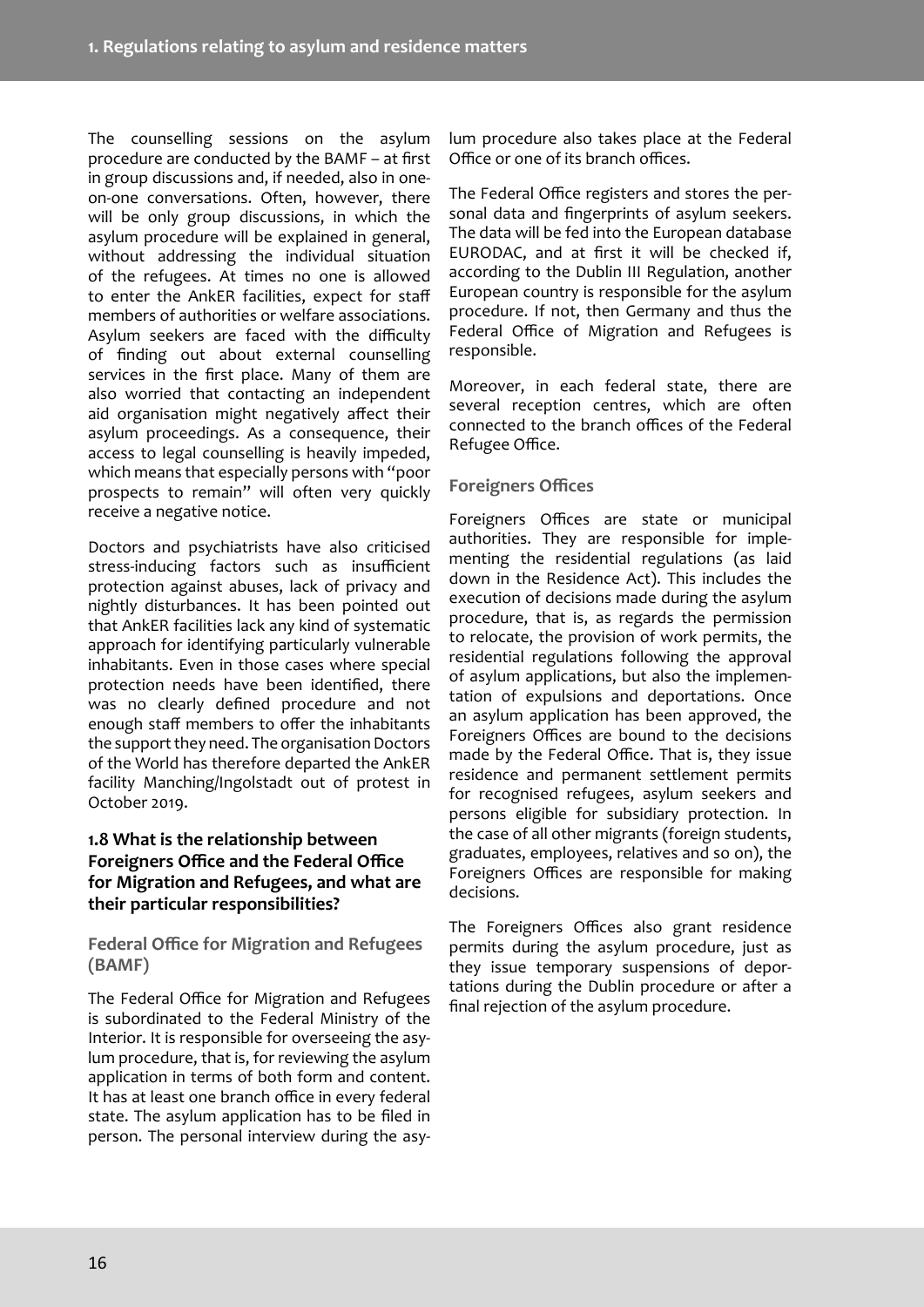# <span id="page-16-0"></span>**2. GENDER-SPECIFIC VIOLENCE AS A REASON FOR ASYLUM AND ITS ROLE DURING THE ASYLUM PROCEDURE**

#### <span id="page-16-1"></span>**2.1 In what way can gender-specifc violence be asserted as a reason for granting asylum or as a factor that necessitates the prohibition of deportation / the classifcation as a case of hardship?**

In the context of fight, gender-specifc violence can occur in diferent situations, so that its consideration during the asylum procedure varies greatly in Germany:

**Gender-specifc persecution in the country of origin**

Only violence sufered or gender-specifc persecution in the country of origin can lead to the recognition of refugee status or subsidiary protection status. Because, according to the Geneva Refugee Convention, "the term 'refugee'" applies to any person who "owing to wellfounded fear of being persecuted for reasons of race<sup>1</sup>, religion, nationality, membership of a par-ticular social group or political opinion, is out-side the country of his nationality and is unable or, owing to such fear is unwilling to avail himself of the protection of that country". Hence the issue at stake is persecution in the country of origin. Persecution also implies forms of gender-specifc violence.

In the course of interpreting and further specifying the reasons for persecution given in the Geneva Convention, gender-based persecution has been assigned to "membership of a particular social group". In doing so, the focus was at frst on the gender-based persecution of women. The category of gender-specifc persecution of refugees primarily pertained to sexualised violence committed by members of the state while exercising their authority in the country of origin (including torture, rape during police custody or incarceration). It also includes persecution measures by the state against women that are solely based on gender.

1 The term race (Rasse in German) is used because legal texts make use of it. There is a discussion going on about using the term 'Rasse' and changing it in the german constitutional law.

Such measures comprise, among others things, genital mutilation, forced marriage, or threats based on the supposed 'westernisation of women'. (This term is derived from its use in jurisdictional practice.) If the danger of persecution does not emanate from the state but from husbands, neighbours or other community members, then it has to be determined in a second step that the persecution is substantial and that the state and the organs of state are unwilling or inca-pable of protecting against such persecution.

However, the jurisdiction is inconsistent in this regard. In the case of forced marriage, for example, courts have reached all kinds of decisions, sometimes considering it an obstacle to deportation, sometimes as crucial to the recognition of refugee status.

What is important for the persons concerned is that the establishment of refugee protection status or obstacles to deportation is always an individual case-by-case decision and that it is impossible to make generalizations in this context.

Even if, for example, there are court cases in which a 'considerable westernisation'<sup>2</sup> of women from Afghanistan has been recognised as a risk of persecution, such a decision cannot be expected from all courts and depends, moreover, on the particular person who is responsible for making the decision.

The persecution of LGBTI based on their sexual orientation or gender identity has meanwhile also been considered an indisputable reason for persecution owing to "membership of a particular social group".

<sup>2</sup> Verdict by the Higher Administrative Court Munich, September 21, 2015 - ref. no. 9 LB; verdict by Administrative Court Munich, August 14, 2007, ref. no. M 23 K 07.50455; verdict by the Asylum Court Austria, March 9, 2012, ref. no. C2 422385-1/2011/8E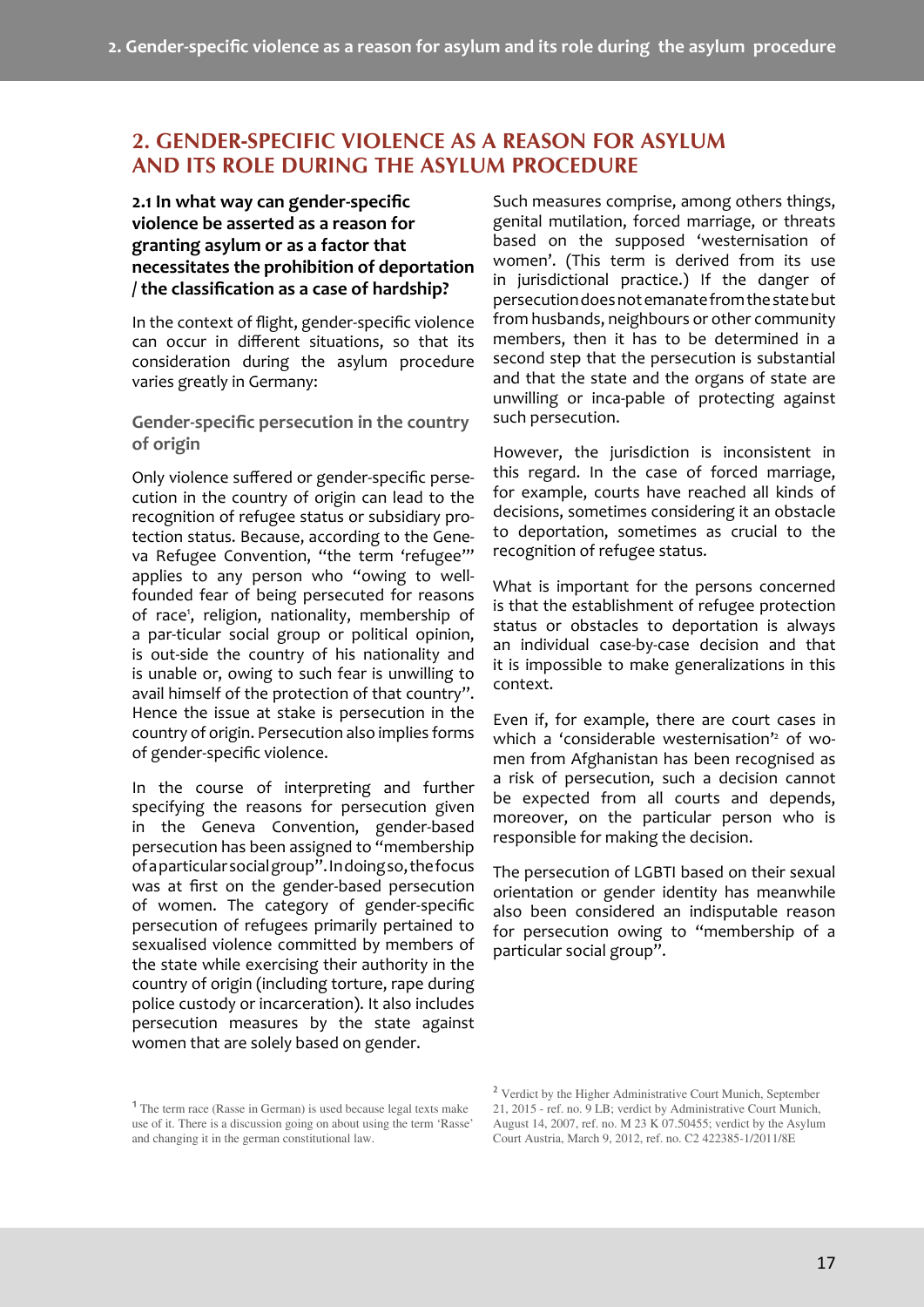<span id="page-17-0"></span>**Gender-specifc violence during fight / in the host country** 

Gender-specifc persecution during fight or in the host country, on the other hand, cannot result in the recognition of refugee status. However, if such persecution involves considerable physical and/or psychological suffering in such a way as to threaten the life (survival) of the person concerned, this might entail that a prohibition of deportation is declared and that the person concerned is granted a residence permit.

#### <span id="page-17-1"></span>**2.2 What options are available during the asylum procedure to persons afected by gender-based violence?**

In cases of gender-based persecution the person seeking protection can request to be heard by a specifcally trained professional or a person with an awareness for this topic. At the BAMF there are specially-commissioned caseofficers focusing on gender-based persecution. Moreover, women and usually also LGBTIQ\* can, for example, insist that a woman conducts their interview and that a female interpreter is present if the person concerned is unable to share their experiences in the presence of men.

Ideally, the person seeking protection should apply for this – possibly with the help of a counselling centre or an attorney – already in advance of the interview, so that everyone is prepared for the actual interview. But even if no such application was fled, the BAMF employees should routinely ask the person concerned during the interview if they agree that a man conducts the interview or if they would rather prefer to be interviewed by a woman.

Moreover, it is always possible to present (expert) statements from counselling centres to the BAMF in order to substantiate one's account of having experienced gender-based violence. However, such statements do not replace the personal interview with the applicant. It is only in very rare and particularly exceptional cases that the personal interview may be omitted due to a statement explaining the person's special vulnerability.

It should also be noted that a very detailed statement from the person seeking protection does not replace the personal testimony, which means that they might have to explain everything all over again, even if they have already submitted a statement including an account of their experiences to the BAMF.

#### **2.3 What to take into consideration for expert statements from counselling centres/women's shelters?**

Especially in cases where persons are psychologically strained by the gender-based violence they have sufered, expert statements from counselling centres can be helpful to make the person heard at the BAMF, to ensure that their concern will be thoroughly examined and to support their personal testimony. When preparing such a statement, the following aspects should, among other things, be defnitely taken into consideration:

The person drafting the statement should proceed very carefully and only within the framework of their professional qualifcation. This means they should not comment on aspects beyond their knowledge (such as the situation in the country of origin, just as social workers should not comment on psychological disorders etc.).

Great caution is also required when recounting the personal biography. Vague formulations, translation mistakes or other misunderstandings often lead to inconsistencies or inaccuracies that later on might contradict what is stated in the personal testimony. However, inconsistencies in one's history of persecution pose one of the most serious problems during the asylum procedure. This is because authorities and courts still widely assume that a displaced person can at any time recount their experiences in a manner that is consistent and without internal contradictions, merely using diferent words each time.

This means that any overly detailed account of one's experiences given in advance of the personal interview at the BAMF will limit the possibilities of presenting one's experiences. It might also lead to situations in which interviewed persons are asked to resolve contradictions that they themselves are not even aware of.

It is often more helpful if the person drafting the statement describes how the (frst) encounter with the asylum seeker went, what impression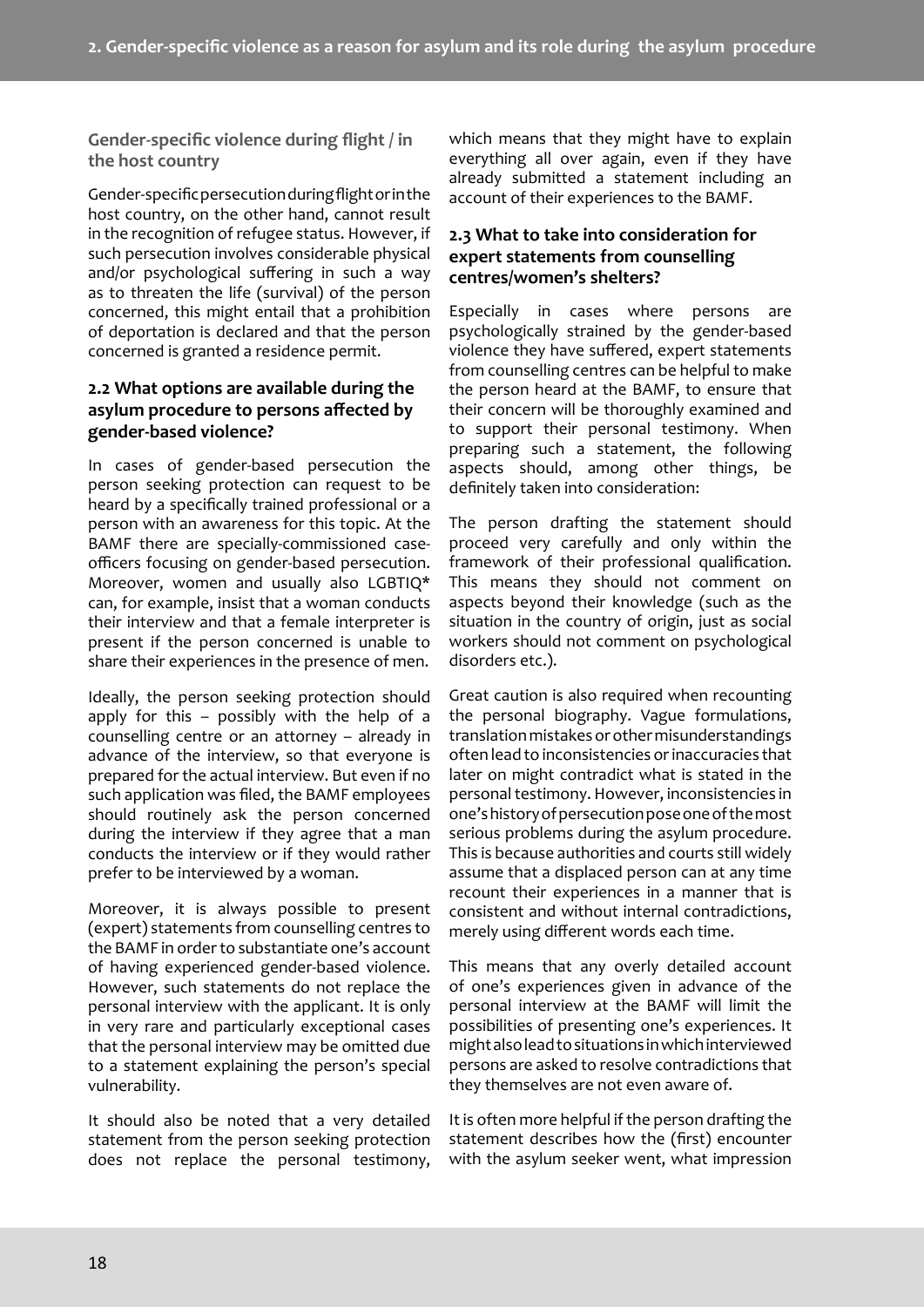<span id="page-18-0"></span>they made, how their conversation developed and what else the person drafting the statement noticed.

#### **2.4 Do directives for the protection against violence have any impact on the asylum procedure? If yes, which one?**

As a matter of principle, directives for the protection against violence do not directly infuence the asylum procedure. The asylum procedure is primarily concerned with assessing the situation in the country of origin.

But, as explained above, violence committed by a husband can infuence a woman's asylum procedure to the effect that such violence is considered an obstacle to deportation. In that case, it will be determined whether the violence committed by the husband or the circumstance that, for example, the husband's children were or are (temporarily) being seized, might involve persecution upon returning to the country of origin. This can, for example, be the case if, according to the jurisdiction of the country of origin, the children belong with the husband's family after a divorce and if the woman, who has fled together with her children from the husband, is threatened by the husband's family.

However, this issue can only be assessed on an individual case-by-case basis and cannot be generalised.

It is indispensable to consider, not only in the case of long-term separations but especially in the case of a directive for the protection against violence, that the asylum applications of marriage partners can be processed individually. In that case, it is crucial to consult a lawyer beforehand.

#### **2.5 What happens in the case of a divorce if the residential status depends on the (marriage) partner?**

In the case of a divorce, it needs to be clarifed frst which kind of residential status the marriage partners have and if both or one of their asylum applications is still being processed or if protection status has already been granted.

It should also be considered whether the stay – in our case, usually the women's stay – depends on cohabitation or marriage status. There are diferent constellations:

- Firstly, the woman can be granted protection for family members of refugees, which means that, as part of the family unit, she will be regarded as having to face the same risk as the persecuted person and will (also) be recognised as a refugee. Moreover, it will be examined, as a rule, if she "merely" followed her husband and if she has no individual reasons for fight and faces no individual risks of persecution. If she only receives refugee status for family members because her husband has been persecuted, then a divorce might considerably afect the woman's residential status.
- The same applies if a woman has followed her husband for the purpose of family reunifcation and if she received a residence permit for family-related reasons. In that case, a divorce can afect her residential title considerably. In the worst case, she might forfeit her residence permit.

Accordingly, in the case of a divorce, it should be taken into consideration if the woman might have her own reasons for having to fear persecution, which she as yet has possibly not asserted, or if the divorce could amount to a new obstacle to deportation (see above [2.2](#page-17-1)).

In many cases, the divorce as such or, for example, the circumstance that the children are supposed to remain with the husband in the country of origin, can be considered a new obstacle to deportation. This issue should be clarifed in each individual case by consulting a lawyer.

What is diferent again is the situation in which parents have children together who receive refugee protection through the father. In that case, the divorced woman can as well secure her residence title by providing parental care.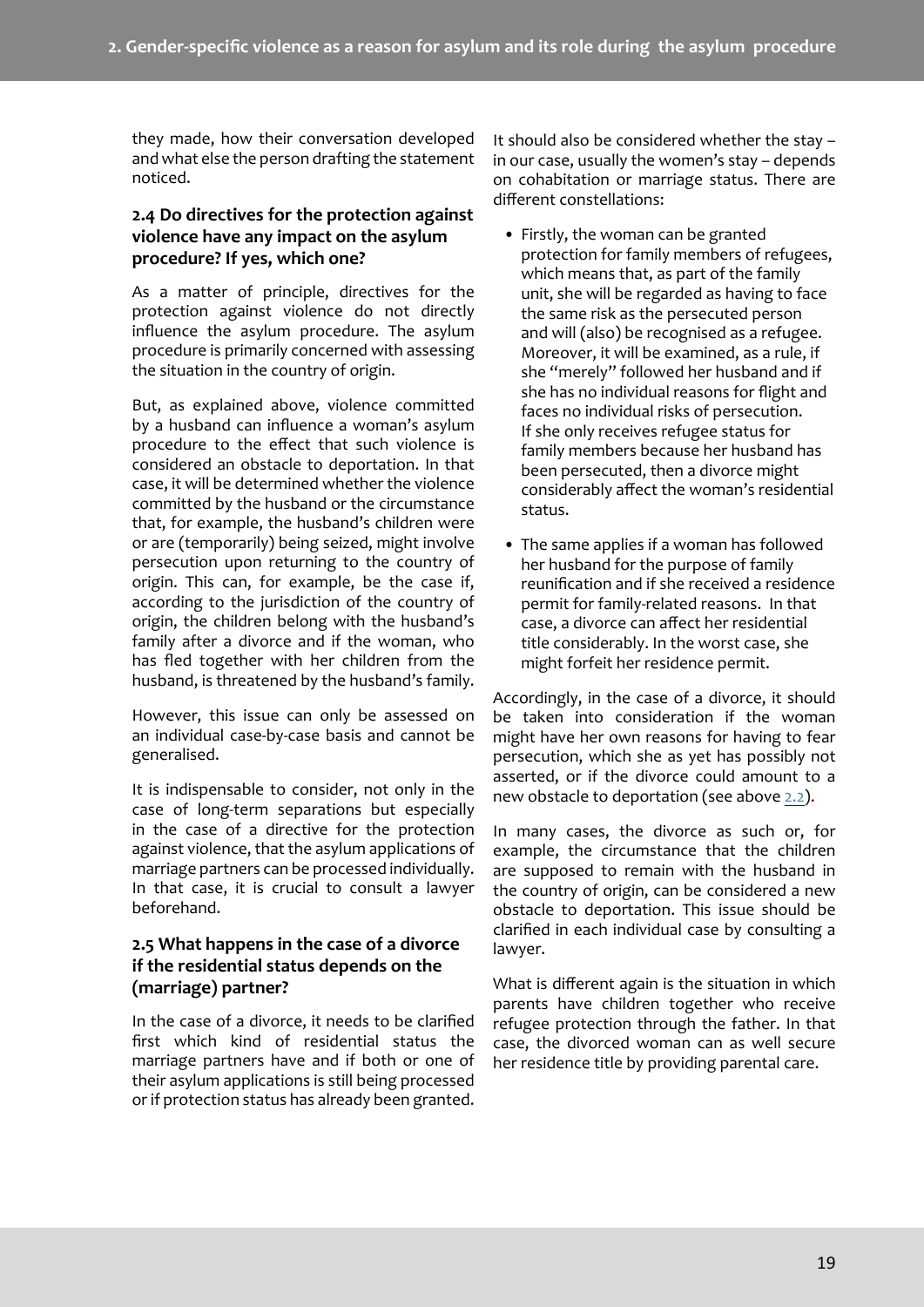# <span id="page-19-0"></span>**3. MARRIAGE AND FAMILY LAW**

#### **3.1 What is the situation during the asylum procedure regarding matters of family law (right to determine the place of residence, right of care and custody, visitation rights, right of maintenance in case of divorce)?**

Regarding issues related to family law, there are generally no particularities that apply to persons whose asylum applications are being processed. Any person who seeks asylum can fle a motion at a family court in order to obtain the right to determine the place of residence, to care and custody, to maintenance and to protection against violence. Difficulties may arise as the persons concerned do not hold German citizenship, so that due to their diferent nationalities, there is often the question of which particular legislation applies.

Such questions likewise have to be approached by other non-German couples or families.

Moreover, couples and families whose asylum application is still being processed have consider and clarify whether the asylum procedures are handled separately and what this implies as to the authority to represent the children. If, for example, a woman breaks up with her partner and takes the children with her, then she would actually have to fle a request, along with her application to custody rights, to obtain the right to act as the sole representative regarding all matters pertaining to the children during the asylum procedure. Or, in the opposite case, the woman would have to fle a motion to the efect that she will also be informed about decisions pertaining to her children, even if she has no access to information regarding her husband's asylum application. In this context, the Federal Office for Migration and Refugees, lawyers and administrative courts frequently create legal facts that rest on shaky foundations in terms of family law.

#### **3.2 Will a marriage that has been concluded in another country be recognised in Germany?**

In general, marriage contracts that have been concluded in a foreign country do no require additional recognition in Germany. It is possible to fle a request for the certifcation of a marriage

contract to be included in the marriage register if one of the marriage partners holds the German citizenship.

The requirements for concluding a marriage contract are subject to the legislation of the country of origin. A marriage contract that has been concluded in the country of origin is also valid in Germany and will be officially recognised if the material and legal requirements for marriage (e.g. unmarried status, minimum age) were met by both partners in the country of origin at the time when the marriage was concluded and if the marriage has been recognised in the country of origin (according to section 13 of the Introductory Act to the German Civil Code). Exemptions from the recognition of marriages can be made if a foreign legal norm violates the public policy doctrine (the so-called "ordre public"). That is, if a foreign marriage is obviously irreconcilable with the basic principles of German law, it will not be recognised and therefore considered invalid in Germany.

An assessment regarding the violation of the basic principles of German law (see section 6 of the Introductory Act to the German Civil Code) can only happen on an individual case basis and requires consideration of the special characteristics of the foreign legislation. A violation has been presumed if, for example, it is legal to marry at the age of 14 in the country of origin.

#### **3.3 What is the situation of married underage refugees in Germany?**

Unaccompanied underage refugees in Germany will be routinely entrusted to the Youth Welfare Office and appointed a legal guardian.

If, for example, an underage refugee arrives with their marriage partner, then it will first be determined whether the marriage is considered valid in Germany. In this context, there have been substantial changes since the introduction of the "Act Against Child Marriage" on July 18, 2017.

According to this law, it is now banned to conclude a marriage if one of the marriage partners is under 18 years of age, even with the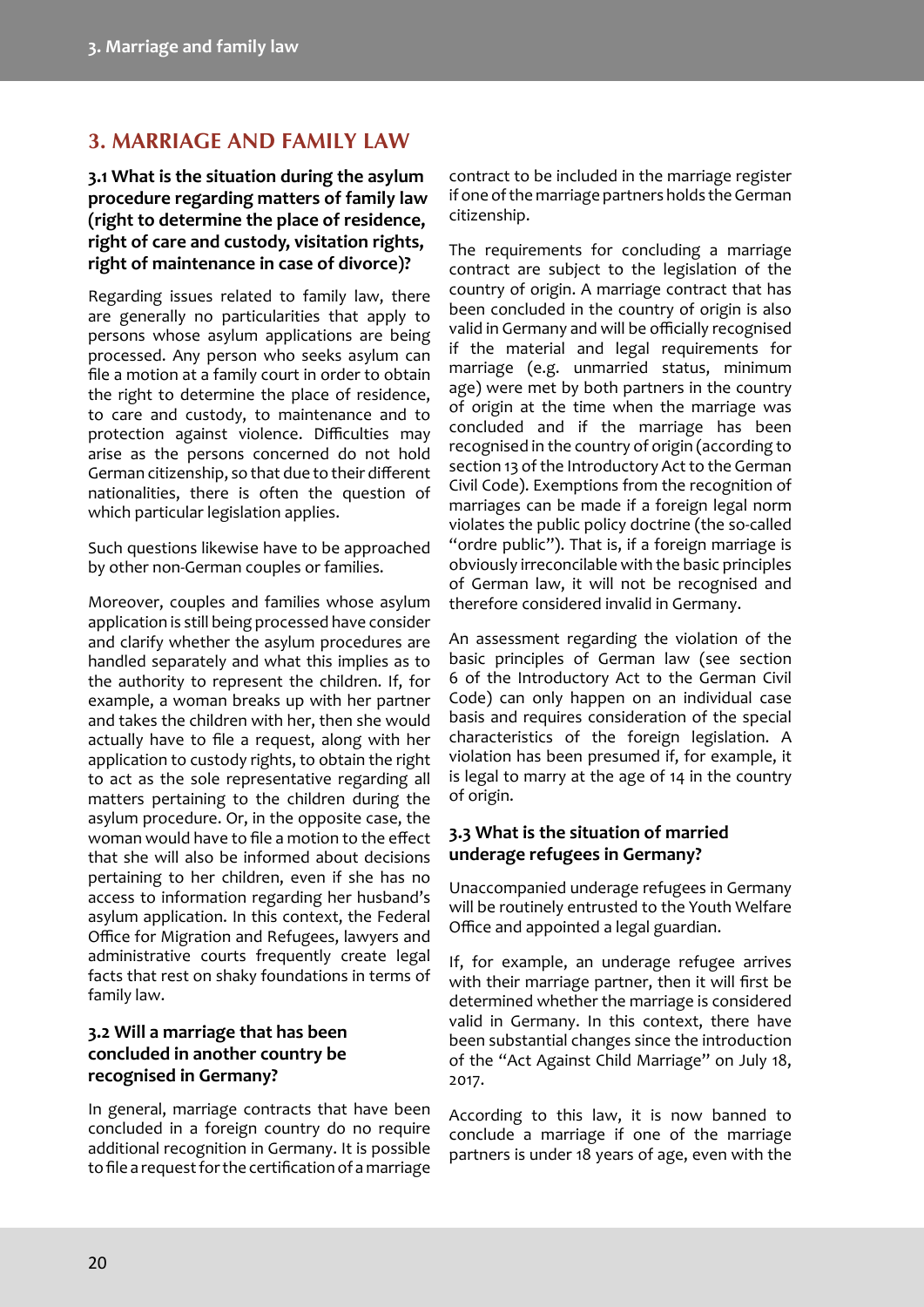<span id="page-20-0"></span>consent of the parents or the Youth Welfare Office, as it was possible until now. Regarding marriages between minors concluded in a foreign country, it is now the case that marriages involving persons under 16 years of age are, as a rule, considered invalid and that marriages involving persons between 16 and 18 years of age shall be annulled upon request.

This has far-reaching legal consequences whose practical applications and efects remain to be seen.

The title alone, "Act Against Child Marriage", signals a stigmatising attitude towards marriage in the public sphere. The term "child marriage" suggests the forced marriage of children, especially of girls up to the age of 14.

In fact, marriages with and between underage person arise out of various contexts, out of diferent realities of life. It seems inappropriate, for example, to frame the marriage between a 17-year-old and a 19-year-old adolescent, who married in order to fee from Syria to Germany, in terms of a "child marriage" (German Institute for Youth Human Services and Family Law, DIJuF e. V., February 22, 2017).

Further problems arise if, for example, a minor and their partner are already parents or if they have a child in Germany. In that case, paternity frst has to be determined and recognised.

For this purpose, an underage person requires the approval of a legal representative (section 1596, paragraph 4, sentence 2, subsentence 2, German Civil Code). According to past experience, a legal guardian (representative) will only be appointed after a longer interval, in many cases only after months.

During that period, the legal representation of a child of an underage mother is restricted (section 1673, German Civil Code). It is possible to claim retroactive maintenance, but still such payments for supporting subsistence might be lacking for months.

Visitation rights are also not enforceable without legal paternity. The situation is similar when it comes to common parental care: The right to cooperative care involving the partner of an underage mother can only be claimed by issuing mutual custody declarations. This also requires the approval of the mother's legal

representative (section 1626c, sentence 2, subsentence 1, German Civil Code), which means that delays and unclear legal situations are to be expected. It is also questionable if and when the parents will receive appropriate counselling / information in order, for example, to catch up on the acknowledgement of paternity and the submission of mutual custody declarations.

#### <span id="page-20-1"></span>**3.4 What happens in case of a divorce if the residential status depends on the (marriage) partner?**

In the case of a divorce, it needs to be clarifed frst which kind of residential status the marriage partners have and if both or one of their asylum application is still being processed or if protection status has already been granted.

It should also be considered whether the stay – in our case, usually the women's stay – depends on cohabitation or marriage status. There are diferent constellations:

- Firstly, the woman can be granted protection for family members of refugees, which means that, as part of the family unit, she will be regarded as having to face the same risk as the persecuted person and will (also) be recognised as a refugee. Moreover, it will be examined, as a rule, if she "merely" followed her husband and if she has no individual reasons for fight and faces no individual risks of persecution. If she only receives refugee status for family members because her husband has been persecuted, then a divorce might considerably afect the woman's residential status.
- The same applies if a woman has followed her husband for the purpose of family reunifcation and if she received a residence permit for family-related reasons. In that case, a divorce can afect her residential title considerably. In the worst case, she might forfeit her residence permit.

Accordingly, in the case of a divorce, it should be taken into consideration if the woman might have her own reasons for having to fear persecution, which she as yet has possibly not asserted, or if the divorce could amount to a new obstacle to deportation (see above [2.2](#page-17-1)).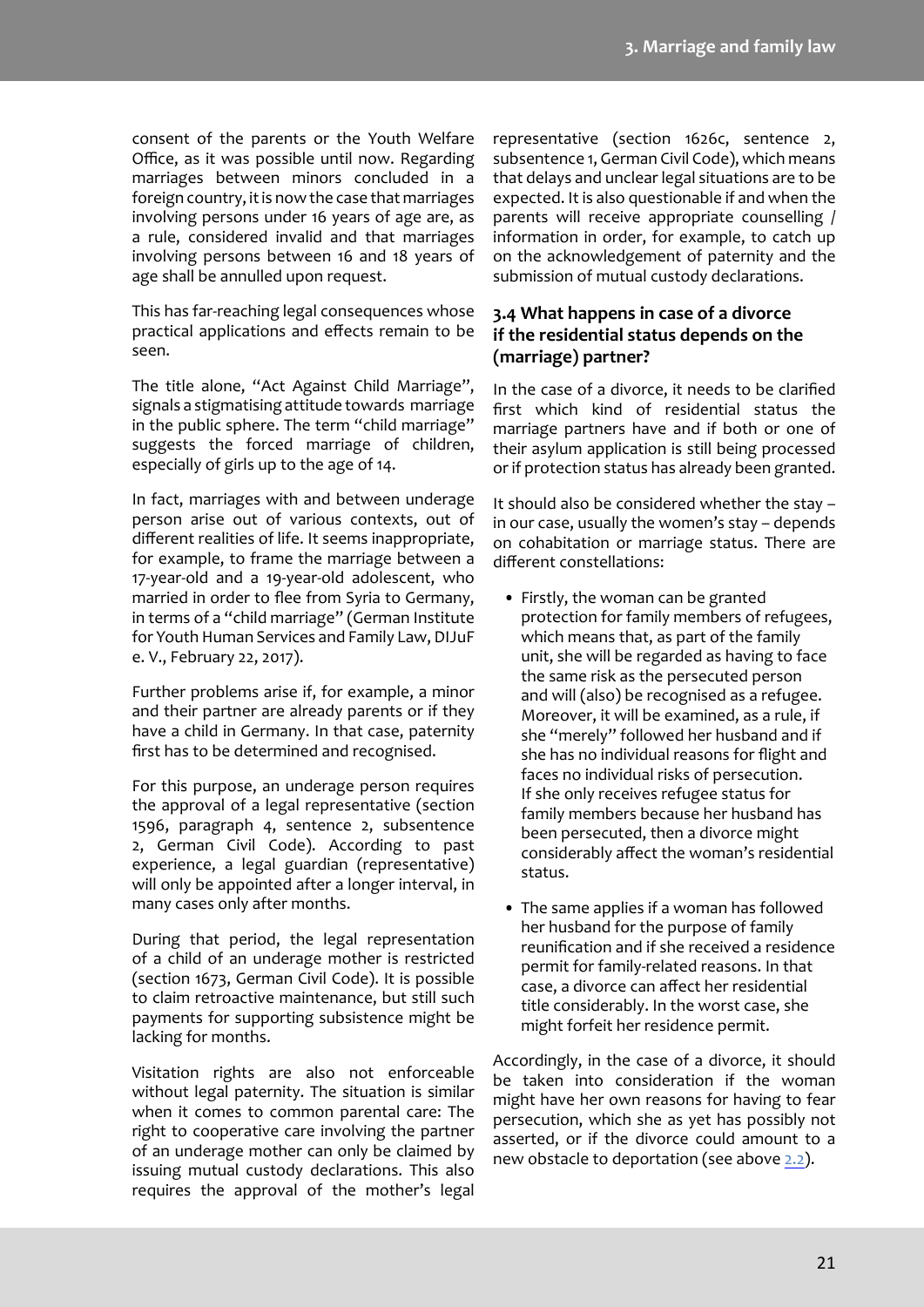<span id="page-21-0"></span>In many cases, the divorce as such or, for example, the circumstance that the children are supposed to remain with the husband in the country of origin, can be considered a new obstacle to deportation. This issue should be clarifed in each individual case by consulting a lawyer.

What is diferent again is the situation in which parents have children together who receive refugee protection through the father. In that case, the divorced woman can as well secure her residence title by providing parental care (see also below [11.](#page-34-1)).

# **4. MEDICAL CARE AND SOCIAL BENEFITS**

**Which medical, psychological, therapeutic and social benefts can be granted under the Asylum Seekers Benefts Act?**

Below you can fnd an overview of medical support services and social benefts for refugees.

#### **Medical support for refugees**

- [http://gesundheit-gefuechtete.info/en/](http://gesundheit-gefluechtete.info/en/)
- After 15 months: benefts (analogous to benefts payments according to Books II and V of the German Social Code) and electronic health data card.
- The payment of benefts under the Asylum Seekers Benefts Act stops at the end of the month in which the decision on the asylum application is made.

#### **Medical support for person without regular residence status**

• Information by Diakonie: [www.diakonie.](http://www.diakonie.de/fileadmin/user_upload/Diakonie/PDFs/Broschuere_PDF/English_Version_BAG_Gesundheit_Illegalitaet_Arbeitspapier_Gesundheitsversorgung_fu__r_Menschen_ohne_Papiere_April_2017.pdf) [de/fleadmin/user\\_upload/Diakonie/PDFs/](http://www.diakonie.de/fileadmin/user_upload/Diakonie/PDFs/Broschuere_PDF/English_Version_BAG_Gesundheit_Illegalitaet_Arbeitspapier_Gesundheitsversorgung_fu__r_Menschen_ohne_Papiere_April_2017.pdf) Broschuere\_PDF/English\_Version\_BAG Gesundheit\_Illegalitaet\_Arbeitspapier Gesundheitsversorgung fu\_r\_Menschen [ohne\\_Papiere\\_April\\_2017.pdf](http://www.diakonie.de/fileadmin/user_upload/Diakonie/PDFs/Broschuere_PDF/English_Version_BAG_Gesundheit_Illegalitaet_Arbeitspapier_Gesundheitsversorgung_fu__r_Menschen_ohne_Papiere_April_2017.pdf)

• Medi-Büro locations throughout Germany: <http://medibueros.org>/

#### **Psychotherapeutic services (information in German)**

- Guide to apply for psychotherapy: www.baff-zentren.org/wp-content/ uploads/2017/03/BAfF\_Arbeitshilfe [Therapiebeantragung.pdf](http://www.baff-zentren.org/wp-content/uploads/2017/03/BAfF_Arbeitshilfe_Therapiebeantragung.pdf)
- Assumption of cost for therapy for unaccompied minors: www.baff-zentren.org/wp-content/ [uploads/2017/02/BumF\\_BAfF-Arbeitshilfe-](http://www.baff-zentren.org/wp-content/uploads/2017/02/BumF_BAfF-Arbeitshilfe-Therapie-Jugend.pdf)[Therapie-Jugend.pdf](http://www.baff-zentren.org/wp-content/uploads/2017/02/BumF_BAfF-Arbeitshilfe-Therapie-Jugend.pdf)
- If such services are granted under the Asylum Seekers Residence Act, it is not required that therapists have a health insurance license.
- Travel and interpreter costs will be covered for psychotherapeutic treatment.

#### **Social rights of refugees (information in German)**

• [www.der-paritaetische.de/fleadmin/user\\_](http://www.der-paritaetische.de/fileadmin/user_upload/Publikationen/doc/sozialleistungen-fluechtlinge-2019-aufl3_web.pdf) [upload/Publikationen/doc/sozialleistungen](http://www.der-paritaetische.de/fileadmin/user_upload/Publikationen/doc/sozialleistungen-fluechtlinge-2019-aufl3_web.pdf)fluechtlinge-2019-aufl3\_web.pdf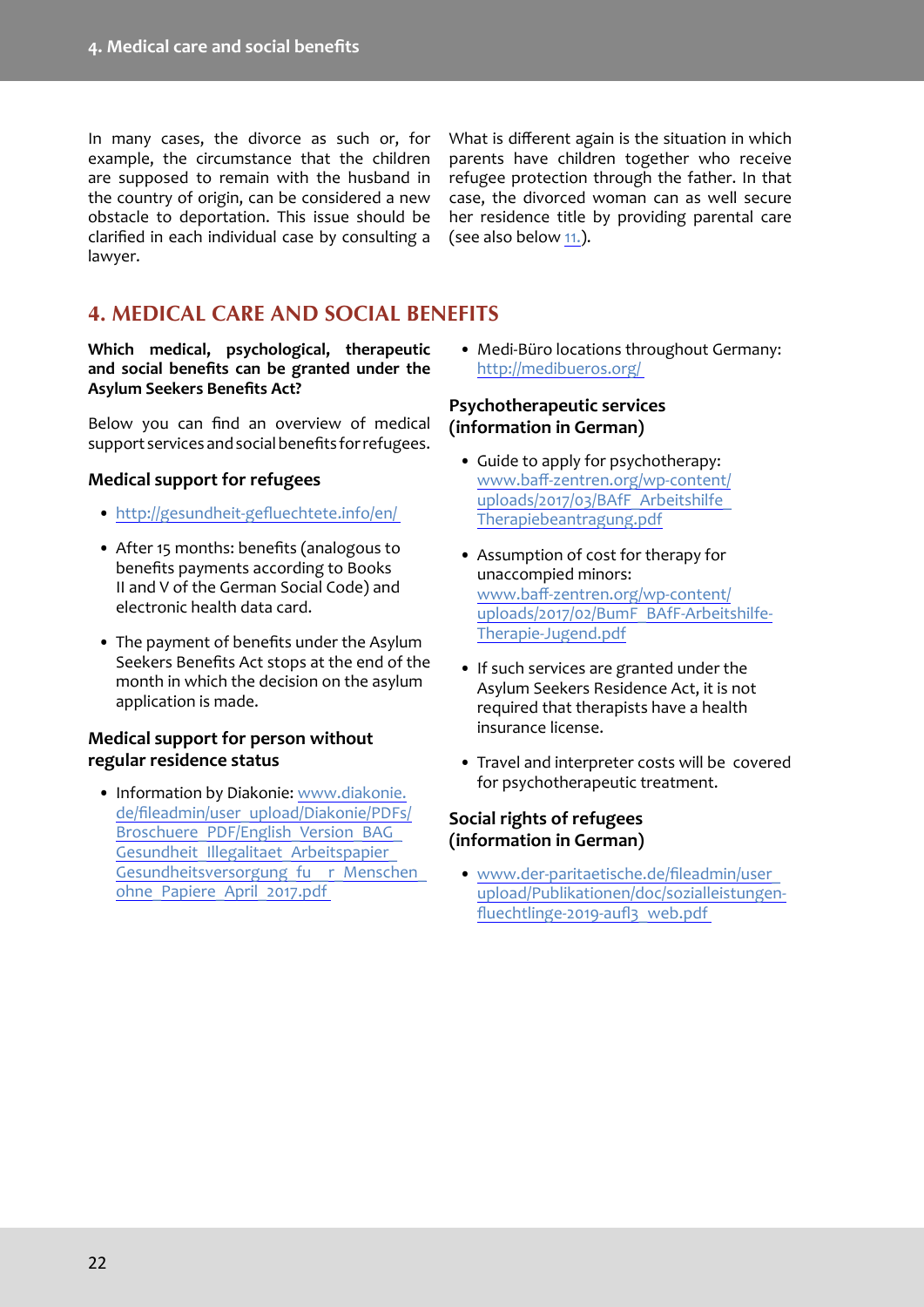# <span id="page-22-0"></span>**5. FUNDING OF COUNSELLING AND PROTECTION FOR REFUGEE WOMEN**

#### <span id="page-22-1"></span>**5.1 Who will cover the costs for legal counselling and legal aid, and in which cases?**

As long as the Federal Office (BAMF) or the Foreigners Office is still processing the asylum application, refugees – including female refugees who have been afected by gender-based violence – have to pay on their own for legal counselling.

In this case, however, it is possible, just as in the case of family or criminal proceedings, to apply for legal aid for extra-judicial proceedings. Still, a one-time legal aid amounting to roughly 100 € does not allow for appropriate legal representation during the asylum procedure.

Refugee support organisations, such as Pro Asyl, the German AIDS Service Organisation (Deutsche AIDS Hilfe), Reporters Without Borders and others, often subsidise the legal representation of refugees. It is also possible to consult women's organisations on whether they can subsidise attorney fees in individual cases.

**Who will cover the costs if an asylum seeker fles an appeal against a rejected asylum application?**

If the Federal Office (BAMF) partially or completely rejects an asylum application and if an appeal against this decision is fled at the administrative court, then it is possible to apply for legal aid to cover the costs of the complaint proceedings. The approval of such legal aid depends, for one thing, on whether the person concerned is in need of it. The person thus has to prove that she does not have the necessary fnancial means at her disposal. For another thing, the outcome of the proceedings at least needs to be still open. The state will not cover the costs for lawyers to get involved

in court proceedings that are futile from the outset.

For this reason, the administrative court will decide on whether or not to grant legal aid based on the prospects of the complaint. This kind of decision-making process is as unpredictable as the outcome of the proceedings difers from court to court. Hence it is by no means possible to predict whether or not legal aid will be granted when fling a complaint.

Since the decision on granting legal aid is often made only very late during court proceedings, lawyers generally ask for a retainer and for fees to be paid in monthly instalments, for which the client then can be reimbursed in case legal aid is granted.

During administrative court proceedings, legal representation is not obligatory. This means that the person concerned does not have be represented by a lawyer. Hence, for example, a complaint can be fled within a certain period of time at the court's office for legal requests directly by the refugee herself. At this office, there will be court personnel who can assist with the application. Another option would be to consult an experienced circle of supporters in order to draft a sound statement for the application, so that it becomes possible to call in a lawyer only at a later time.

#### **5.2 Is it possible for female refugees to receive a counselling voucher during the asylum procedure or once the asylum application has been rejected?**

Yes, in general, a woman who has been affected by violence can receive a counselling voucher. It will be difficult, however, to fnd a lawyer who is willing to take over the extensive legal representation required by an asylum procedure in return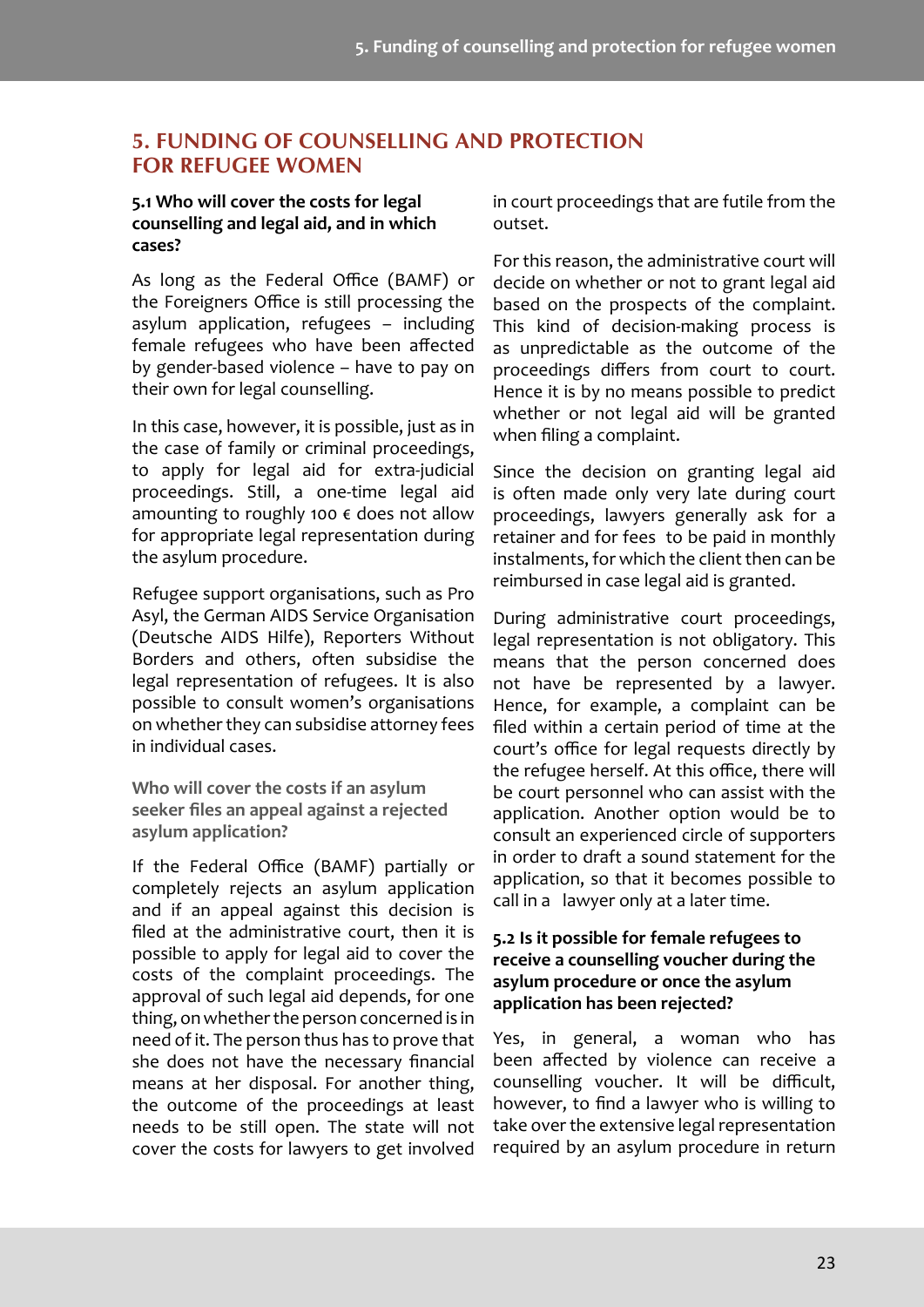<span id="page-23-0"></span>for a counselling voucher of 100 € (see **Further information** above under [5.1](#page-22-1)).

Once the procedure has been concluded, the possibility of making use of a counselling voucher depends on the prospects of a complaint. As soon as the court proceedings have commenced, the right to counselling assistance ceases and is followed by the right to legal aid (see above under [5.1](#page-22-1)).

#### **5.3 How is the stay of female refugees in women's shelters funded?**

For an overview of the possibilities for funding a stay in a woman's shelter: See [attached table](#page-43-0).

#### **5.4 Which possibilities for funding interpreters do exist**

There are possibilities for funding interpreters through public subsidies, namely through funding and support programs by federal states and municipalities as well as state shares in funds for women's shelters and expert counselling centres. However, such arrangements are not available in all federal states and not in all women's shelters and counselling centres.

The quality of interpretations, the access to funding possibilities, and the accounting procedures may vary considerably from region to region and from case to case.

For an initial consultation of a women afected by violence or in order to determine which language she speaks, the nationwide hotline "Violence Against Women" can be contacted (see the info sheet of the hotline "Violence Against Women": Multilingual counselling upon request by a support organisation: [www.hilfetelefon.de/das](http://www.hilfetelefon.de/das-hilfetelefon.html)[hilfetelefon.html](http://www.hilfetelefon.de/das-hilfetelefon.html)

As yet there is no consistent nationwide arrangement regarding the funding of interpretation services. In practice, this leads to a dramatic shortage of professional translations.

As a result, it is often children or nonprofessional supporters recruited from a wider social context who take care of translations.

It is likewise problematic that, in many locations, public subsidies are not made available for professional interpreters but only for language mediation. This way the professional standards that are necessary when it comes to a sensitive subject such as violence cannot be ensured.

Moreover, poorly paid team members with the necessary language skills are often additionally hired (for example, as marginal employees on a 400€ basis) or deployed as interpreters in such a way that goes beyond their actual responsibilities. In refugee shelters, this task is frequently carried out by security guards, so that there is a mixing up of professional roles, which also constitutes a breach of the requirement of neutrality on the side of the interpreter.

Also, interpretation services are often only available for larger language groups (e.g. Arabic or Russian), while interpreters for other languages are hard to fnd.

Expert counselling centres and women's shelters have for a long time requested from federal, state and local authorities that adequate funding for interpretation services shall be made available in all federal states through-out Germany.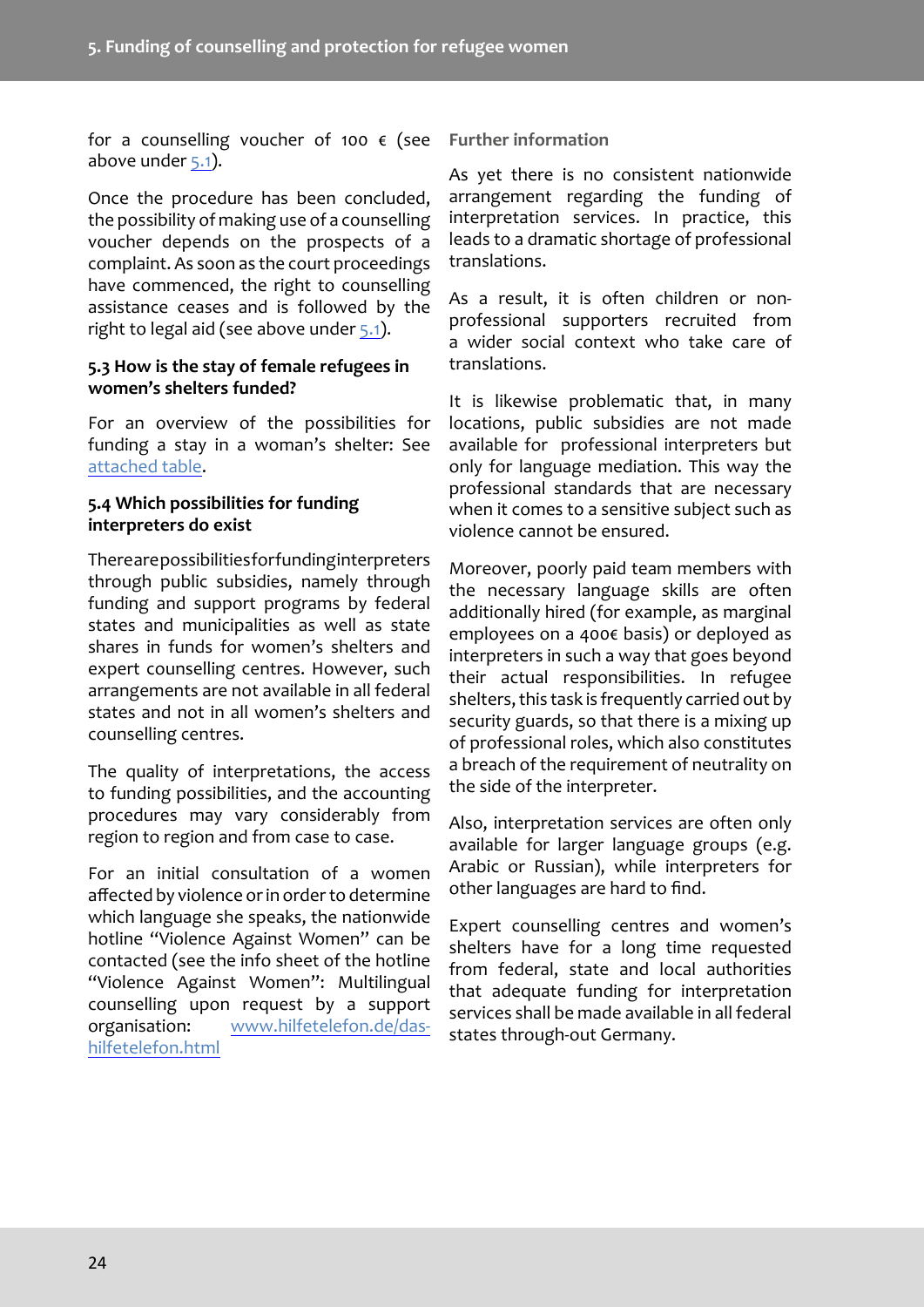# <span id="page-24-0"></span>**6. PROTECTIVE MEASURES FOR REFUGEE WOMEN LIVING IN SHELTERS**

#### **6.1 Which difculties may arise for women afected by violence when disregarding the residence obligation?**

The residence obligation (see above under [1.6](#page-12-1)) restricts mobility rights during the frst few weeks after submitting an asylum application or, in the case of persons from so-called safe countries of origin, for the whole duration of the asylum procedure. This means that women afected by violence, who in order to escape their perpetrators have to relocate to a place that the residence obligation keeps them from going to, frst have to obtain a permit (by fling a request, if possible in written form, at either the Federal Office or the Foreigners Office. depending on the stage reached in the asylum procedure). Otherwise they will violate the residence obligation and commit an ofence. In the case of women afected by violence, such an offence, which occurs due to having to escape the perpetrator, is deemed justifed and has no direct negative infuence on the asylum procedure.

Since this often involves a situation of imminent danger, it is generally possible to fle the request belatedly or rather the women's conduct will be considered as having been excused.

#### <span id="page-24-1"></span>**6.2 Is it possible for female refugees, in case they sufer violence, to take up their own residence earlier or to suspend the residence allocation?**

Once the asylum procedure has begun, asylum applicants are required to live in an initial reception centre – until their application has been decided on or, in case of a negative decision, until they leave the country, but not for more than 18 months and, in case of minor children and their parents or other persons entitled to custody, not for more than 6 months (section 47, Asylum Act).

However, this obligation ceases to apply immediately upon receiving a positive notice on the asylum application or when the person becomes entitled to a residence permit through marriage or civil partnership or when the person is allocated to a collective accommodation.

 The question of whether a person is allocated to a shared accommodation or obtains the right to take up their own residence is settled diferently from one state to the other.

The obligation to reside in a reception centre may, upon application, be rescinded at the discretion of authorities for reasons of public health (e.g. in case of infectious diseases), for reasons of public safety or order (e.g. escalating tensions among inhabitants or threats of outside attacks) as well as for other compelling reasons. "Other compelling reasons" are, for example, severe (psychological) illnesses and cases where the asylum applicant or one of their family members is in need of nursing and care.

One way to achieve an early release from a reception facility is to request reallocation to a shared accommodation or an apartment for reasons of protection against violence.

#### <span id="page-24-2"></span>**6.3 How do reallocation requests work? Is it possible to speed up the reallocation procedure if the applicant is in danger? Is it possible to infuence the decision on where an afected woman is reallocated?**

Persons who have fled an asylum application or whose deportation has been suspended will be allocated to a particular place of residence. After allocation, it is possible to fle a reallocation request in order to obtain a permit to move to another place of residence (within the same state or from one state to another). In cases where applicants belong to a particularly vulnerable group (e.g. with an urgent need for specialised assistance), it is sometimes helpful to request an allocation to a specifc place right from the start when the asylum application is submitted.

In doing so, the domestic community of family members or "other equally important humanitarian reasons" shall be taken into account.

The person concerned herself (and possibly with the help of supporters) can at any time urge for fast-track processing of a reallocation request – in the case of experiences of violence, the request will be well-substantiated. There is no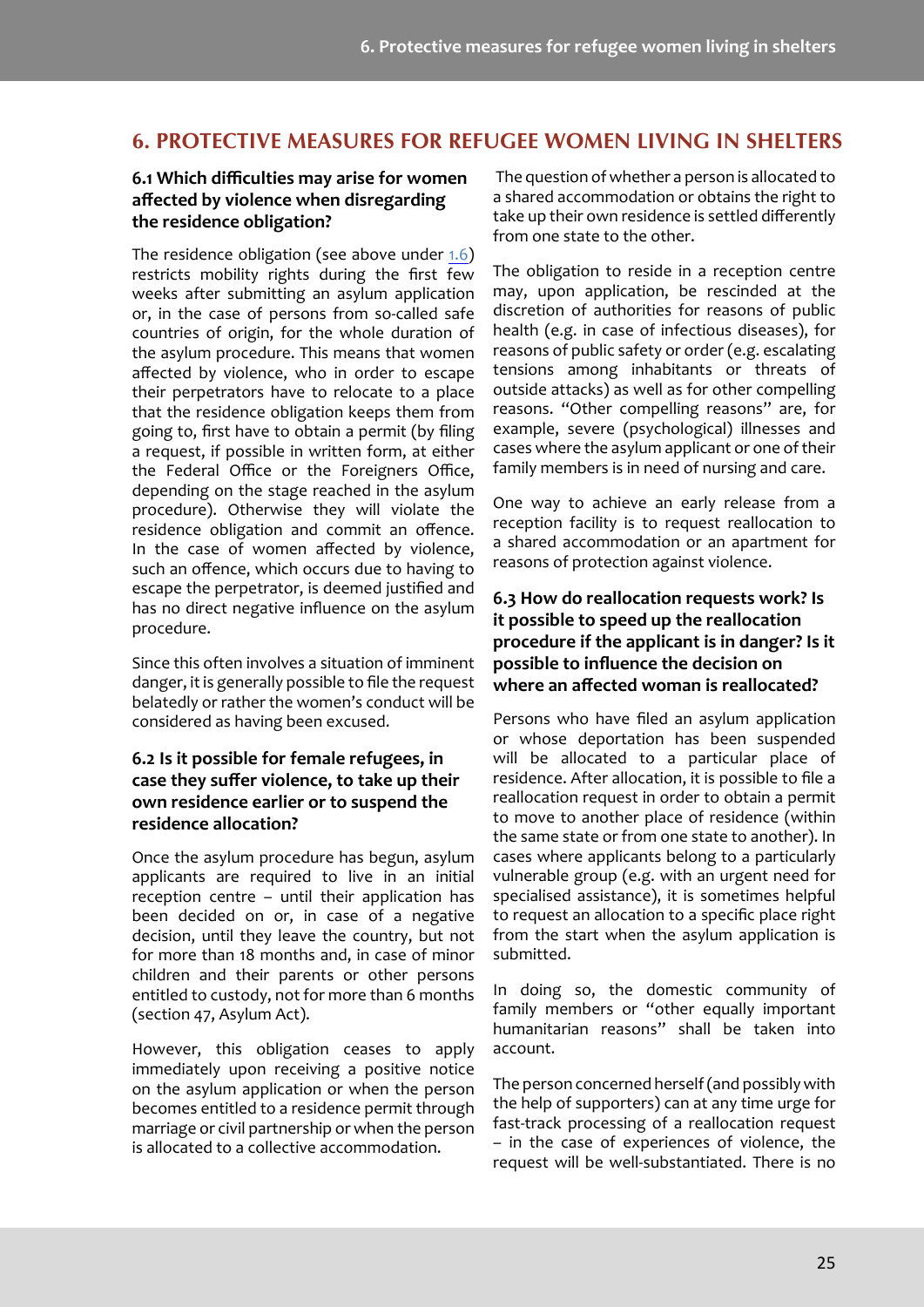<span id="page-25-0"></span>general legal or administrative provision stating that certain requests will undergo fast-track processing. As a general principle, if authorities remain inactive for at least three months, it is possible to take action against failure to act at the administrative court. In social lawsuits, however, there must be a period of inactivity of six months prior to fling a complaint.

It follows from the wording of the legal regulation that the internal distribution of a federal state takes precedence over crossborder distribution and that this shall be taken into account, especially in cases of reallocation requests due to humanitarian reasons. That Foreigners Office, which is responsible for a particular place of arrival, takes care of processing the requests.

Whether and to which extent the request will and can be granted according to the location of choice thus depends on which humanitarian reasons exist and will be claimed for the particular location. In this context, it is important, for example, to put forward that the woman will receive the support she needs at the location of choice, that supportive relatives live there or that there is a vacancy in a women's shelter. In general, the requirements for substantiating a reallocation request are relatively high; however, in the case of women afected by violence, they can be substantiated by taking the abovementioned aspects into account.

Expressing a general desire to live in a particular place is usually not enough.

A reallocation request fled after one's deportation has been suspended, that is, possibly after the rejection of an asylum application, will only be granted in very exceptional cases. From an administrative perspective, the person concerned is under obligation to leave the country, so their rights are confned to a minimum. However, in these cases too, the right to protection against violence shall not be undermined, so it is advisable to fle a corresponding request, provided that the requirements are met.

#### **6.4 Is it possible to prohibit perpetrators from returning to shared accommodations and own apartments despite residence obligation and restriction?**

It is, of course, possible for women who have been afected by violence and whose asylum application is still being processed to preclude perpetrators from returning to shared accommodations and own apartments. The police can impose a restraining order on the perpetrators, and accommodation providers can pronounce a house ban.

When issuing such orders, however, a potential residence restriction or obligation on the side of the perpetrator needs to be taken into consideration. If a residence obligation still applies to the perpetrator, then he will commit an offence by being expelled from his assigned territory. In case a residence restriction still exists, he cannot simply take up residence outside of that territory. In case of an order issued by the family court, the order thus has to make reference to a modifed residence restriction or include an allocation to a diferent accommodation.

#### **6.5 Do directives for the protection against violence have any impact on the asylum procedure? If so, which one?**

As a general principle, directives for the protection against violence do no have any direct infuence on the asylum procedure. The asylum procedure is frst and foremost about assessing the situation in the country of origin.

However, as already explained above under question [3.4,](#page-20-1) violence committed by the marriage partner can infuence the asylum application of a woman afected by violence to the efect that it might constitute an additional obstacle to deportation. In this case, it will be assessed whether the violence committed by the partner or, for example, the circumstance that the latter's children (temporarily) have been or are being taken away might entail persecution upon assumed return to the country of origin. This might be the case, for example, if, according to the legislation of the country of origin, the children belong to the husband's family after the divorce and if the wife, who together with the children has fed from her husband, is threatened by the husband.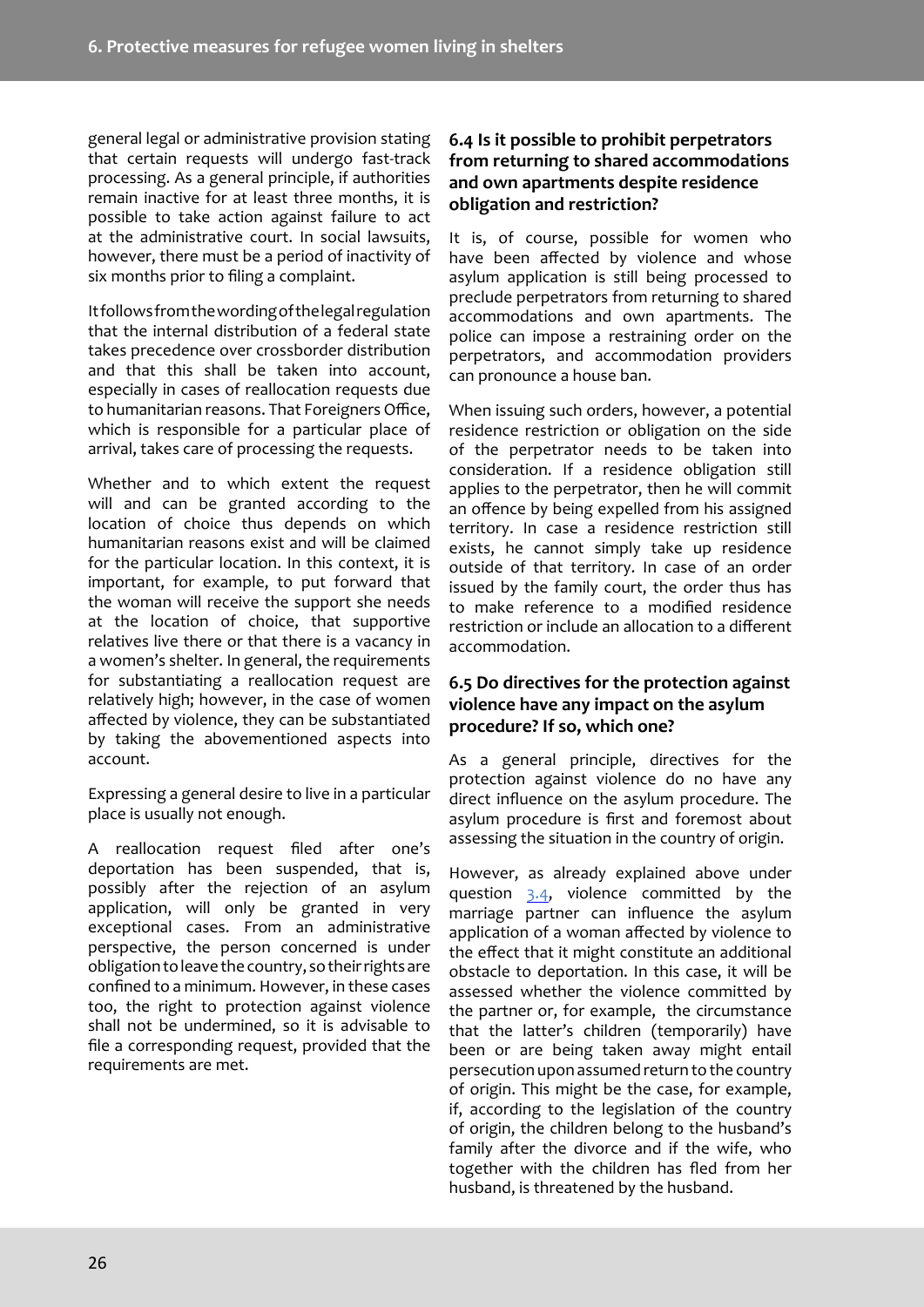<span id="page-26-0"></span>Yet this question can only be answered for an individual case and does not allow for generalisation.

It is indispensable to keep in mind that the asylum applications submitted by the marriage partners can be processed separately, not only in the case of a long-term divorce but also when it comes to directives for the protection against violence. It is very important to consult a lawyer on this issue.

#### **6.6 Which concepts for the protection against gender-based violence do already exist in refugee shelters?**

**Minimum standards for accommodating women and vulnerable persons**

As a result of years of cooperation between the Federal Ministry for Family Affairs, Senior Citizens, Women and Youth (BMFSFJ), UNICEF, welfare associations, the German Network and Coordination Office Against Trafficking In Human Beings (KOK), the Association of Women's Shelters and many other partners, the implementation of the "Second Act for an Improved Enforcement of the Obligation to Leave the Country" (the so-called "Geordnete Rückkehr-Gesetz", which primarily aims at facilitating deportation) also involved adding a clause under section 44, sentence 2a of the Asylum Act, which stipulates that each German state shall take appropriate accommodation measures in order to ensure the protection of women and vulnerable person.

The group of persons as defned by this provision includes, according to the explanatory memorandum, not only women, but also minors, disabled persons, elderly persons, pregnant women, LGBTI persons, single mothers with underage children, victims of human trafficking, persons with severe physical illnesses, persons with psychological illnesses and persons who have suffered torture, rape or other forms of severe psychological, physical or sexual violence, for example, victims of gender-specifc violence, female genital mutilation, forced marriage, or victims of violence based on sexual, genderspecifc, racist or religious motives.

In 2016, the nationwide "Minimum Standards for the Protection of Refugees and Migrants in Refugee Accommodation Centres" were established for the frst time and have now already been published in a third and signifcantly extended edition:

[www.bmfsf.de/blob/117472/](http://www.bmfsfj.de/blob/117472/bc24218511eaa3327fda2f2e8890bb79/mindeststandards-zum-schutz-von-gefluechteten-menschen-in-fluechtlingsunterkuenften-data.pdf) [bc24218511eaa3327fda2f2e8890bb79/](http://www.bmfsfj.de/blob/117472/bc24218511eaa3327fda2f2e8890bb79/mindeststandards-zum-schutz-von-gefluechteten-menschen-in-fluechtlingsunterkuenften-data.pdf) [mindeststandards-zum-schutz](http://www.bmfsfj.de/blob/117472/bc24218511eaa3327fda2f2e8890bb79/mindeststandards-zum-schutz-von-gefluechteten-menschen-in-fluechtlingsunterkuenften-data.pdf)[von-gefuechteten-menschen-in](http://www.bmfsfj.de/blob/117472/bc24218511eaa3327fda2f2e8890bb79/mindeststandards-zum-schutz-von-gefluechteten-menschen-in-fluechtlingsunterkuenften-data.pdf)[fuechtlingsunterkuenften-data.pdf](http://www.bmfsfj.de/blob/117472/bc24218511eaa3327fda2f2e8890bb79/mindeststandards-zum-schutz-von-gefluechteten-menschen-in-fluechtlingsunterkuenften-data.pdf)

These minimum standards provide guidelines for developing and implementing internal protection concepts for refugee accommodations. Many German states have developed their own concepts for protection against violence, which are partly mandatory for the organisations operating the accommodation facilities, but remain rather vague when it comes to their implementation. Often, for example, they draw on formulations like "generally", "if possible", "if not possible, other solutions shall be applied".

The responsibility for the appropriate implementation of the protection concepts lies on the managing directors of each accommodation. To efectively support the women, however, it is extremely helpful when other stakeholders as well are familiar with the protection concepts – also to create awareness of the fact that in each accommodation facility there has to be a clearly defned contact person that victims of violent abuse or sexualised violence can approach.

An overview of concepts for the protection against violence can be found on the following website:

[http://gewaltschutz-gu.de/weitere\\_materialien/](http://gewaltschutz-gu.de/weitere_materialien/gewaltschutzkonzepte_berichte_und_) [gewaltschutzkonzepte\\_berichte\\_und\\_](http://gewaltschutz-gu.de/weitere_materialien/gewaltschutzkonzepte_berichte_und_) andere\_ veroefentlichungen/

#### **6.7 Is it possible to lift the residence restriction (pursuant to section 12 or 12a of the Residence Act) after the conclusion of the asylum procedure in case the person concerned has been afected by violence?**

A residence restriction (imposed after conclusion of the asylum procedure, in case one holds a residence permit on humanitarian grounds or has been granted international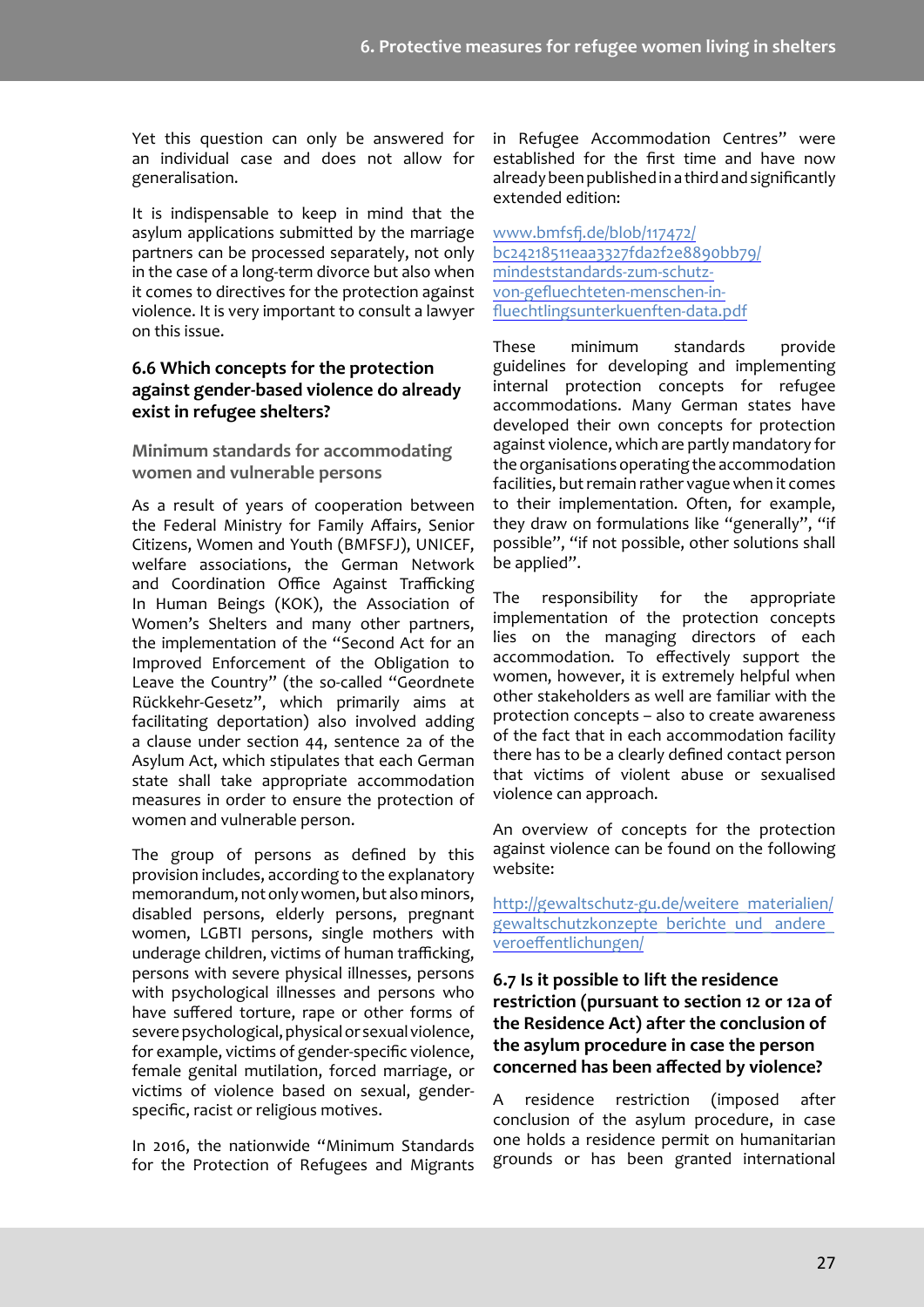<span id="page-27-0"></span>protection status) can, upon request, be lifted in order to avoid cases of hardship. According to law, violence against women constitutes such a case of hardship. Therefore, a person afected by violence cannot be reasonably expected to remain at a place if the residence restriction also obliges the perpetrator to remain at the same place. Likewise, it cannot be reasonably expected to comply with a residence restriction if this would undermine a protection order pursuant to the Act on Protection against Violence or any other measures necessary for protection against violence (especially against domestic or gender-specifc violence).

If a case that requires protection against violence has been sufficiently explained and documented, it shall always be regarded as a case of hardship pursuant to section 12a of the Residence Act, and an existing residence restriction shall be lifted.

The person concerned must, within six weeks of taking fight from their allocated residence, submit an application, in which they explain that they have sufered domestic or genderspecifc violence and that they will continue to be threatened with such violence, unless they receive permission to relocate. Therefore, it should be described, as precisely as possible, what kind of violence was used, when it was used and who used it. Further, it should be stated to which location and which protective facility one requests to be relocated. Apart from the statement explaining the situation, one should also present appropriate documentation. This includes not only medical or hospital records, but can also be a letter of confrmation that one has been admitted to a women's shelter or a protection order issued by a court, in accordance with the Act on Protection against Violence and the like. In especially exceptional cases, such documenting requirements may be waived.

It is also important to note that persons who fnd themselves in such a violent situation and then temporarily (for up to six weeks) leave their allocated municipality or even state do not violate against the residence restriction laid down in section 12a of the Residence Act and thus also do not commit an administrative offence. The Immigration Office that is responsible for the area to which the residence restriction applies is also responsible for processing the application. This office must, however, obtain approval from the Immigration Office that is responsible for the area to which the applicants intends to move.

According to a circular issued by the Federal Ministry of the Interior (BMI) and the BMFSFJ in February 2020 concerning residence regulations in cases of protection against violence, applications for avoiding cases of hardship due to domestic and/or gender-specifc violence shall be processed with special priority (see also [www.nds-fuerat.org/wp-content/](http://www.nds-fluerat.org/wp-content/uploads/2020/03/BMI_BMFSFJ_Wohnsitzrglng_Gewaltschutz_14-02-2020.pdf) uploads/2020/03/BMI\_BMFSFJ\_Wohnsitzrglng [Gewaltschutz\\_14-02-2020.pdf](http://www.nds-fluerat.org/wp-content/uploads/2020/03/BMI_BMFSFJ_Wohnsitzrglng_Gewaltschutz_14-02-2020.pdf)).

#### **6.8 Is it possible to fle complaints in accommodations?**

As yet there is no consistent nationwide complaint structure for refugees and their supporters.3 Currently, diferent groups of persons address their complaints to various actors within and outside of shelters.

It should be possible to address complaints to all parties active within a shelter (management, staf, inhabitant representatives, external expert bodies or cooperation partners as well as volunteers).

#### **Which higher-level actors can be approached?**

Unless there are no formally defned complaint structures, the following actors are among the potential addressees of complaints:

a) actors capable of infuencing political processes:

- regional and supraregional refugee and migrant self-organisations
- political interest groups (e.g. Refugee Council, ProAsyl, anti-discrimination offices)
- ombudspersons for refugees (e.g. in Cologne, Berlin or Hamburg, Baden-Württemberg)

<sup>3</sup> The state of North Rhine-Westphalia constitutes an exception as it provides funding a complaint office in every state shelter. Moreover, the state has arranged for a supraregional coordination office, mobile controlling team as well as a round-table located at the state's ministry of internal affairs.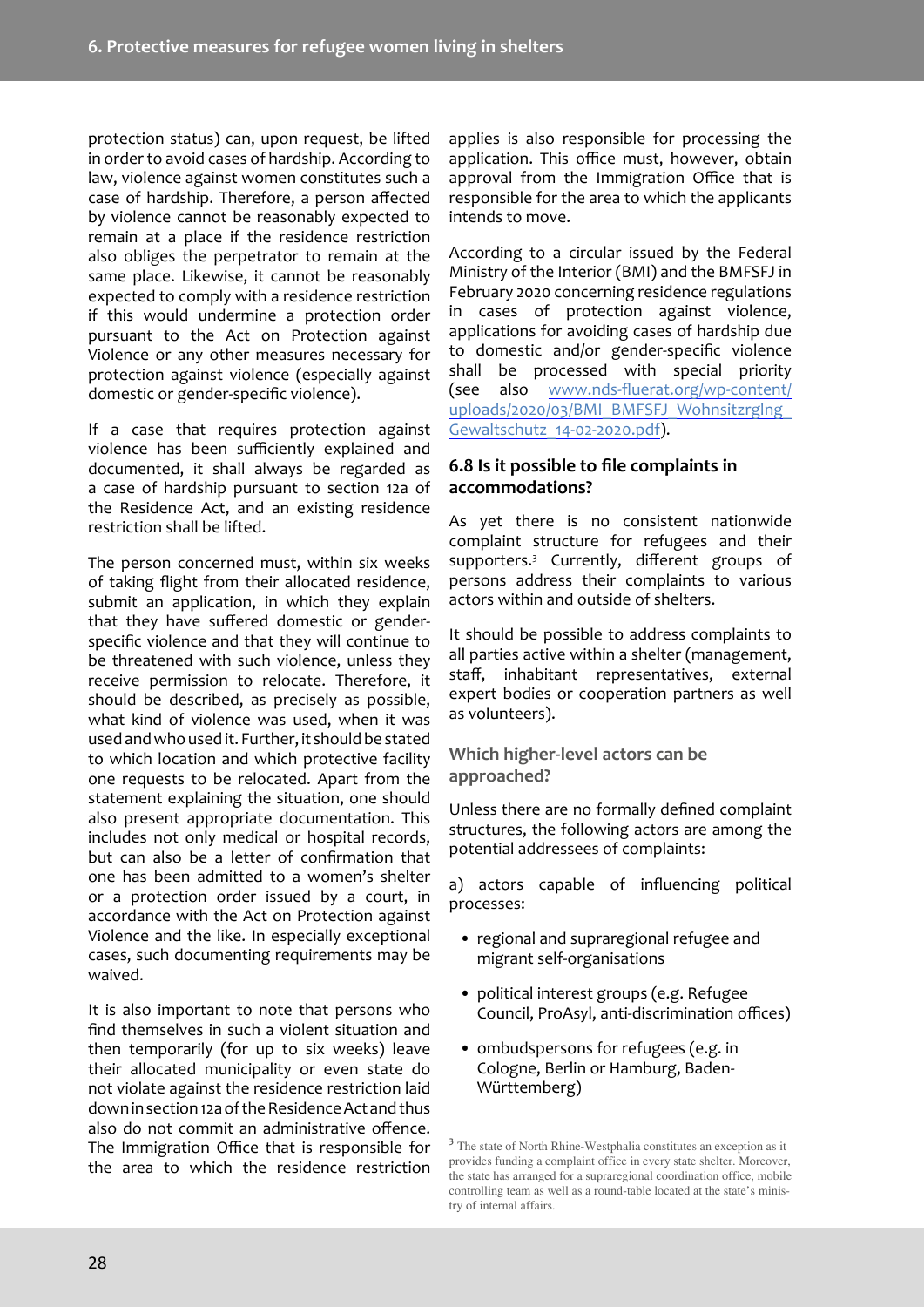- <span id="page-28-0"></span>• specialist services concerned with migration
- International Women's Space Berlin (IWS) is a feminist political group of women with experiences of migration and fight. Among a variety of other things, this group collects complaints pertaining to refugee shelters. Complaints from all over Germany can be send to the following email address: [iwspace@iwspace.de](mailto:iwspace@iwspace.de)

b) actors with political responsibilities and decision-making power

• public administration bodies (e.g. Federal Refugee Office, regional authorities, citizens' offices)

The "Minimum Standards for the Protection of Children, Adolescents and Women in Refugee Accommodation Shelters", issued by the federal initiative of the Ministry for Family Affairs,

Senior Citizens, Women and Youth (BMFSFJ) and UNICEF, demands the establishment of both internal and external complaint offices.

**Further information (information in German)**

- Minimum Standards for the Protection of Refugees in Accommodation Shelters (pp. 16-17): -17): [www.unicef.de/informieren/](http://www.unicef.de/informieren/materialien/mindeststandards-zum-schutz-von-gefluechteten-menschen/144156) [materialien/mindeststandards-zum-schutz](http://www.unicef.de/informieren/materialien/mindeststandards-zum-schutz-von-gefluechteten-menschen/144156)[von-gefuechteten-menschen/144156](http://www.unicef.de/informieren/materialien/mindeststandards-zum-schutz-von-gefluechteten-menschen/144156)
- FHK project on complaint management and protection against violence: [www.frauenhauskoordinierung.de/](http://www.frauenhauskoordinierung.de/arbeitsfelder/flucht-und-gewaltschutz/projekte/beschwerdemanagement/) [arbeitsfelder/fucht-und-gewaltschutz/](http://www.frauenhauskoordinierung.de/arbeitsfelder/flucht-und-gewaltschutz/projekte/beschwerdemanagement/) [projekte/beschwerdemanagement/](http://www.frauenhauskoordinierung.de/arbeitsfelder/flucht-und-gewaltschutz/projekte/beschwerdemanagement/)

# <span id="page-28-1"></span>**7. ADMISSION OF FEMALE REFUGEES INTO WOMEN'S SHELTERS**

#### **7.1 In how far do residence restriction or obligation have an impact on the admission to a women's shelter or on moving to another shelter?**

If a woman has already moved to a women's shelter due to acute violence, then the following issues should be noted: In case of an existing obligation to reside in another municipality or district, a request has to be fled with the authorities at the arrival location, so as to be reallocated to the municipality in which the women's shelter is located (see [6.3](#page-24-2)).

There might also exist a residence obligation (see under [1.6](#page-12-1)), so that by changing the women's shelter, the woman concerned will commit an offence. However, if committed by a

woman who has been afected by violence and who flees to escape her perpetrator, such an offence will be considered justified and has no direct negative impact on the asylum procedure.

#### **7.2 Which difculties may arise for women afected by violence when disregarding the residence obligation?**

A violation of the residence obligation constitutes an offence (section 86, Asylum Act), and repeated violations will already be considered a criminal offence (section 85, sentence 2, Asylum Act). However, if committed by a women who has been afected by violence and who flees to escape her perpetrator, such an offence will be considered justified and and has no direct negative impact on the asylum procedure.

#### **7.3 How do reallocation requests work? Is it possible to speed up the reallocation procedure if the applicant is in danger? Is it possible to infuence the decision on where to reallocate an afected woman?**

Persons who have fled an asylum application or whose deportation has been suspended will be allocated to a particular place of residence. After allocation, it is possible to fle a reallocation request in order to obtain a permit to move to another place of residence (within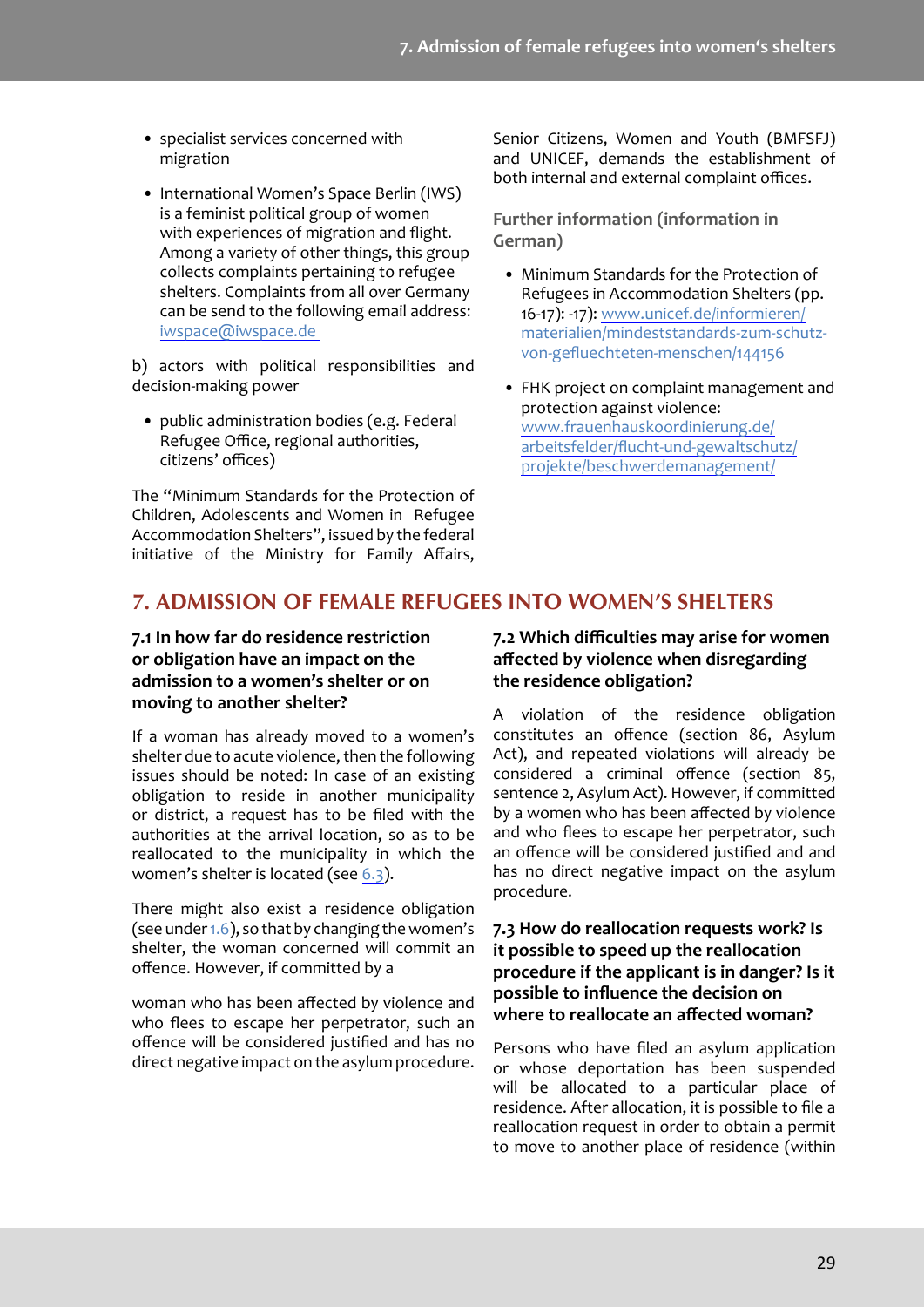<span id="page-29-0"></span>the same state or from one state to another). In cases where applicants belong to a particularly vulnerable group (e.g. with an urgent need for specialised assistance), it is sometimes helpful to request an allocation to a specifc place right from the start when the asylum application is submitted.

In doing so, the domestic community of family members or "other equally important humanitarian reasons" shall be taken into account.

The person concerned herself (and possibly with the help of supporters) can at any time urge for fast-track processing of a reallocation request – in the case of experiences of violence, the request will be well-substantiated. There is no general legal or administrative provision stating that certain requests will undergo fast-track processing. As a general principle, if authorities remain inactive for at least three months, it is possible to take action against failure to act at the administrative court. In social lawsuits, however, there must be a period of inactivity of six months prior to fling a complaint.

It follows from the wording of the legal regulation that the internal distribution of a federal state takes precedence over crossborder distribution and that this shall be taken into account, especially in cases of reallocation requests due to humanitarian reasons. That Foreigners Office, which is responsible for a particular place of arrival, takes care of processing the requests.

Whether and to which extent the request will and can be granted according to the location of choice thus depends on which humanitarian reasons exist and will be claimed for the particular location. In this context, it is important, for example, to put forward that the woman will receive the support she needs at the location of choice, that supportive relatives live there or that there is a vacancy in a women's shelter. In general, the requirements for substantiating a reallocation request are relatively high; however, in the case of women afected by violence, they can be substantiated by taking the abovementioned aspects into account.

Expressing a general desire to live in a particular place is usually not enough.

A reallocation request fled after one's deportation has been suspended, that is, possibly after the rejection of an asylum application, will only be granted in very exceptional cases. From an administrative perspective, the person concerned is under obligation to leave the country, so their rights are confned to a minimum. However, in these cases too, the right to protection against violence shall not be undermined, so it is advisable to fle a corresponding request, provided that the requirements are met.

#### **7.4 How is the stay of female refugees in women's shelters funded?**

For an overview of the possibilities for funding a stay in a woman's shelter: See [attached table.](#page-43-0)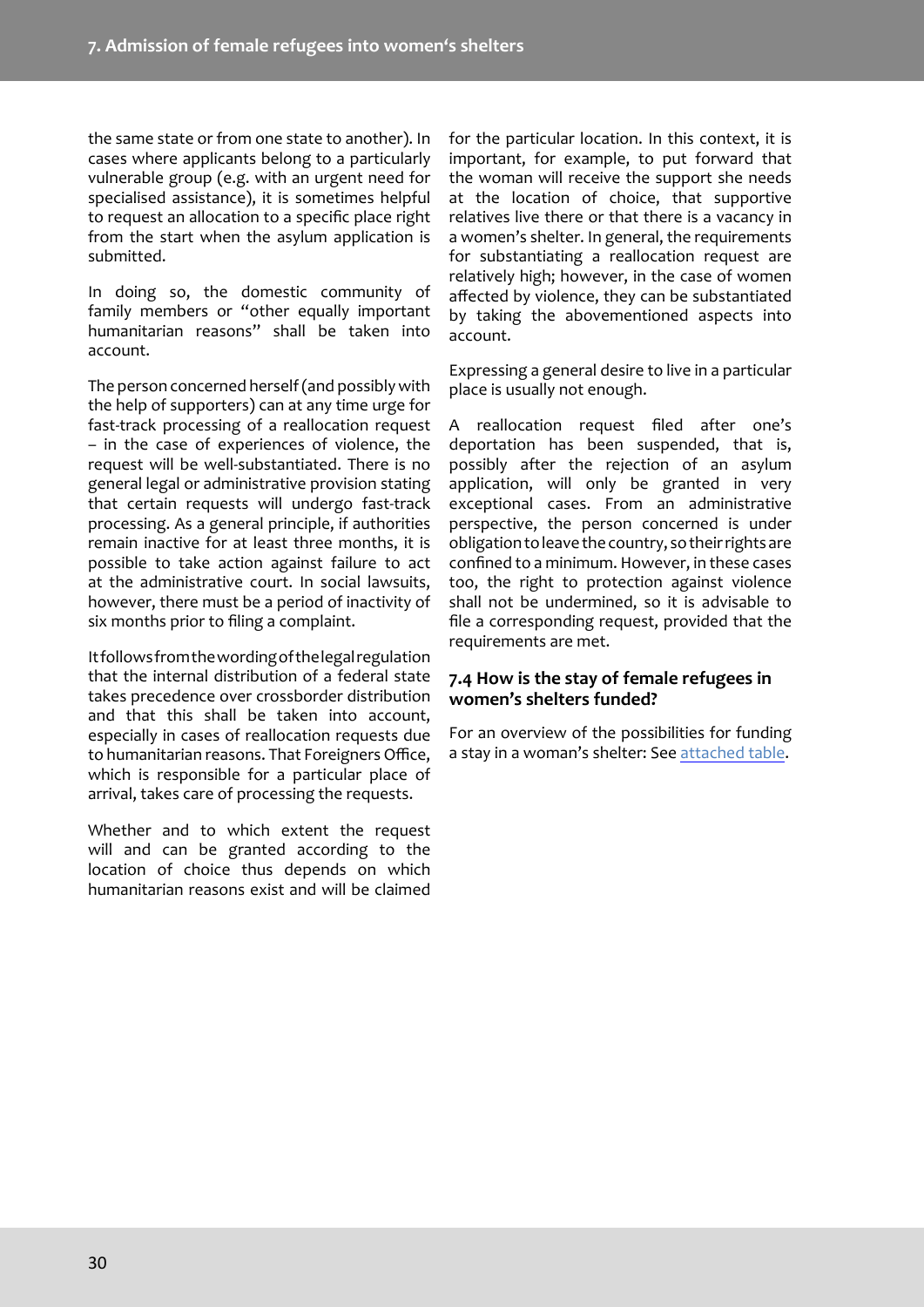# <span id="page-30-0"></span>**8. IS IT POSSIBLE FOR FEMALE REFUGEES TO APPLY FOR NAME CHANGE AS A PROTECTIVE MEASURE?**

When it comes to changing names, the legislation of the country in which the person concerned is a citizen is decisive. For this reason, German authorities may, as a general principle, only permit the name change of German citizens. In the relevant legal text, the Act on Changing Surnames and First Names (NamÄndG) and the corresponding administrative provision, stateless persons and recognised refugees as well as persons entitled to asylum have the same status. Hence frst name and/or surname of such persons can be changed provided that such change is justifed by an important reason.

 Changing a name is not possible for persons whose asylum application is still being processed or persons who reside in Germany not as recognised refugees or as persons entitled to asylum but for other reasons and who could therefore consult the authorities of their countries of origin.

The right to name change is a legal exception that shall only be granted if the applicant's legitimate interest in protection outweighs the public interest in maintaining the current name. Discrimination on the job market, for example, is not considered a sufficient reason, since the naming law is not intended to counteract undesirable social developments. Case examples for important reasons can be found in the administrative provision accompanying the Act on Changing Surnames and First Names.

Another important provision is the simplifed name change procedure that can be found under section 47 of the Introductory Act to the German Civil Code. According to this provision, a person who, for example, applies for German citizenship after having been recognised as a refugee can change their surname following naturalisation if that surname is particularly indicative of the person's foreign origin or if, in the interest of further integration, the person would prefer a less conspicuous surname. For this purpose, the person may as well adopt a German version of the current frst name or surname or, if such a version does not exist, even a completely new name.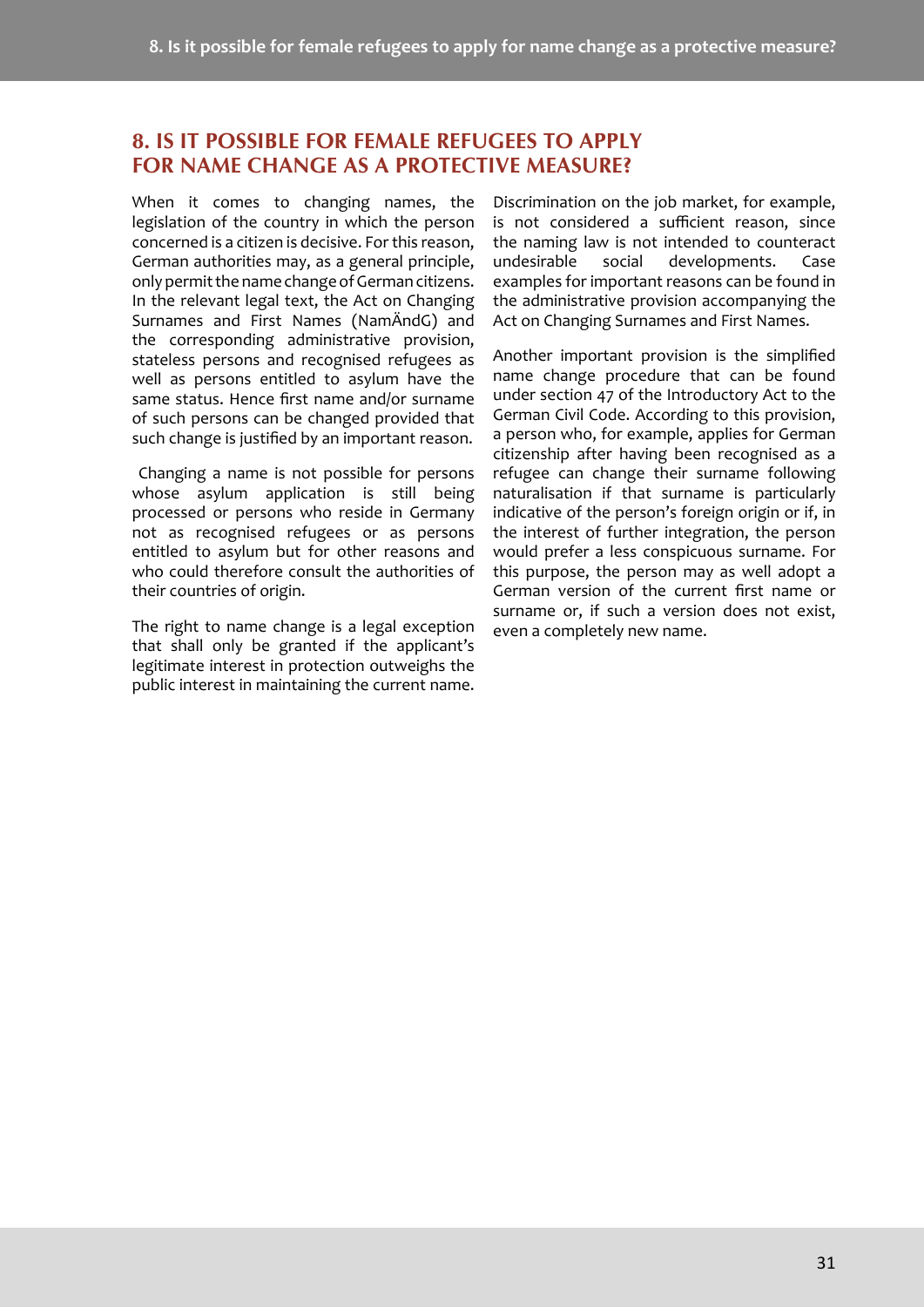# <span id="page-31-0"></span>**9. WHAT IS THE IMPACT OF THE NEW PENAL CODE FOR SEXUAL OFFENCES ON RESIDENTIAL REGULATIONS?**

In September 2016, the new penal code for sexual offences came into force in Germany, implementing the long-demanded principle 'no means no'. According to the new legislation, any non-consensual act of a sexual nature constitutes a punishable ofence. However, this new legislation on sexual ofences also involves a tightening of regulations governing the right of residence.

These amendments pertain both to the right of expulsion and the possibility of deportation. Expulsion means that a person holding a residence title in Germany may be deprived of that title. It does not necessarily mean that this person can be deported because factually and legally this is often not possible. In such a case, the person will be denied participation in many areas of social life, for example, by withholding a work permit or the access to an integration course.

What is relevant in this context is the section of the Residence Act concerning the interest in expulsion, which can be of serious and of particularly serious public interest (section 54, Residence Act). In the past, the interest in expulsion was, according to section 54, sentence 1 of the Residence Act, considered as particularly serious, and it was mostly imposed on persons who had been sentenced to a prison term of at least one year and who had committed an offence using violence or a threat of danger to life and so on. In the future, the interest in expulsion will be considered as particularly serious in the case of any kind of sentence according to section 177 of the Criminal Code, thus making expulsion or deportation far easier. In addition to expulsions, deportations will be possible even if persons are in danger in their country of origin or if they are entitled to asylum. According to section 60 of the Residence Act, deportation is also possible in those cases in which a person has been sentenced to a prison term of at least one year according to section 177 of the Criminal Code.

This means that persons can be excluded from refugee protection and that they will not be recognised as refugees. In any case, the Foreigners Office or the Federal Office of Migration and Refugees still has to determine whether or not there are obstacles to deportation. If, for example, persons have to face the death penalty in their country of origin or a form of incarceration that involves human rights violations or the like, they can still not be deported.

This tightened legislation entails more severe punishment for perpetrators without German passport, because this group of persons has to expect, in addition to being convicted according to the Criminal Code, a negative impact on their residential status. This legislation could also negatively infuence the readiness to report offences, since affected persons might be reluctant to report a known perpetrator without German passport if this would lead to the perpetrator's deportation.

Among the amendments was also the introduction of ofences committed within a group (section 184j, Criminal Code). This provision states that "whosoever participates in a group that coerces another person to commit an offence" is liable to prosecution. This way persons can be punished for acts they have neither committed nor anticipated. This legal provision represents a political reaction to the assaults in Cologne on the night of New Year's Eve 2015/2016. The media coverage of these events created the impression that sexual harassment in Germany is primarily a problem related to perpetrators who are non-"biodeutsch" (that is, migrants). There is reason to fear that, in the future, the defnition of group membership will be strictly aligned with this very criterion.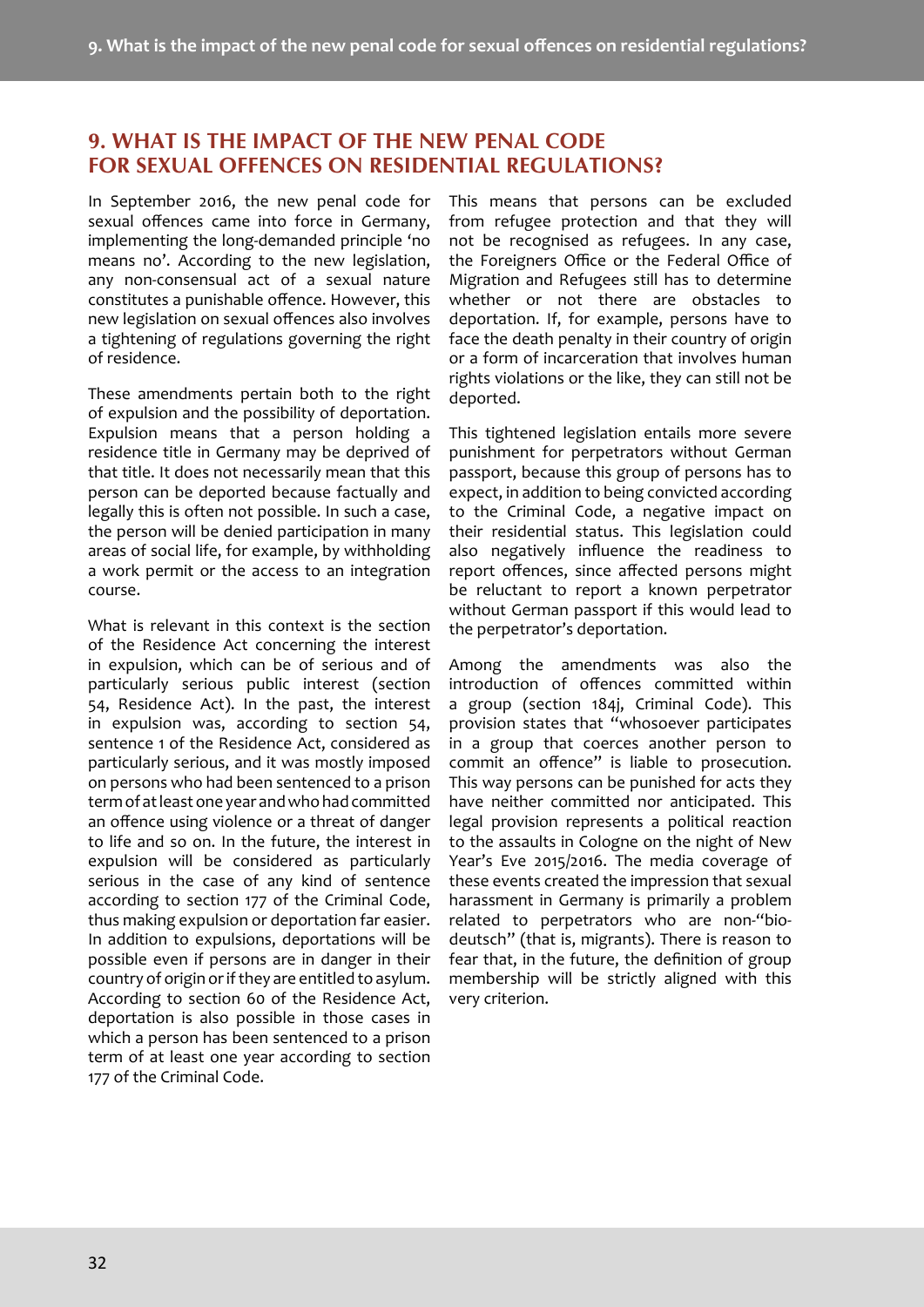# <span id="page-32-0"></span>**10. CHURCH ASYLUM**

#### **10.1 What is church asylum?**

Church asylum refers to religious communities temporarily accommodating refugees – at times also irrespective of the religious belief of the asylum seekers. It aims at preventing deportation in situations of danger (also in the case of deportations according to the Dublin III Regulation) and at resuming or re-examining an asylum procedure or the consideration of a case of hardship on the side of the responsible state authorities.

#### **10.2 How does church asylum work?**

The decision on granting church asylum is mostly made by the church leadership or council. The church community can receive advice from staf members of the Commissioner for Refugees and Migration or from parish offices for refugees that many state churches and dioceses have established. Moreover, the arrangement and implementation of church asylum can be supported by (church) counselling centres, migration services and the local working groups on "Church Asylum".

The Foreigners Office or another responsible local authority will be informed by the church community on their decision on granting asylum.

The asylum-granting church community provides a space to live and prepare food and with sanitary facilities. Often there is a circle of supporters that assists the parish council and its members and the refugees in their everyday life (e.g. during conversations with lawyers and authority representatives and by connecting them with local initiatives).

In most cases, church asylum is fnanced through donations received by the parish. The duration of fundraising varies from a few weeks to several months.

#### **10.3 Changes since August 2018**

In many cases where church asylum was granted after 1 August 2018 the BAMF extended the time limit for transfers of asylum seekers to the EU country where they frst entered from six to 18 months.

The time limit for such transfers will thus be extended to 18 months if

- the person who drafted the documentation of hardship is not discernible in the communication of the church asylum to the authorities;
- the document justifying the grounds for hardship has not been submitted to the BAMF within 4 weeks after church asylum was granted. A possibility of submitting documents later is generally not provided. Exceptions are, for example, medical specialist certifcates, when it can be proven that an appointment with a medical specialist had already been made;
- church asylum is not being ended within three days of the rejection of the documentation of hardship. Even if one is willing to end the church asylum, this would not be a feasible timeframe. Church parishes decide independently on whether to end church asylum. After receiving the rejected documentation, the responsible parish council will assess the changed situation.

If a documentation of hardship in order to avoid church asylum is rejected and subsequently church asylum is granted, the period for transfer will also be extended to 18 months. Even if the documentation is submitted two weeks or less prior to the expiry of the regular period for transfers, it cannot, according to the BAMF, be processed anymore, so that the period of transfer will in this case also be extended ([www.](http://www.nds-fluerat.org/wp-content/uploads/2018/09/BAMF-Merkblatt.pdf) [nds-fluerat.org/wp-content/uploads/2018/09/](http://www.nds-fluerat.org/wp-content/uploads/2018/09/BAMF-Merkblatt.pdf) [BAMF-Merkblatt.pdf](http://www.nds-fluerat.org/wp-content/uploads/2018/09/BAMF-Merkblatt.pdf)).

However, under the Dublin III Regulation, extending the period of transfer to 18 months is only possible when the person concerned has "absconded", that is, when they have not complied with a deportation order or when they are not (anymore) registered with the police and are considered as having disappeared.

Administrative courts as well as administrative high courts have largely objected to the assessment of the BAMF that persons who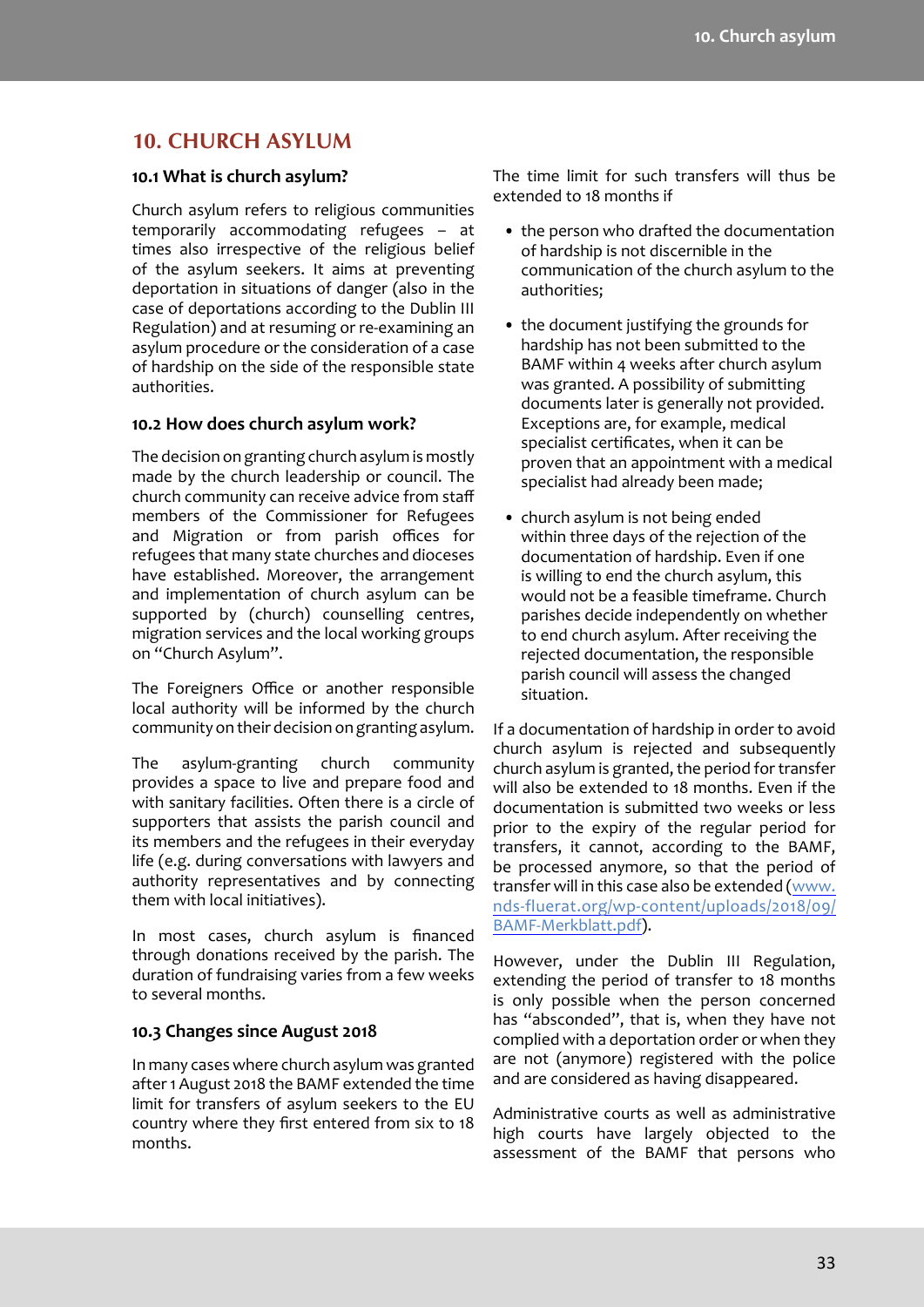<span id="page-33-0"></span>were granted church asylum shall, under the conditions described above, be considered as "absconding" and that the period for transfer shall be extended accordingly. The courts have above all argued that neither law nor fact prevent authorities from carrying out the transfer of a person that was granted church asylum. It is rather the state that refrains from enforcing the law, since churches do not enjoy any special rights that would prevent authorities from carrying out a transfer, if necessary, by means of coercion.

Due to the strict approach taken by the BAMF, the cases of church asylum have signifcantly decreased. Many parishes have become cautious and sometimes fear legal consequences. Those parishes that continue to grant church asylum to refugees must now adjust to providing one and a half years of support. Moreover, the uncertainties related to church asylum and its duration put an additional enormous psychological burden on refugees. Legal decisions regarding this matter can be found at the database of [asyl.net,](http://asyl.net) when searching for the keywords "church asylum" and "Dublin procedure".

#### **10.4 Links and References**

1. **Homepage: Federal Ecumenical Workgroup on Church Asylum**

The homepage lists events, news, statements, contact addresses, publications and further information. The Federal Ecumenical Workgroup on Church Asylum is an "organised union of church asylum initiatives in Germany. It comprises the network of all church parishes that are willing to grant refugees church asylum in order to prevent their deportation if there is reasonable doubt about their safe return. As a federal workgroup, we support refugees and their supporters by means of public relations and lobby work, publications, conferences and community counselling." [www.kirchenasyl.de](http://www.kirchenasyl.de)/

- 2. **Field report: Church asylum for a woman afected by violence and for her children** Newsletter, Association of Women's Shelters, "Protecting female refugees against violence", 1/2015, pp. 9-10: 10: [www.](http://www.frauenhauskoordinierung.de/fileadmin/redakteure/Publikationen/Newsletter/newsletter_FHK_2015-1_web.pdf) [frauenhauskoordinierung.de/fleadmin/](http://www.frauenhauskoordinierung.de/fileadmin/redakteure/Publikationen/Newsletter/newsletter_FHK_2015-1_web.pdf) [redakteure/Publikationen/Newsletter/](http://www.frauenhauskoordinierung.de/fileadmin/redakteure/Publikationen/Newsletter/newsletter_FHK_2015-1_web.pdf) [newsletter\\_FHK\\_2015-1\\_web.pdf](http://www.frauenhauskoordinierung.de/fileadmin/redakteure/Publikationen/Newsletter/newsletter_FHK_2015-1_web.pdf)
- 3. **More feld reports on church asylum**  [www.kirchenasyl.de/erfahrungsberichte/](http://www.kirchenasyl.de/erfahrungsberichte/)
- 4. **Current fgures on church asylum throughout Germany**  [www.kirchenasyl.de/aktuelles/](http://www.kirchenasyl.de/aktuelles/)
- 5. **More information about church asylum** [www.kirchenasyl.de/kirchenasyl-a-z/](http://asylumwww.kirchenasyl.de/kirchenasyl-a-z/)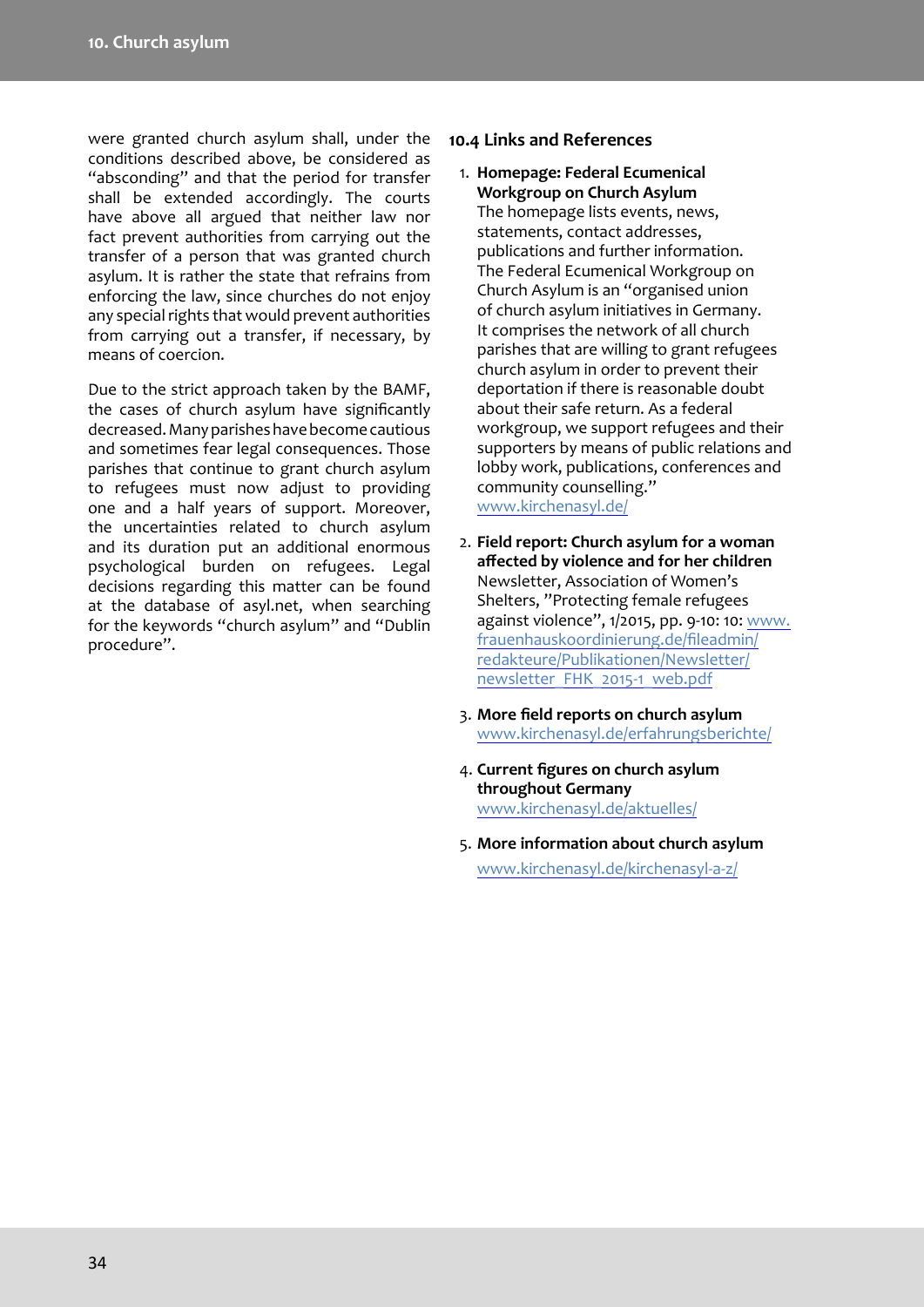# <span id="page-34-1"></span><span id="page-34-0"></span>**11. UNDER WHAT CONDITIONS DOES HAVING A CHILD IN GERMANY IMPACT THE RESIDENCE PERMIT OF REFUGEE PARENTS?**

#### **Acquisition of German citizenship**

A child who is born in Germany generally has the same nationality as its parents or one of its parents. The residence status of the child also derives from the residence status of its parents or one of its parents.

If one of the parents is a German citizen, the child will also acquire German nationality by birth (Nationality Act, section 4: [www.gesetze](http://www.gesetze-im-internet.de/englisch_stag/)im-internet.de/englisch stag/). This likewise applies if the child is not born in Germany.

Depending on the particular right of domicile to which the parents are subject in their home country, the child will additionally acquire their citizenship if the citizenship law of the parents' home country provides that a child who is born abroad acquires its parents' citizenship. Under such circumstances, the child is not required to choose one nationality upon attaining legal age. In this case, the child may possibly have one or two nationalities in addition to German citizenship.

If only the father is a German citizen at the time of the birth and if the parents are not married at the time of the birth, the father has to acknowledge paternity frst. Only then, German citizenship can be conferred to the child.

In Germany, recognition of paternity does not necessarily require that the father who acknowledges paternity is also the biological father. Legal regulations are explicitly designed to also protect relationships in which a father who is not the biological father takes on responsibility for the child and acknowledges paternity.

But even if none of the parents are German citizens, a child who is born in Germany will acquire German citizenship, namely if

- 1. one of the parents has been residing lawfully in Germany for eight years and
- 2. holds an unlimited residence permit, also called settlement permit.

This defnition does not apply to the period of the asylum procedure which is usually not considered as lawful residence, but only as permitted residence. Once that asylum has been granted, however, this period will be retroactively declared as lawful residence. Since persons whose asylum procedure is still pending cannot acquire a settlement permit, they are unable to meet the abovementioned requirements, even if their asylum procedure has been pending for years.

If both parents are not of German nationality, and if the parents' nationalities are diferent from each other, and neither of them has been residing in Germany long enough, then the mother's citizenship will be conferred to the child. If the mother is married to the father and if the father acknowledges paternity, then both parents' citizenships will be conferred to the child. In this context it is important to take heed of the citizenship laws of the countries in question. Problems often arise when parents cannot prove their citizenship by means of valid passports. As long as this is the case their citizenship cannot be determined.

The following sections start from the premise that the woman who is seeking advice has not (yet) secured a residence permit. If, however, the woman or mother holds a residence permit or perhaps even German citizenship, this situation might entail slightly diferent consequences for the father whose residence permit is, in turn, dependent on the child's status. In this case, the father's relationship to the child will be a matter of particular importance.

The following family constellations are possible:

- 1. The father is a German citizen
- 2. The father has been lawfully residing in Germany for eight years and holds a settlement permit
- 3. The father holds a temporary residence permit
- 4. The father is a recognised refugee or entitled to subsidiary protection (and holds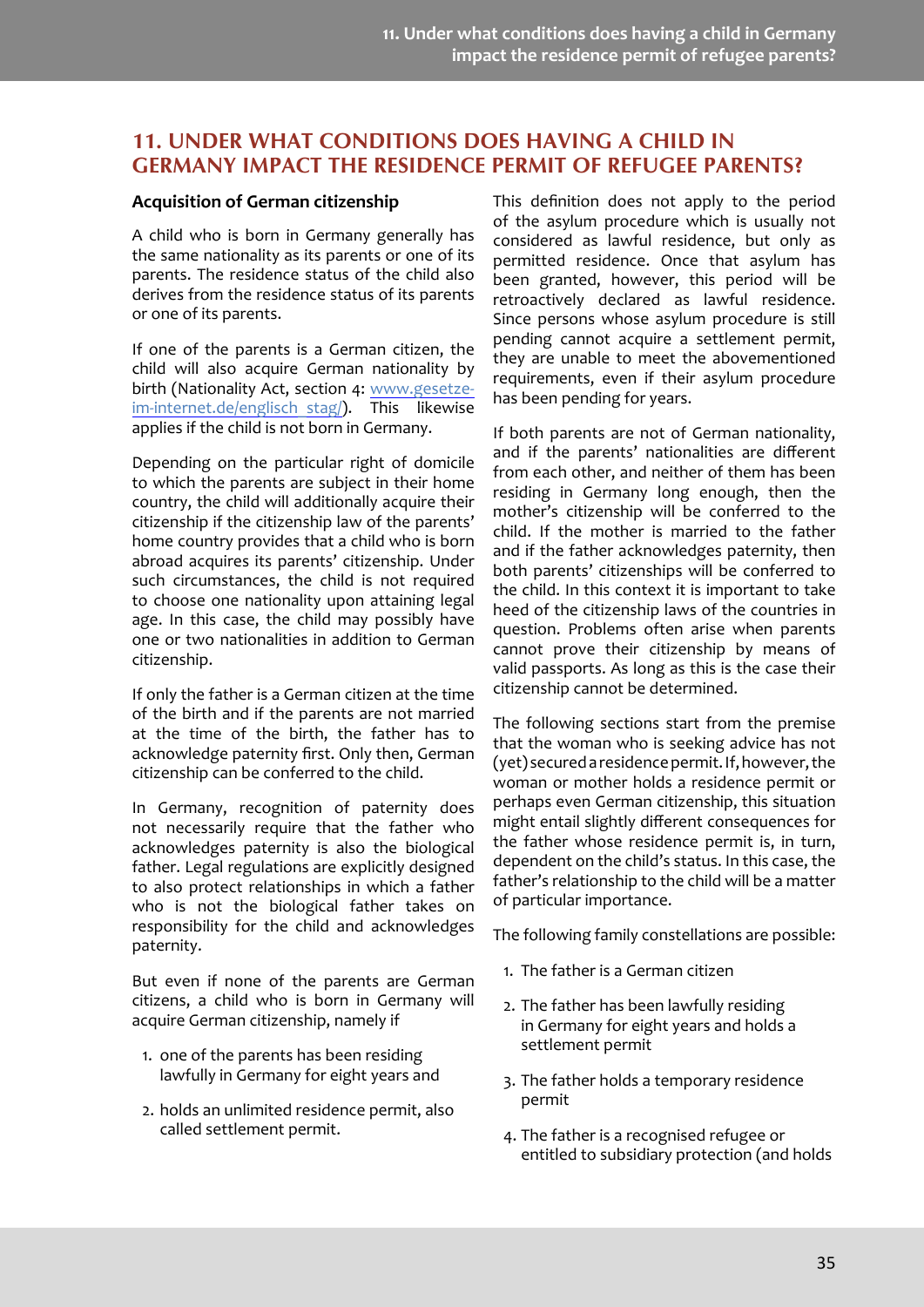<span id="page-35-0"></span>a residence permit according to section 25, subsection 2, sentence 1 or, alternatively, sentence 2 of the Residence Act)

- 5. The father is a citizen of an EU member state
- 6. The father's asylum procedure is still pending
- 7. The father is granted suspension of deportation after his asylum application has been rejected
- 8. The father refuses to acknowledge paternity
- 9. The father is unknown
- 10. Siblings

#### **11.1 The father is a German citizen**

If a father who is a German citizen is not married to the mother, he frst has to acknowledge paternity for the child. The German citizenship will then also be conferred to the child, pursuant to sections 3 and 4 of the Nationality Act.

As it is the case with binational marriages, it will often be alleged that paternity is only acknowledged in order to secure German citizenship for the non-German mother.

A relatively new legal regulation in section 1597a of the German Civil Code (BGB) thus provides that notaries or other authorities with the right to issue notarisations, particularly the youth welfare office, are not allowed to record claims of paternity if there are "concrete indications for an abusive use of the acknowledgement of paternity".

The acknowledgement of paternity will be considered "abusive" if it serves the specifc purpose of establishing the conditions necessary for the legal entry or residence of the child, father or mother or if it merely serves to obtain German citizenship for the child.

The legal regulation comprises fve examples specifying situations in which abusive use will be assumed. The examples refer, among other things, to cases where there is an obligation to leave the country that can be enforced or to cases where the father, mother or child have

fled an asylum application, although they are citizens of a safe country of origin, pursuant to section 29a of the Asylum Act. If such indications exist, then notaries, youth welfare office or civil registry office are required to report the "case" to the foreigners' office.

The foreigners' office will then establish whether the request for acknowledgement of paternity is actually "abusive" or not. Usually the parents will be personally interviewed for this purpose. If the foreigners' office establishes that the request for acknowledgement of paternity is not "abusive", then paternity will be certifed. If the foreign mother and the child do not otherwise hold a residence permit, their deportation will be suspended until the procedure is concluded (section 60a, subsection 2, sentence 1 of the Residence Act; Act on the Residence, Economic Activity and Integration of Foreigners in the Federal Territory: [www.gesetze-im-internet.de/englisch\\_](http://www.gesetze-im-internet.de/englisch_aufenthg/index.html) [aufenthg/index.html](http://www.gesetze-im-internet.de/englisch_aufenthg/index.html)).

If the father is a German citizen, the German citizenship will also be conferred to the child.

The mother will in this case be granted a residence permit until the child attains full age (section 28, subsection 1, sentence 3 of the Residence Act).

#### **11.2 The father has been lawfully residing in Germany for eight years and holds a settlement permit**

Another case in which the child acquires German citizenship by birth is when one of the parents has been lawfully residing in Germany for eight years and holds a settlement permit, because this is considered an example of successful integration. Once that paternity has been recognised, the mother will thus be granted a residence permit pursuant to section 28, subsection 1, sentence 3 of the Residence Act.

#### **11.3 The father holds a temporary residence permit**

The child will NOT acquire German citizenship by birth, but will instead have its parents' nationality if

• the father "only" holds a temporary residence permit or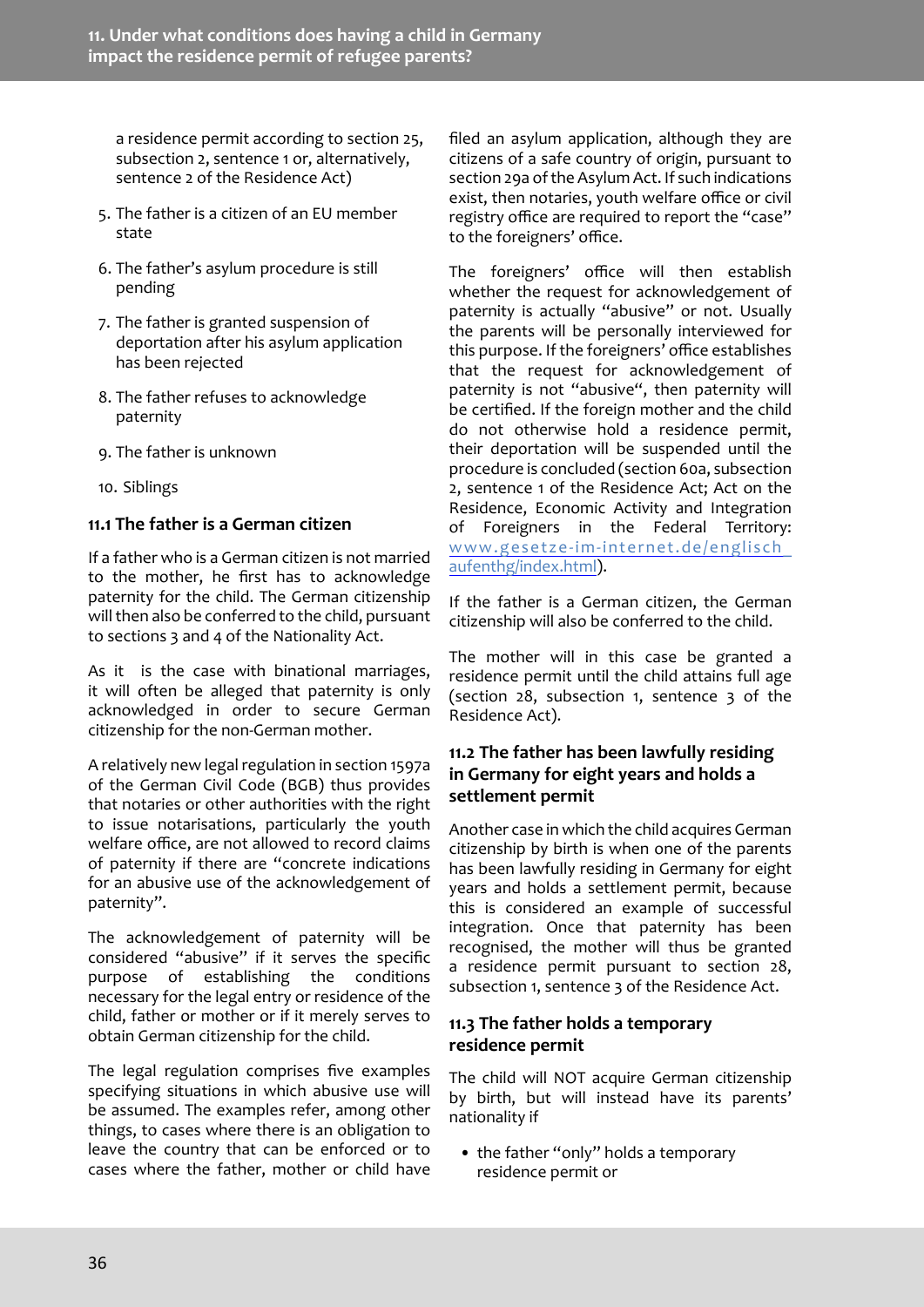• holds a settlement permit, but has not been lawfully residing in Germany for eight years.

In such cases the decision on granting a residence permit is at the discretion of the foreigners' office. A child born in Germany can, for the time being, be granted a residence permit pursuant to section 33 of the Residence Act.

Generally, however, in any family constellation in which one of the parents is not a citizen of Germany or an EU member state, the decision on issuing a residence permit to mother and child depends on whether their subsistence is secure. If the family relies on public services, even if only partially, the parents will be told that they could as well lead a family life in their country of origin.

Some constellations are known as so-called patchwork families, for example, if a father looks after a child from another relationship or a child who has German citizenship.

Due to this relationship, the father will then be granted the right to stay and receive a residence permit. However, as the fatherchild-relationship with the second child is also protected by the constitution, the child and the mother will in certain constellations be granted a residence permit as well. But judicial practices have sometimes become more restrictive in this regard. The Higher Administrative Court of Berlin-Brandenburg (OVG), for example, has already decided that, where necessary, a child with German citizenship can also be expected to relocate to its country of origin if family reunifcation cannot be arranged otherwise.

Special case: Only the father is entitled to custody

A child who is born in Germany and who does not have German citizenship may be granted a residence permit ex officio (pursuant to section 33, subsection 2 of the Residence Act) only if

- for certain reasons, the father has the sole right of care and custody and
- holds a residence permit, a settlement permit, or an EU long-term residence permit.

The mother of the child will be granted a temporary suspension of deportation and in some cases also a residence permit (pursuant to section 25, subsection 5 of the Residence Act), namely if

- the parents have diferent nationalities so that the order to return to the country of origin together as a family is not feasible in practice or
- in case of other exceptional circumstances.

The protection of marriage and the family by article 6 of the German Constitution and by article 8 of the European Convention on Human Rights (ECHR) does not in itself involve a domestic prohibition of deportation and an obstacle to departure, but only in cases when the existing family unit can be reasonably expected to continue only in Germany and not in the shared country of origin or in one of the parents' country of origin and when no higher public interests still require departure or deportation.

The fact alone that one family member holds a residence or settlement permit does not represent an obstacle to (joint) departure and also does not constitute a prohibition of deportation (Federal Administrative Court, judgment delivered on April 30, 2009 – BVerwG 1 C 3.08). However, individual cases require examination as to the status of integration of those family members (especially underage persons) who would be afected by a possible separation and as to whether it is reasonable to expect the affected family members to (jointly) leave the federal territory. In such cases, equal consideration must be given to the concerned persons' rootedness in Germany and their uprooting from the country of origin.

If non-German family members have diferent nationalities, they must state that their joint entry to one of the countries of origin is not possible. Where necessary, the persons concerned have to consult with the responsible consulates on whether and under which conditions and at which time it is possible for them to continue to live as a family unit in one of their home countries (Administrative Court Berlin, order issued on April 17, 2008 – VG 24 A 80.08).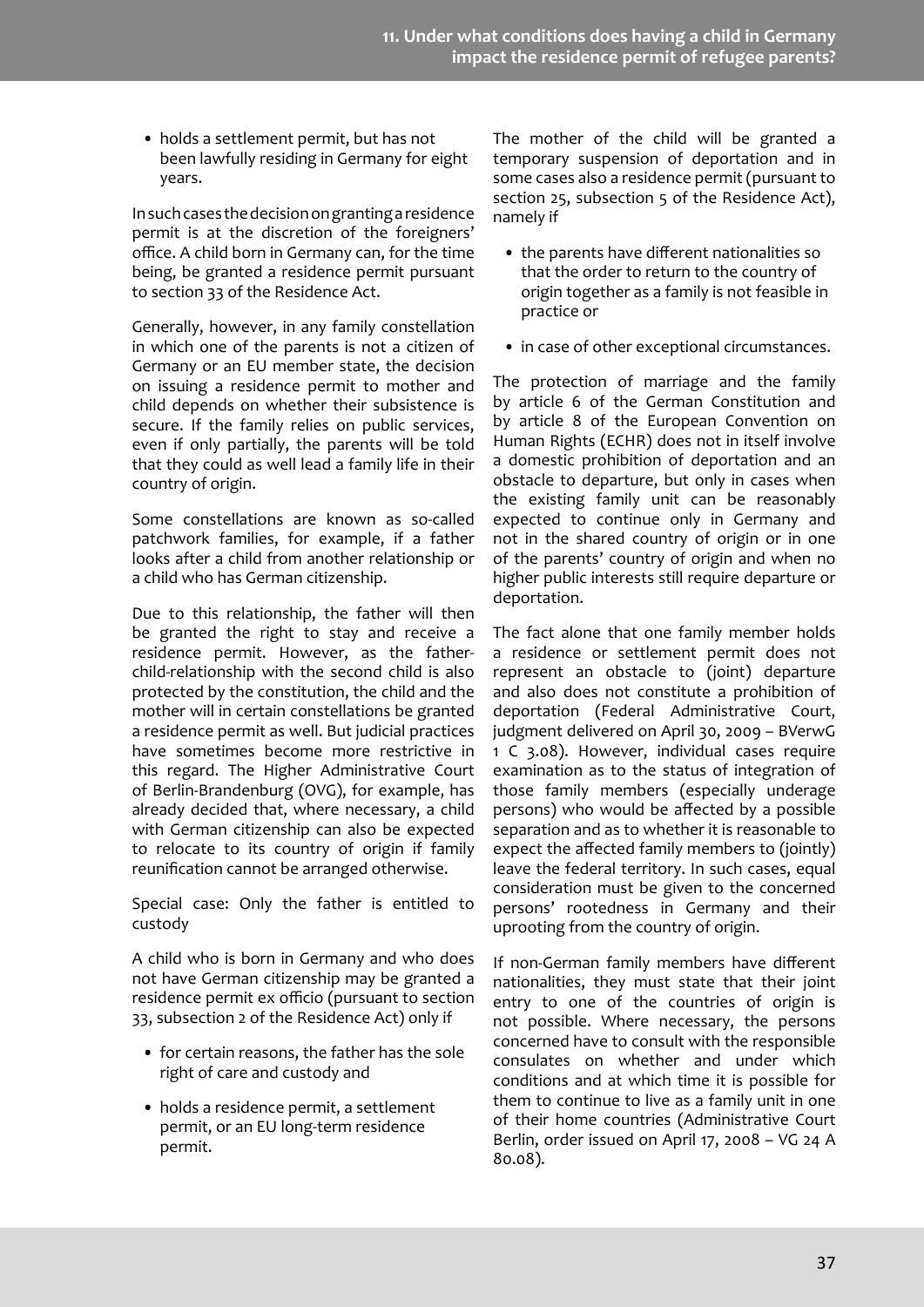<span id="page-37-0"></span>If one of the home countries has signed the European Convention on Human Rights (ECHR), it can be safely assumed that the country in question complies with article 8 of the ECHR and that family reunifcation will be in possible in this country.

It is therefore generally possible to demand that a non-German relative joins a non-German citizen who is obliged to leave the country, so that both have to leave together for one of their countries of origin or a shared country of origin in order to start or continue to live as a family unit in this country.

When it comes to assessing whether this decision is reasonable or not, the objective circumstances matter and not the relative's personal attitude, which, by its very nature, cannot be verifed (Higher Administrative Court Berlin-Brandenburg, order issued on July 7, 2008 – OVG 3 S 44.08; see also Higher Administrative Court Berlin-Brandenburg, order issued on May 20, 2011 – OVG 3 S 37.11, on a case regarding parents who live together and where the parent who holds a residence permit announces to remain in Germany even after the departure of the parent who is obliged to leave).

#### **11.4 The father is a recognised refugee or entitled to subsidiary protection (and holds a residence permit according to section 25, subsection 2, sentence 1 or, alternatively, sentence 2 of the Residence Act)**

This constellation also requires that a father who is not married to the mother acknowledges paternity. In case of doubt, the details laid out under section 1 will apply (determination of paternity). Once that paternity has been recognised, the father's and/or the mother's nationality will be conferred to the child.

Upon request, the child will also be granted asylum status by way of the international protection of family members pursuant to section 25, subsection 2 of the Asylum Act.

The idea behind this is that family members are also at risk of persecution and therefore have to be included in the protection.

However, it is not mandatory that the child chooses this option and applies for refugee status – derived from the father's status – by way of the protective legislation for family members. If the father's child is a recognised refugee, the child can also apply for a residence permit pursuant to section 33 of the Residence Act.

A mother who has so far not been lawfully residing in Germany can – by way of her child's residence status – apply for a residence permit pursuant to section 36, subsection 2 or section 25, subsection 5 of the Residence Act.

#### **11.5 The father is a citizen of an EU member state**

If the father is citizen of an EU member state and acknowledges paternity, his citizenship will be conferred to the child as well. This, then, also allows the mother of the child to receive a residence permit for family members of EU citizens. In this case, the mother will primarily be subject to the European Freedom of Movement Act and and not the German Residence Act. Also, she will not be granted a German residence title, but will receive an EU residence permit card. EU legal regulations are less restrictive in this regard than German residence laws.

Difculties may arise in this context if the father abandons the mother and the child and, for example, leaves Germany. In this case, the child will continue to be a citizen of an EU state, for example, of France. The child will then be allowed to reside in Germany, but would, strictly speaking, have to possess sufficient means of subsistence for itself and its mother. Court decisions vary on this issuewhich means that each case will be assessed on an individual basis.

#### **11.6 The father's asylum procedure is still pending**

If both parents' asylum procedures are still pending, the Federal Office for Migration and Refugees demands that an asylum procedure for the child who is born in Germany shall also be initiated. If the parents neglect to do this, the Federal Office will initiate the procedure. The parents will be notifed and asked if and on which grounds they wish to claim asylum for their child.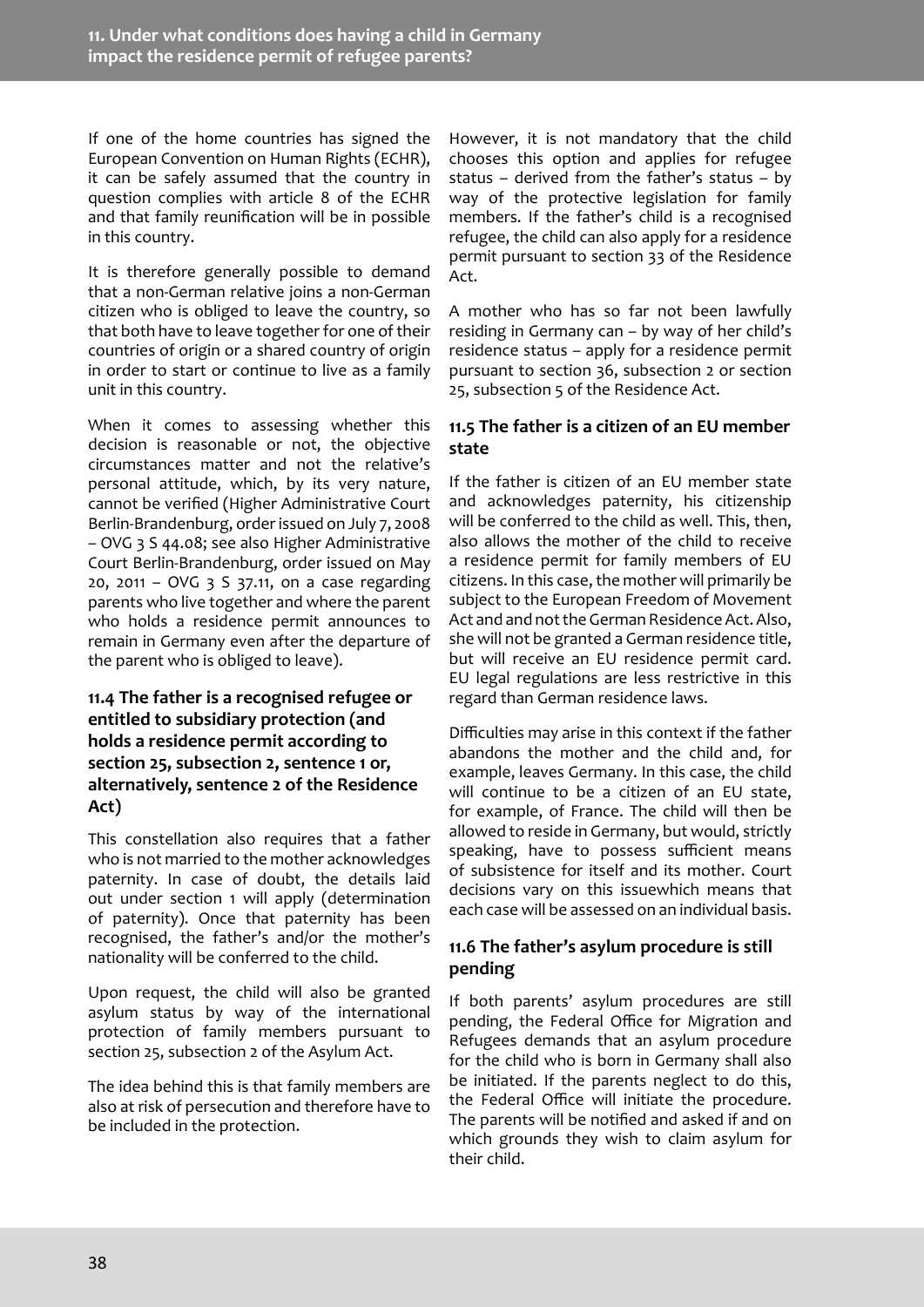<span id="page-38-0"></span>In case the parents choose to initiate the asylum procedure, the child will, just like its parents, receive a residence permit for the duration of the procedure. If the parents waive the procedure, the child will only be granted a temporary suspension of deportation that will be valid until the parents' asylum procedure is concluded. Depending on the outcome of the parents' or the father's asylum request, the abovementioned details will then apply.

#### **11.7 The father is granted suspension of deportation after his asylum application has been rejected**

In this case, the father has no right of residence and is obliged to leave Germany, so that no residence title of any kind can be conferred to the child.

Such a case often depends on the reasons why the father is not leaving, although he is obliged to, and possibly also on the reasons why he cannot be deported.

There are a number of reasons why the father cannot be forced to leave or why he cannot be deported. This is, for example, because

- there is no airport in his country of origin or
- despite strenuous eforts, his country of origin refuses to issue a passport or
- his country of origin experiences civil war, so that Germany desists from deportation.

If an end of this situation is not foreseeable, it is possible that both the father and the child and, as a consequence, also the mother will be granted residence pursuant to section 25, subsection 5 of the Residence Act. This becomes an option when the deportation of a person has been suspended for 18 months and for reasons which are beyond the person's control. In such cases, however, foreigners' offices decide at their own discretion, adopting a very restrictive interpretation of this legal regulation. Moreover, these cases are generally rather rare.

If the father is (partly) also responsible for creating an obstacle to deportation – for example, when he does not cooperate in obtaining a passport –, then he himself brings about his residence status, as it were, and

therefore shall not beneft from it. Such a situation often entails sanctions, such as an employment ban or the imposition of a residence obligation. Since the father will not be granted a residence permit, the child can also only expect a temporary suspension of deportation.

The parents of a child who is born in Germany frequently come from diferent countries. Moreover, if the parents cannot provide adequate documents, then it is often difficult, if not impossible, to receive birth certifcates for children born in Germany and to clarify their nationality. For lack of necessary documents and due to issues of family protection, these families cannot be deported to their countries of origin. Although authorities urge the persons concerned to take care of how they and their partner and children can gain entry to their county of origin, this request is often near impossible to satisfy. This is why it happens, time and again, that binational families remain in Germany, although neither parents nor children are granted a right of residence. Sometimes they continue to be tolerated for years, even if this situation involves many legal restrictions for them.

#### **11.8 The father refuses to acknowledge paternity**

If the father refuses to acknowledge paternity for the child, the mother can fle a complaint to establish paternity at the family court. In this case, where it is likely that the father neither cares nor maintains any contact with the child, the family court will order the father to take a paternity test.

If the test confrms paternity, then the father's nationality is decisive for the residence status of the mother and the child. In case the father is a German citizen, the child acquires German citizenship by birth. The mother will, in turn, be granted a residence permit until the child is of legal age (see above). If the father is not a German citizen and refuses to maintain contact with the child, this constellation will make it very difcult for the mother and the child to receive a long-term residence permit.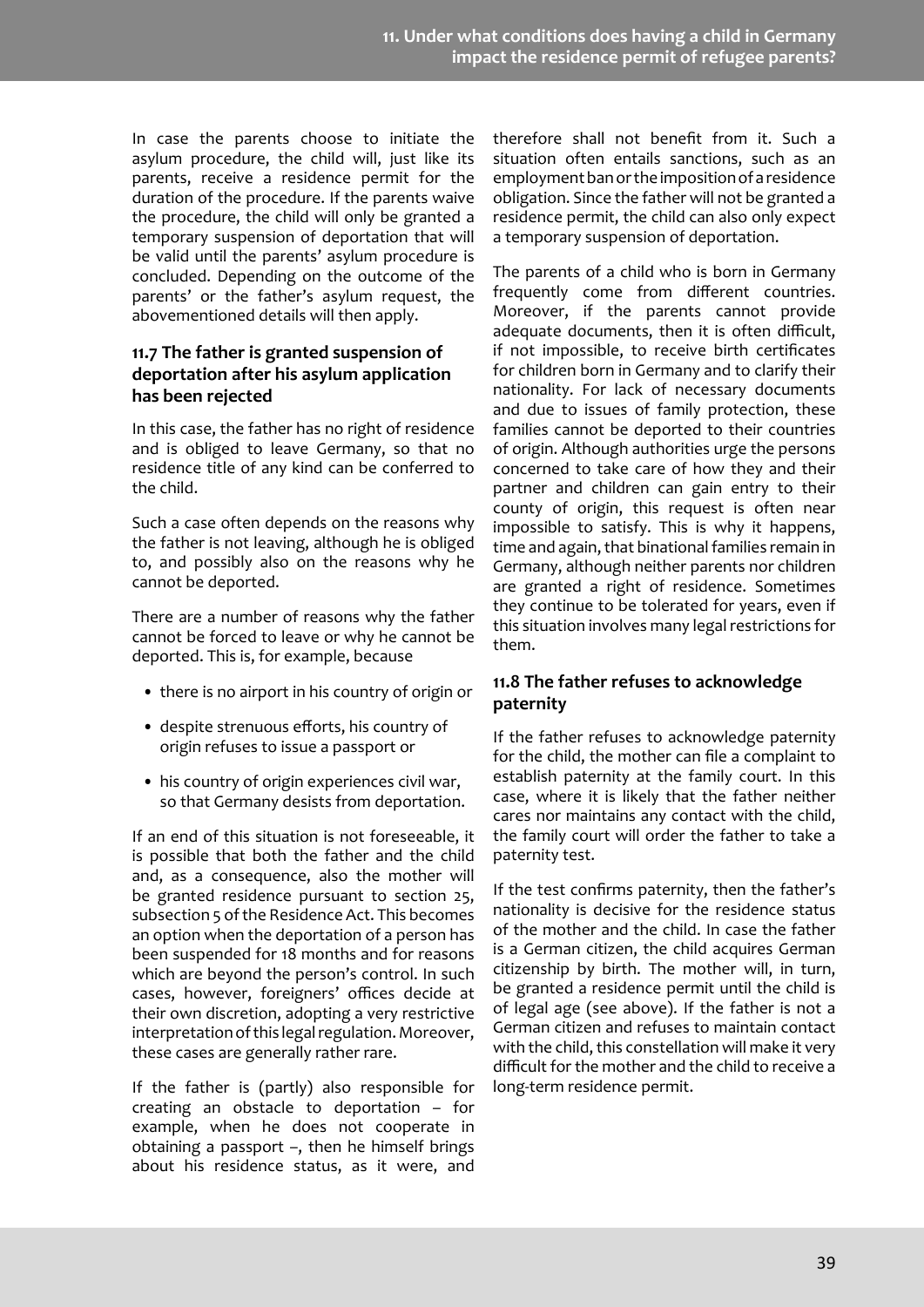#### <span id="page-39-0"></span>**11.9 The father is unknown**

If the father is unknown, no rights can be derived from this situation. The child will acquire the mother's nationality, and the child's residence status will also depend on the mother's status.

Further information on cases of sexualised violence and on possible consequences for the residence status

#### **11.10 Siblings**

If the mother receives a residence permit because her child has acquired German citizenship by birth, this also means that any siblings will be granted residence permits: If one family member is a German citizen, the entire family will be tied to Germany, although this involves the legal restrictions mentioned above.

### **12. (NEW) WAYS TO A REGULAR RESIDENCE STATUS**

The legal requirements for a successful asylum application are very high. It is therefore important that refugees from countries in which  $-$  according to the Federal Office and the courts – they do not have to fear individual persecution do not merely wait for the outcome of their asylum proceedings. Instead, they should as well consider alternative ways to achieve a legal stay. The same holds true in cases where the authorities assume that the person concerned could have also found protection from persecution in their own country.

Until recently, there were no legal provisions, nor was there any political will to enable persons who are subject to a temporary suspension of deportation to again obtain a lawful residence status – unless the person would become entitled to a residence permit after having given birth to a child that acquires German/ European citizenship or after having married a German/European citizen (see above under point 11). Even in case of a marriage according to German law or the birth of a German child, the immigration offices will, as a rule, insist that the person concerned returns to their country of origin and initiates a regular procedure for family reunifcation.

This means that some persons will be subject to a suspension of deportation for many years, although this status is actually supposed to apply only to cases where a deportation order is suspended temporarily.

For some time now, there have also been other options which were primarily introduced to serve the interests of employers and the economy. Persons who have been staying in Germany for a long time and are subject to a suspension of deportation can by taking up vocational training or employment obtain a lawful residence status.

#### **Temporary suspension of deportation for the purpose of training (Ausbildungsduldung)**

Already since 2015, persons without German passport who are required to leave the country and who have started a vocational training can, under certain conditions but regardless of their age, be granted suspension of deportation for the entire duration of a quality vocational training. Since 1 January 2020, this suspension of deportation for the purpose of training is defned by the newly added section 60c of the Residence Act.

A requirement is that one has started quality vocational training or has been granted an according training place that leads to a certifcate in a state-recognised or similarly regulated occupation and normally takes two years. Shorter trainings as an assistant or helper are also permitted for occupations in which a labour shortage exists (e.g. care assistance) if one has been granted a quality training place that starts directly afterwards.

The suspension of deportation for the purpose of training is an option for persons whose deportation has been suspended for at least three months. But it is also an option for persons who started a training during their asylum procedure and would like to continue this training after the rejection of their asylum application, provided that they themselves and the training place meet the relevant requirements.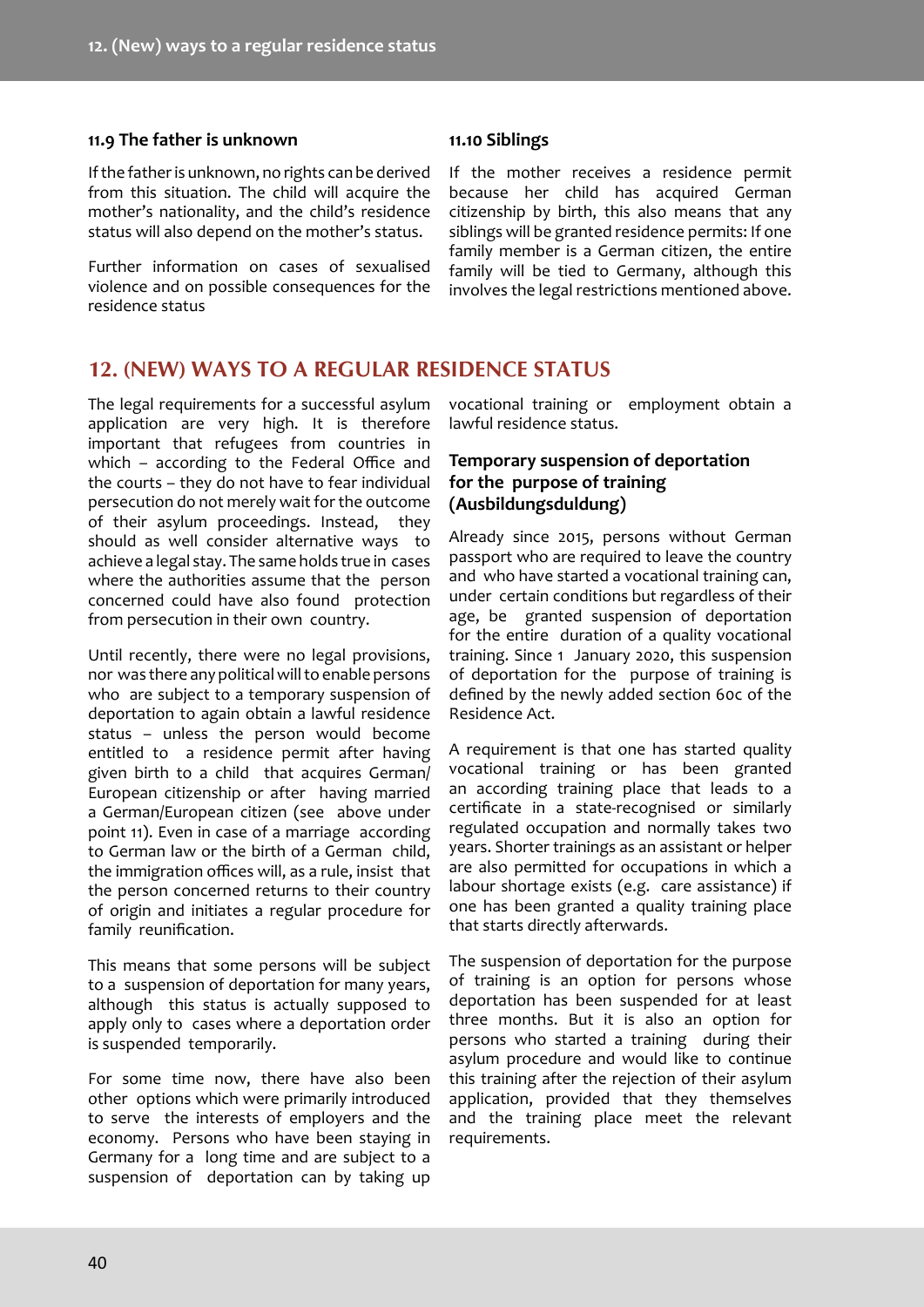The suspension of deportation for the purpose of training cannot be granted when the person is not permitted to pursue an economic activity pursuant to section 60a, sentence 6 of the Residence Act, when the person has been convicted of an ofence intentionally committed or when the person is from a safe country of origin.

Moreover, the person is only entitled to the suspension of deportation for the purpose of training when their identity has been established in time or when the person has at least complied with their obligation to cooperate in establishing their identity. If their identity cannot be determined, although they can provide proof of their cooperation, the decision upon granting the suspension of deportation is at the discretion of the authorities.

Once granted, the suspension of deportation for the purpose of training can, after successful completion of the vocational training, be renewed for six months for the purpose of seeking employment. If the person is kept on in the training enterprise, this provides a possibility to eventually obtain lawful residence status.

#### **Temporary suspension of deportation for the purpose of employment (Beschäftigungsduldung)**

Another newly added provision that is in efect since 1 January 2020 is section 60d of the Residence Act, the temporary suspension of deportation for the purpose of employment. This provision aims at enabling persons whose deportation has been suspended to obtain a lawful residence status and to provide them with a prospect of remaining in Germany. It is a key date regulation, which means it only applies to persons who have entered Germany before 1 August 2018. However, only very few refugees and persons whose deportation has been suspended are able to meet the high requirements:

- the person needs to have been granted temporary suspension of deportation for at least 12 months,
- the person needs to have been in employment with full social security coverage for at least 18 months, with contract working hours of at least 35 hours

per week (or at least 20 hours per week in the case of single parents), the person has ensured his or her subsistence for the past 12 months and continues to ensure his or her subsistence,

- the person has proven proficiency in German (level A2) and
- has not been convicted of an offence intentionally committed.

Despite its high requirements, the new legal regulation allows for transitioning into a lawful residence status in a similar way as sections 25a and 25b of the Residence Act. It is therefore advisable that persons applying for asylum or international protection also take these possibilities into consideration from the beginning of their stay in Germany.

#### **Temporary suspension of deportation for persons whose identity is not verifed (or "second-class" Duldung)**

The "temporary suspension of deportation for persons whose identity is not verifed" (section 60b of the Residence Act)" is a stricter provision that applies to persons who are obliged to leave Germany and who, from the perspective of the Immigration Office, lack cooperation in establishing their identity and/or obtaining a passport. According to this provision, a person who is obliged to leave the country because their asylum procedure has been concluded or for other reasons will be granted a temporary suspension of deportation that involves drastic restrictions. The person is not allowed to pursue an economic activity, is subject to a residence restriction, their beneft payments will be cut, they can be taken into custody awaiting deportation, custody to enforce cooperation or custody to secure departure.

What also negatively affects the prospects for legal residence is that the length of time during which the person is granted this kind of suspension will not be counted towards the time requirements for the rights of residence according to sections 25a and 25b of the Residence Act.

If the person has not undertaken any efforts to cooperate, but does so at a later point, the person shall again be granted a regular suspension of deportation.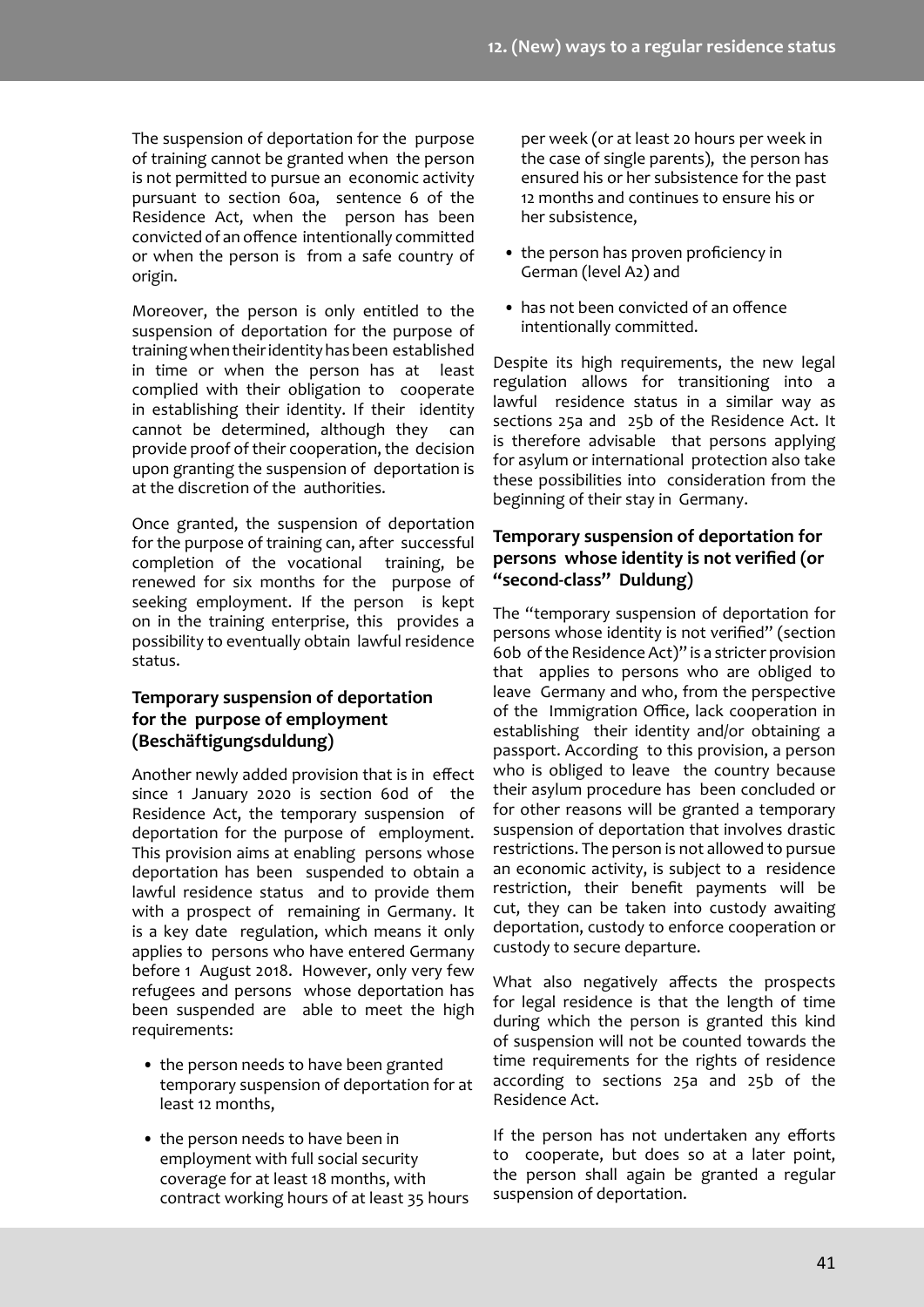<span id="page-41-0"></span>It is not only reasonable to expect and thus required from the person that they apply in person for a passport, but also that they apply for additional documents with the embassy or the authorities of the country of origin and pay for any fees accrued.

Moreover, it is considered reasonable to expect them to participate in collective interviews with the embassy or a delegation of the country of origin and to provide a statement declaring that they will "voluntarily" return and, if necessary, that they will complete compulsory military service.

Most of these requirements are not new, the immigration offices have been asserting them in diferent guises for years. But now they are enshrined in law, so that violating the obligation to cooperate in acquiring a passport will immediately lead to a "second-class" suspension of deportation.

In this context, it is also important that acquiring a passport or establishing one's identity also assume a more signifcant role for granting suspension of deportation for the purpose of training or for the purpose of employment. Persons who enter Germany as of 2020 shall be granted suspension of deportation for the purpose of training only when their identity has established beyond doubt within six months of entering the country.

Note: While an initial asylum procedure is pending and has not been rejected as manifestly unfounded, there is NO obligation to acquire a passport or to cooperate in acquiring a passport. In this regard, caution should be exercised because immigration offices will sometimes, due to ignorance or bad faith, require cooperation (see information under [1.1](#page-10-1)).

# **13. THE ISTANBUL CONVENTION AND ITS SIGNIFICANCE FOR THE PROTECTION OF REFUGEE WOMEN**

Istanbul Convention is a shorthand term for the "Council of Europe Convention on preventing and combating violence against women and domestic violence" that is in efect since August 2014. The Convention stipulates that gender equality shall be enshrined in the national laws of the signatory states and that all discriminatory legislation shall be abolished. This creates an obligation for state authorities to take corresponding measures in areas such as prevention, protection and sanctioning. In Germany, the Istanbul Convention entered into force in 2018.

With regard to refugee law, articles 60 and 61 of the Convention are particularly relevant, since they assert the principle of non-refoulement of persons seeking protection (61) and stipulate that the signatory states shall recognise genderbased violence against women as grounds for asylum and for granting refugee protection status (60).

In asylum proceedings, gender-based violence is mostly (still) linked to "membership of a particular social group" as defned in the Geneva Refugee Convention. For example, section3b, sentence 4 of the Asylum Act states that "if a person is persecuted solely on account of their sex or sexual identity, this may also constitute persecution due to membership of a certain social group." Accordingly, gender-based persecution will be subsumed under the same category, just like sexualised violence, genital mutilation or also punishment for violations of dress codes and so on. This, however, narrows the perspective on persecution and at times results in other dimensions of persecution (such as political or religious beliefs and the like) being overlooked. The Istanbul Convention, in contrast, calls for a gender-sensitive perspective that also takes into consideration other grounds for persecution such political or religious beliefs, nationality and racism. This is because violence due to one's "gender", which manifests itself as sexism and misogyny, is inherent in any other form of persecution.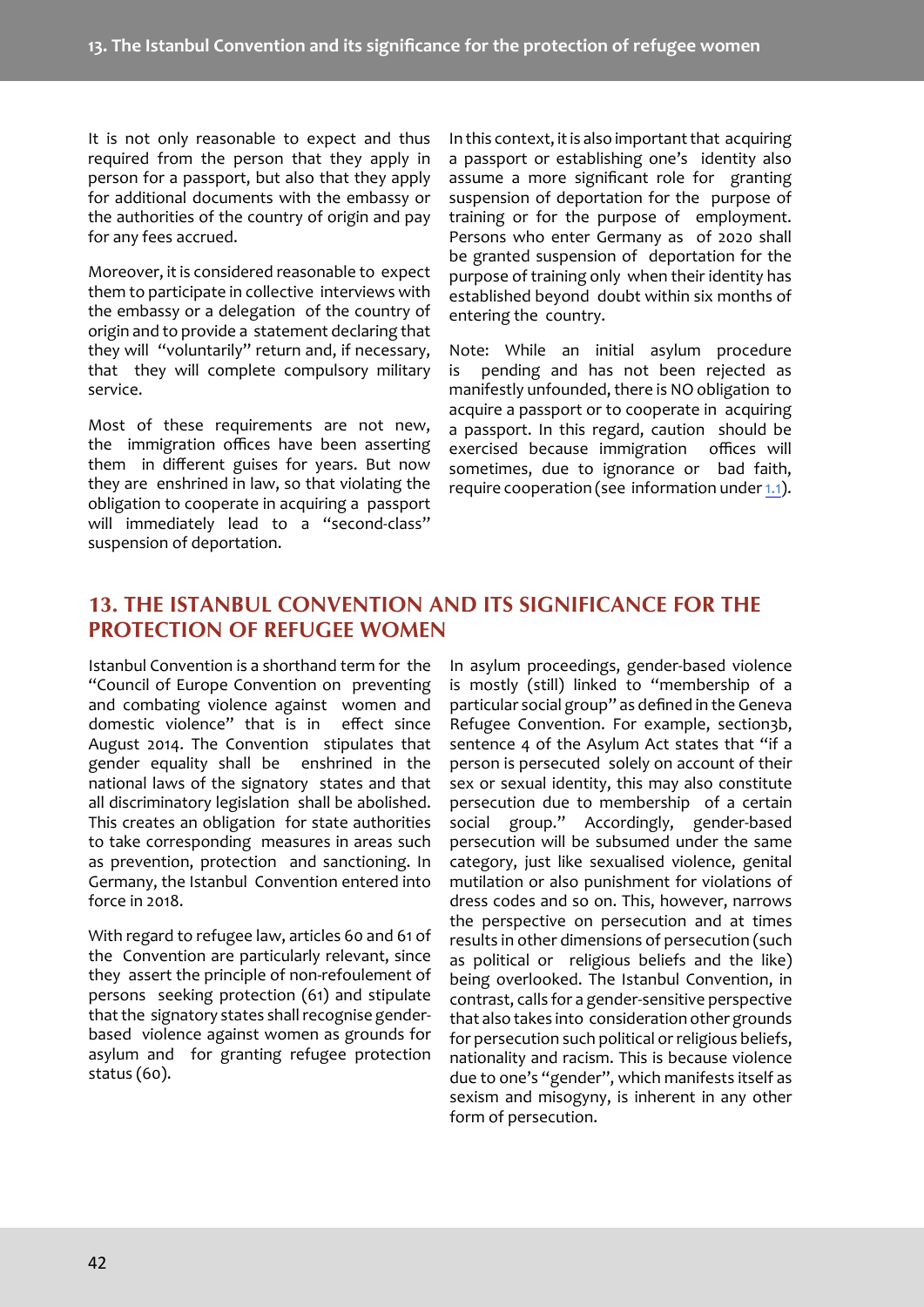In this context, the strength of the Istanbul Convention is that also violence in partnerships is explicitly regarded as a form of gender-based persecution that is relevant for the decision on refugee status. This means that, if states neglect to take protective measures, one would in practice be entitled to protection due to having been subjected to partnership violence.

In Germany, the requirements laid down in the Convention are at least in theory implemented in the asylum procedure, in that the BAMF will, in cases of violence, have a speciallycommissioned case-officer focusing on genderspecifc persecution conduct the interview. Moreover, in such cases, the person concerned is granted the right to a female interviewer and a female interpreter.

As regards residence law, article 59, sentences 1 to 3 of the Convention defne binding regulations, but since the German government has made a reservation in respect to sentences 2 and 3 of this article, these regulations are currently non-binding.

Article 59, sentence 1 of the Convention stipulates that, in case of violence in a marriage, the person afected by violence shall be granted an autonomous residence permit, irrespective of the duration of the marriage. The German Residence Act, however, states that a marriage must have existed for at least three years and that, for shorter marriages, this requirement can only be waived in order to avoid particular hardship.

Article 59, sentence 2 of the Convention stipulates that persons whose residence status depends on that of their spouse or partner shall be granted an autonomous residence permit in the event that their spouse or partner are deported (due to having been convicted of a criminal offense). German law provides no comparable regulation that would be applicable to such situations. With its reservation against this provision, the German government obstructs the protection of women against violence as required by the Convention.

Article 59, sentence 3 of the Convention stipulates that women afected by violence shall be granted a residence permit when they are supposed to give testimony in corresponding criminal proceedings. Regarding this point, the legal situation for women in Germany has improved, despite the reservation made by the government. The newly added sentence 4a of section 25 of the Residence Act states that women afected by violence shall in such cases be granted a temporary residence permit if their stay in the federal territory is considered to be appropriate in connection with criminal proceedings relating to the case of violence, if they have broken off contact to the accused persons and if the woman has declared willingness to testify as a witness in the criminal proceedings.

Also, after the criminal proceedings have ended, the residence permit shall, according to section 25, sentence 4a, subsentence 3 of the Residence Act, be extended if humanitarian or personal reasons or public interests require the person's further presence in the federal territory.

With the latter provision, it was taken into account that many women who had become victims of violence or human trafficking preferred to stay illegally in Germany if their willingness to testify as a witness excludes any possibility of extending a temporary residence permit. Once the criminal proceedings had ended, an illegal stay often seemed preferable to having to return to their respective countries of origin.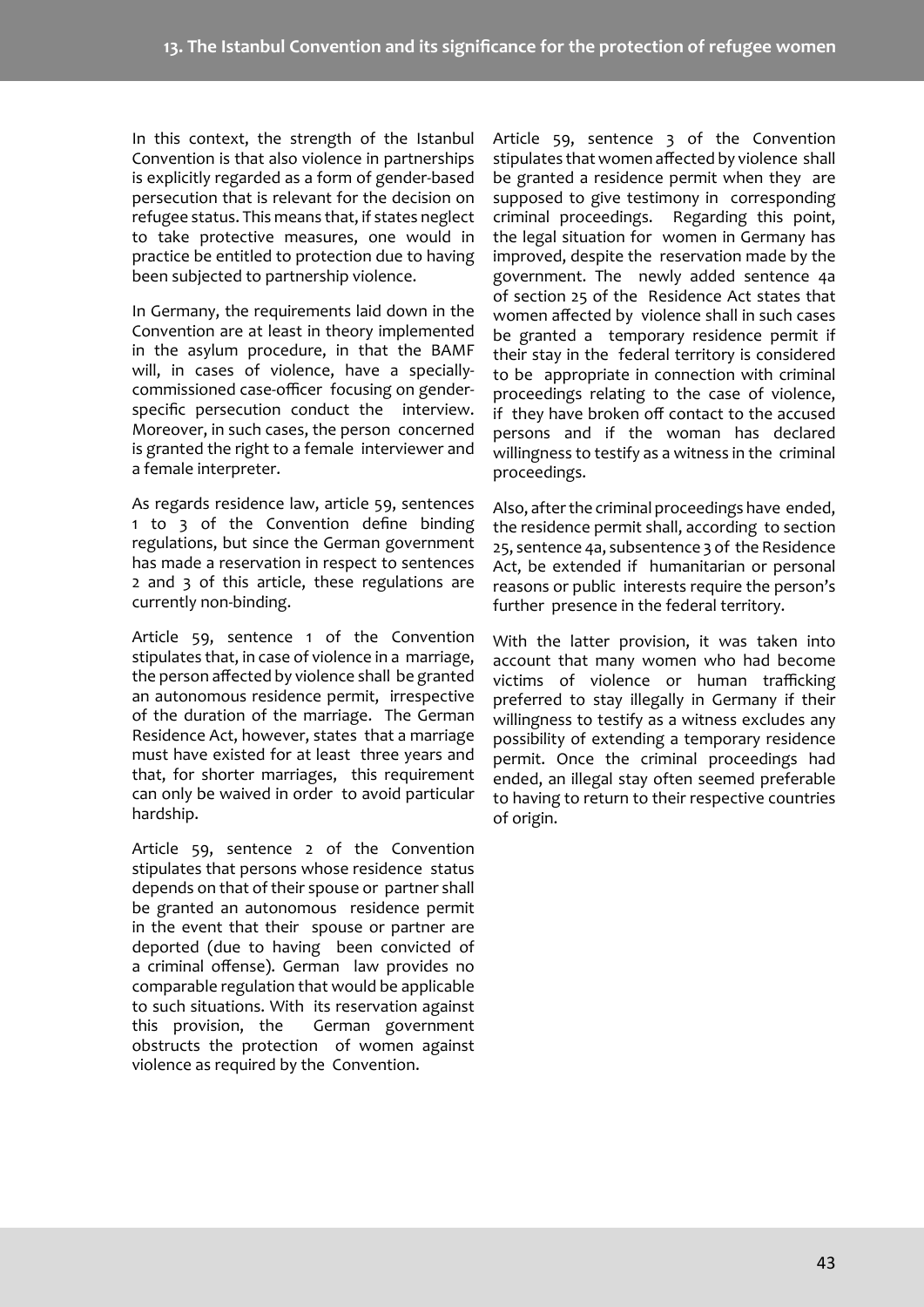| Stage of procedure /<br><b>Status</b>                                        | <b>Assigned</b><br><b>location</b>           | <b>Duration since arrival</b>                                                                                                                                                                                           | <b>Residence obligation /</b><br>restriction                                                                                           | <b>Responsibility for reallocation</b>                                                                                                                                                                                                                                                                                                                                  | <b>Responsibility for cost coverage</b>                                                                                                                                                                                                                                                                                                                                                                   | <b>Legal basis</b>                                                                                                                                                                                                                                                                                         |
|------------------------------------------------------------------------------|----------------------------------------------|-------------------------------------------------------------------------------------------------------------------------------------------------------------------------------------------------------------------------|----------------------------------------------------------------------------------------------------------------------------------------|-------------------------------------------------------------------------------------------------------------------------------------------------------------------------------------------------------------------------------------------------------------------------------------------------------------------------------------------------------------------------|-----------------------------------------------------------------------------------------------------------------------------------------------------------------------------------------------------------------------------------------------------------------------------------------------------------------------------------------------------------------------------------------------------------|------------------------------------------------------------------------------------------------------------------------------------------------------------------------------------------------------------------------------------------------------------------------------------------------------------|
| I. Seeking asylum                                                            | Reception<br>centre (sec. 47,<br>Asylum Act) | Regular stay for up to 18<br>months; extension for up<br>to 24 months based on<br>state law; families may not<br>be held for more than 6<br>months; indefinite for single<br>persons from "safe countries<br>of origin" | Residence obligation                                                                                                                   | Federal Refugee Office (BAMF)<br>is responsible for approval<br>of temporary stay outside of<br>reception centre (sec. 57, sen. 1,<br>Asylum Act). Responsible regional<br>authority can issue release from<br>reception centre and assign<br>municipality where women's<br>shelter is located (sec. 49, sen. 2,<br>Asylum Act). Both requests can be<br>filed at once. | While allocation to reception<br>centre applies: Social welfare<br>office (SWO) at assigned location.<br>Forum necessitatis provision<br>in case of service refusal or<br>processing delays: SWO at location<br>of women's shelter (sec. 11a, sen.<br>2, Asylum Seekers Benefits Act).<br>After allocation to municipality<br>where women's shelter is located:<br>SWO at location of women's<br>shelter. | Sec. 10, sen. 1, Asylum Seekers<br>Benefits Act for accommodation<br>expenses outside jurisdiction<br>according to sec. 3, Asylum Act, and<br>sec. 6, Asylum Seekers Benefits Act<br>for socio-educational assistance<br>(must be justified).                                                              |
| II. Seeking asylum                                                           | Municipality                                 | Until first 18 months of<br>stay (sec. 3, Asylum Seekers<br>Benefits Act)                                                                                                                                               | Residence allocation (until<br>the end of the third month<br>of residence obligation,<br>see under I).                                 | Responsible for reallocation<br>within federal state: state<br>authority in question (sec. 50,<br>Asylum Act); for reallocation to<br>another state: branch office of<br>host state (sec. 51, Asylum Act).                                                                                                                                                              | Until reallocation: Social welfare<br>office at assigned location,<br>otherwise as set out under I.                                                                                                                                                                                                                                                                                                       | See under I.                                                                                                                                                                                                                                                                                               |
| III. Seeking asylum                                                          | Municipality                                 | Following the 19th month<br>(sec. 2, Asylum Seekers<br>Benefits Act, benefits<br>analogous to payments<br>according to Social Code<br>Book XII)                                                                         | Residence allocation                                                                                                                   | Reallocation as set out under II.                                                                                                                                                                                                                                                                                                                                       | Responsibility as set out under II.                                                                                                                                                                                                                                                                                                                                                                       | Sec. 10, sen. 1, Asylum Seekers<br>Benefits Act for accommodation<br>expenses in accordance with Social<br>Code Book XII (sec. 2, Asylum Act);<br>socio-educational assistance only in<br>exceptional cases, at discretion of<br>court (sec. 23, sen. 1, Social Code<br>Book XII). Requires justification. |
| IV. Geduldet mit<br>Zuweisung nach §<br>15a AufenthG (illegal<br>eingereist) | Municipality                                 |                                                                                                                                                                                                                         | Residence allocation<br>for reception centre or<br>municipality (sec. 15a,<br>sen. 4, subs. 4, Residence<br>Act)                       | The state authority, which issued<br>a previous allocation, is always<br>responsible for reallocation (sec.<br>15a, sen. 4 and 5, Residence Act).                                                                                                                                                                                                                       | Social welfare office at assigned<br>location.                                                                                                                                                                                                                                                                                                                                                            | Sec. 10a, sen. 1, Asylum Seekers<br>Benefits Act. Otherwise see under I.<br>After 19th month: see under III.                                                                                                                                                                                               |
| V. Geduldet mit Auflage<br>der Ausländerbehörde                              | Municipality                                 |                                                                                                                                                                                                                         | Residence restriction<br>according to sec. 12,<br>Residence Act.                                                                       | No reallocation, instead it must be<br>requested at location of women's<br>shelter that deportation will be<br>suspended anew.                                                                                                                                                                                                                                          | Social welfare office at location of<br>existing residence restriction.                                                                                                                                                                                                                                                                                                                                   | See under IV.                                                                                                                                                                                                                                                                                              |
| VI. Aufenthaltserlaubnis<br>für Frauen mit<br>Schutzstatus                   | Federal state                                | Within first three years after<br>recognition                                                                                                                                                                           | Residence restriction<br>according to sec. 12a,<br>sen. 1, Residence Act<br>(pertaining to a federal<br>state)                         | Request to suspend restriction<br>for reasons of protection against<br>violence (sec. 12a, sen. 5, subs.<br>2, Residence Act) must be filed<br>only when relocating to another<br>federal state. Responsibility<br>according to state jurisdiction.                                                                                                                     | Employment office at location of<br>women's shelter, as allocation only<br>pertains to federal state, not to<br>locality (according to Higher Social<br>Court NRW; Higher Social Court<br>Berlin-Brandenburg disagrees).                                                                                                                                                                                  | Benefits according to Social Code<br>Book XII (i.a. sec. 67) will only be<br>granted in another federal state<br>when considered appropriate under<br>given circumstances (sec. 23, sen<br>5., Social Code Book XII). Requires<br>justification.                                                           |
| VII. Aufenthaltserlaubnis<br>für Frauen mit<br>Schutzstatus                  | Municipality                                 | Within first three years after<br>recognition                                                                                                                                                                           | Residence restriction<br>according to sec. 12a,<br>sen. 2 or 3, Residence Act<br>(pertaining strictly to a<br>particular municipality) | Request to suspend restriction<br>for reasons of protection against<br>violence (sec. 12a, sen. 5, subs. 2,<br>Residence Act) must also be filed<br>when relocating within a federal<br>state.                                                                                                                                                                          | Employment office at assigned<br>location.                                                                                                                                                                                                                                                                                                                                                                | Coverage of expenses for<br>accommodation or stay in women's<br>shelter is determined only when<br>residence restriction ceases to apply.<br>On benefits according to Social Code<br>Book XII, see under VI.                                                                                               |



| st coverage |  |
|-------------|--|
|-------------|--|

# <span id="page-43-1"></span><span id="page-43-0"></span>**APPENDIX**

# **Funding the stay of female refugees in women's shelters, written by Prof. Dr. jur. Dorothee Frings**